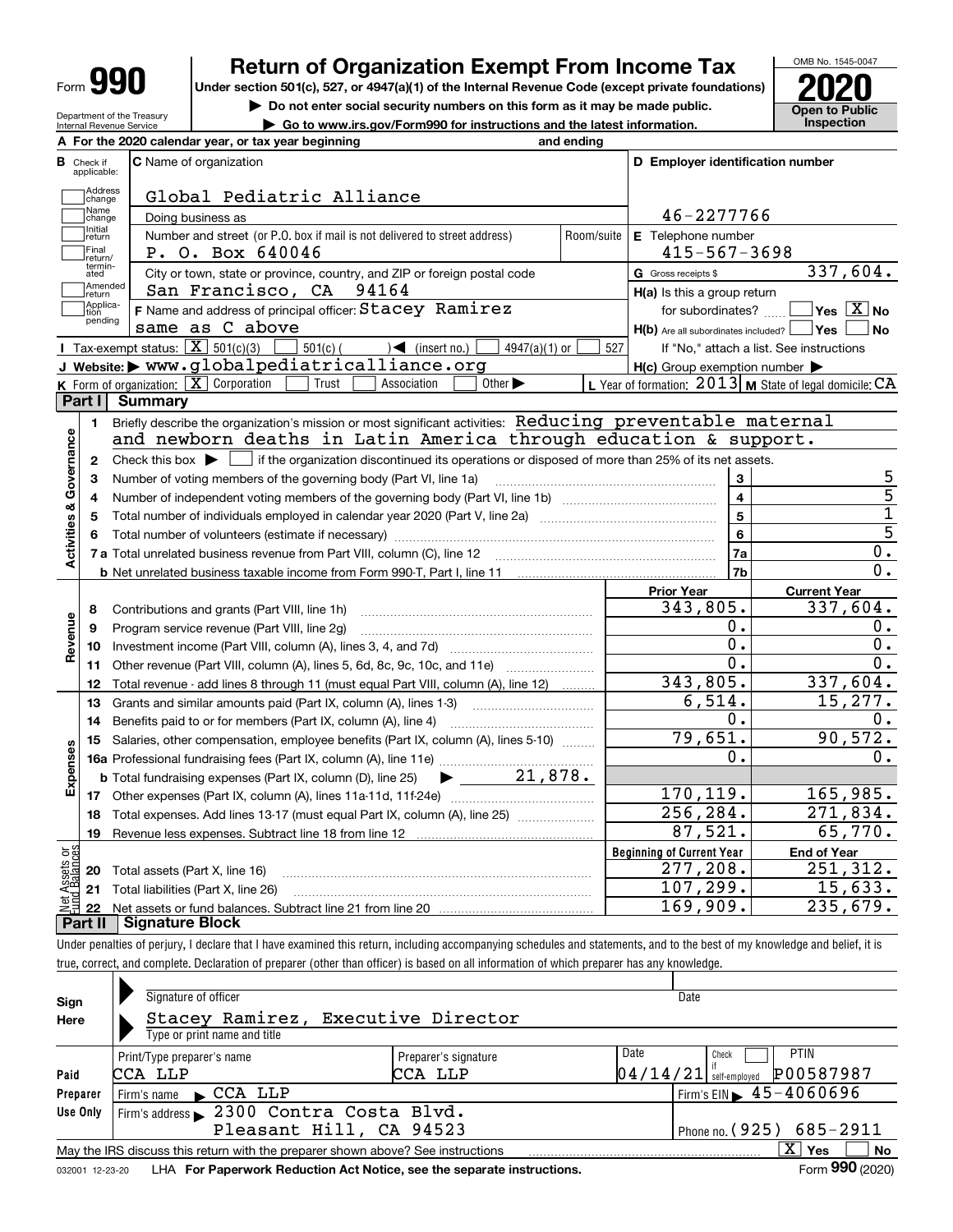|              | Global Pediatric Alliance<br>Form 990 (2020)                                                                                                 | 46-2277766 | Page $2$                                      |
|--------------|----------------------------------------------------------------------------------------------------------------------------------------------|------------|-----------------------------------------------|
|              | Part III   Statement of Program Service Accomplishments                                                                                      |            |                                               |
|              | Check if Schedule O contains a response or note to any line in this Part III                                                                 |            |                                               |
| 1            | Briefly describe the organization's mission:                                                                                                 |            |                                               |
|              | Global Pediatric Alliance seeks to promote grassroots empowerment and                                                                        |            |                                               |
|              | improve child and maternal health by providing educational, technical,                                                                       |            |                                               |
|              | and financial support for community-based health projects in Latin                                                                           |            |                                               |
|              | America.                                                                                                                                     |            |                                               |
| $\mathbf{2}$ |                                                                                                                                              |            |                                               |
|              | Did the organization undertake any significant program services during the year which were not listed on the                                 |            | $\sqrt{}$ Yes $\sqrt{}$ $\overline{\rm X}$ No |
|              | prior Form 990 or 990-EZ?                                                                                                                    |            |                                               |
|              | If "Yes," describe these new services on Schedule O.                                                                                         |            |                                               |
| 3            | Did the organization cease conducting, or make significant changes in how it conducts, any program services?                                 |            | $\Box$ Yes $\Box X$ No                        |
|              | If "Yes," describe these changes on Schedule O.                                                                                              |            |                                               |
| 4            | Describe the organization's program service accomplishments for each of its three largest program services, as measured by expenses.         |            |                                               |
|              | Section 501(c)(3) and 501(c)(4) organizations are required to report the amount of grants and allocations to others, the total expenses, and |            |                                               |
|              | revenue, if any, for each program service reported.                                                                                          |            |                                               |
| 4a           | $171,067$ . including grants of \$<br>(Expenses \$<br>) (Revenue \$<br>(Code:                                                                |            |                                               |
|              | Midwife Training Program: In poor regions where access to state health                                                                       |            |                                               |
|              | services is limited, indigenous midwives often provide essential                                                                             |            |                                               |
|              | maternal & child healthcare. GPA supports these essential practitioners                                                                      |            |                                               |
|              | by offering workshops in evidence-based pediatric primary care,                                                                              |            |                                               |
|              | prenatal care, birth techniques & management, recognition of risk                                                                            |            |                                               |
|              | factors, danger signs, newborn care & a protocol for emergency-care                                                                          |            |                                               |
|              | response. In 2020, the Covid-19 pandemic led to an exponential demand                                                                        |            |                                               |
|              | for midwives. GPA delivered more than 2000 midwife kits with personal                                                                        |            |                                               |
|              | protective equipment, supplies and information to keep these                                                                                 |            |                                               |
|              | practitioners and the families they work with safe. We organized a                                                                           |            |                                               |
|              | radio and press campaign to bring the plight of these vulnerable                                                                             |            |                                               |
|              | communities to a broader public.                                                                                                             |            |                                               |
| 4b           | 65, 602. including grants of \$<br>$15$ , $277.$ ) (Revenue \$<br>$(\textsf{Expenses $ } \$<br>(Code:                                        |            |                                               |
|              | GPA funds well-conceived, sustainable grassroots health projects known                                                                       |            |                                               |
|              | to have a significant impact on maternal & child health designed by                                                                          |            |                                               |
|              | local communities. We provide financial assistance and training to                                                                           |            |                                               |
|              | empower groups to achieve long-term impact & sustainability. In 2020,                                                                        |            |                                               |
|              | we launched an Emergency Action Fund to help communities in Mexico &                                                                         |            |                                               |
|              | Guatemala suffering from the Covid pandemic. GPA funded 10 community                                                                         |            |                                               |
|              | projects, including providing food and basic medical supplies to 1400                                                                        |            |                                               |
|              | people in indigenous communities in Guatemala; supporting a shelter for                                                                      |            |                                               |
|              | migrant women and children; delivering PPE & personal hygiene supplies                                                                       |            |                                               |
|              | to women and their children living in a prison; providing prenatal care                                                                      |            |                                               |
|              | to rural, indigenous women & empowering 182 Guatemalan women to reverse                                                                      |            |                                               |
|              | the severe malnutrition afflicting their families.                                                                                           |            |                                               |
| 4c           |                                                                                                                                              |            |                                               |
|              |                                                                                                                                              |            |                                               |
|              |                                                                                                                                              |            |                                               |
|              |                                                                                                                                              |            |                                               |
|              |                                                                                                                                              |            |                                               |
|              |                                                                                                                                              |            |                                               |
|              |                                                                                                                                              |            |                                               |
|              |                                                                                                                                              |            |                                               |
|              |                                                                                                                                              |            |                                               |
|              |                                                                                                                                              |            |                                               |
|              |                                                                                                                                              |            |                                               |
|              |                                                                                                                                              |            |                                               |
|              |                                                                                                                                              |            |                                               |
|              | 4d Other program services (Describe on Schedule O.)                                                                                          |            |                                               |
|              | (Expenses \$<br>) (Revenue \$<br><u> 1980 - Johann Barbara, martxa alemaniar a</u>                                                           |            |                                               |
|              | including grants of $$$<br>4e Total program service expenses 236,669.                                                                        |            |                                               |
|              |                                                                                                                                              |            | Form 990 (2020)                               |
|              | 032002 12-23-20                                                                                                                              |            |                                               |
|              |                                                                                                                                              |            |                                               |

2 10020414 148002 07100.00 2020.03031 GLOBAL PEDIATRIC ALLIANCE 07100.01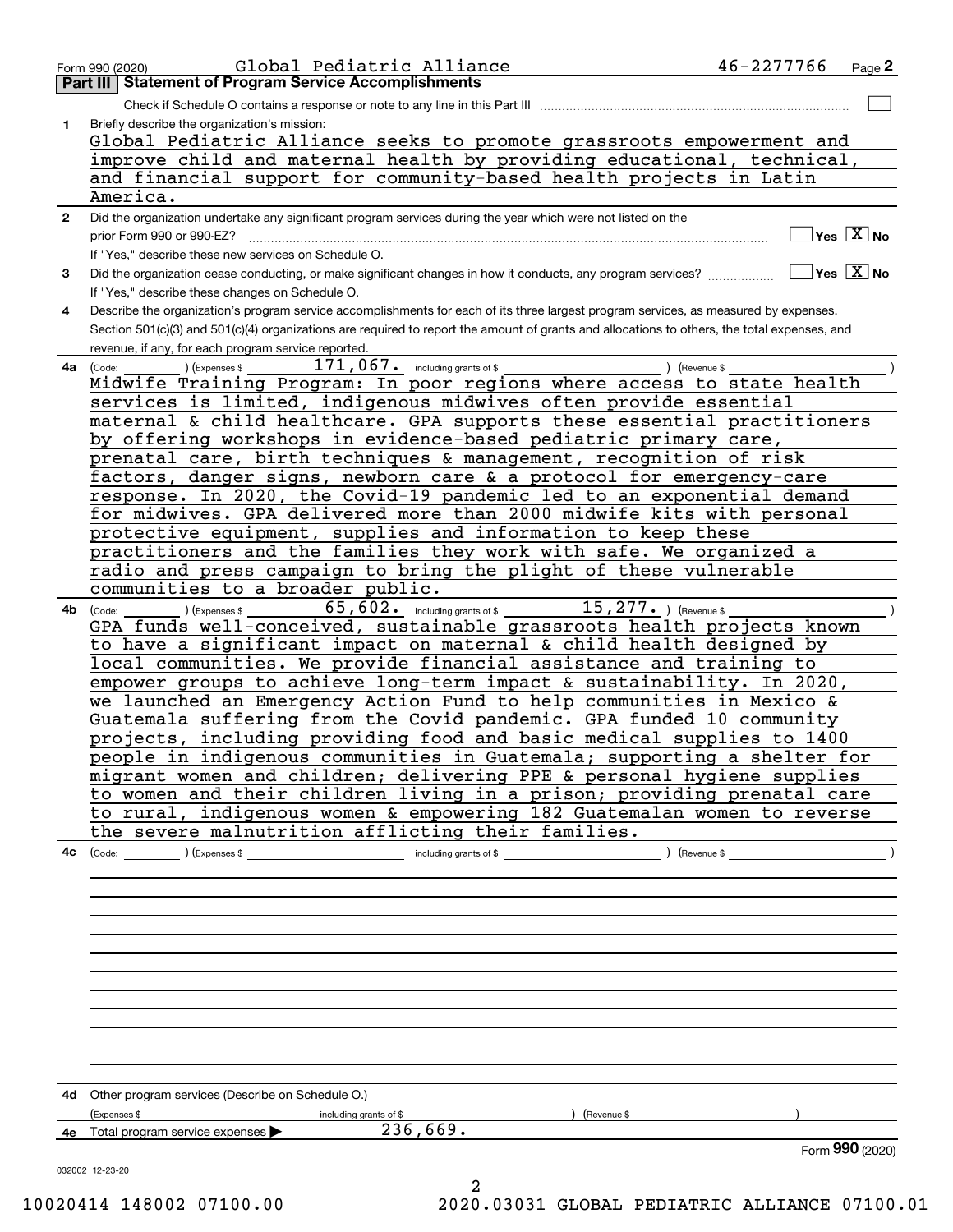|  | Form 990 (2020) |
|--|-----------------|

|     |                                                                                                                                       |                 | Yes                     | No                      |
|-----|---------------------------------------------------------------------------------------------------------------------------------------|-----------------|-------------------------|-------------------------|
| 1   | Is the organization described in section $501(c)(3)$ or $4947(a)(1)$ (other than a private foundation)?                               |                 |                         |                         |
|     |                                                                                                                                       | 1               | X                       |                         |
| 2   |                                                                                                                                       | $\overline{2}$  | $\overline{\mathbf{x}}$ |                         |
| 3   | Did the organization engage in direct or indirect political campaign activities on behalf of or in opposition to candidates for       |                 |                         |                         |
|     |                                                                                                                                       | 3               |                         | x                       |
| 4   | Section 501(c)(3) organizations. Did the organization engage in lobbying activities, or have a section 501(h) election in effect      |                 |                         |                         |
|     |                                                                                                                                       | 4               |                         | x                       |
| 5   | Is the organization a section 501(c)(4), 501(c)(5), or 501(c)(6) organization that receives membership dues, assessments, or          |                 |                         |                         |
|     |                                                                                                                                       | 5               |                         | x                       |
| 6   | Did the organization maintain any donor advised funds or any similar funds or accounts for which donors have the right to             |                 |                         | x                       |
|     | provide advice on the distribution or investment of amounts in such funds or accounts? If "Yes," complete Schedule D, Part I          | 6               |                         |                         |
| 7   | Did the organization receive or hold a conservation easement, including easements to preserve open space,                             | $\overline{7}$  |                         | x                       |
|     |                                                                                                                                       |                 |                         |                         |
| 8   | Did the organization maintain collections of works of art, historical treasures, or other similar assets? If "Yes," complete          | 8               |                         | x                       |
| 9   | Did the organization report an amount in Part X, line 21, for escrow or custodial account liability, serve as a custodian for         |                 |                         |                         |
|     | amounts not listed in Part X; or provide credit counseling, debt management, credit repair, or debt negotiation services?             |                 |                         |                         |
|     |                                                                                                                                       | 9               |                         | x                       |
| 10  | Did the organization, directly or through a related organization, hold assets in donor-restricted endowments                          |                 |                         |                         |
|     |                                                                                                                                       | 10              |                         | x                       |
| 11  | If the organization's answer to any of the following questions is "Yes," then complete Schedule D, Parts VI, VII, VIII, IX, or X      |                 |                         |                         |
|     | as applicable.                                                                                                                        |                 |                         |                         |
|     | a Did the organization report an amount for land, buildings, and equipment in Part X, line 10? If "Yes." complete Schedule D.         |                 |                         |                         |
|     |                                                                                                                                       | 11a             | X                       |                         |
|     | <b>b</b> Did the organization report an amount for investments - other securities in Part X, line 12, that is 5% or more of its total |                 |                         |                         |
|     |                                                                                                                                       | 11b             |                         | x                       |
|     | Did the organization report an amount for investments - program related in Part X, line 13, that is 5% or more of its total           |                 |                         |                         |
|     |                                                                                                                                       | 11c             |                         | x                       |
|     | d Did the organization report an amount for other assets in Part X, line 15, that is 5% or more of its total assets reported in       |                 |                         |                         |
|     |                                                                                                                                       | 11d             |                         | x                       |
|     | e Did the organization report an amount for other liabilities in Part X, line 25? If "Yes," complete Schedule D, Part X               | 11e             |                         | $\overline{\mathbf{x}}$ |
| f   | Did the organization's separate or consolidated financial statements for the tax year include a footnote that addresses               |                 |                         |                         |
|     | the organization's liability for uncertain tax positions under FIN 48 (ASC 740)? If "Yes," complete Schedule D, Part X                | 11f             |                         | x                       |
|     | 12a Did the organization obtain separate, independent audited financial statements for the tax year? If "Yes," complete               |                 |                         |                         |
|     |                                                                                                                                       | 12a             |                         | x                       |
|     | <b>b</b> Was the organization included in consolidated, independent audited financial statements for the tax year?                    |                 |                         |                         |
|     | If "Yes," and if the organization answered "No" to line 12a, then completing Schedule D, Parts XI and XII is optional                 | 12b             |                         | ▵                       |
| 13  |                                                                                                                                       | 13              |                         | $\mathbf X$             |
| 14a | Did the organization maintain an office, employees, or agents outside of the United States?                                           | 14a             | X                       |                         |
| b   | Did the organization have aggregate revenues or expenses of more than \$10,000 from grantmaking, fundraising, business,               |                 |                         |                         |
|     | investment, and program service activities outside the United States, or aggregate foreign investments valued at \$100,000            |                 |                         |                         |
|     |                                                                                                                                       | 14b             | х                       |                         |
| 15  | Did the organization report on Part IX, column (A), line 3, more than \$5,000 of grants or other assistance to or for any             |                 |                         |                         |
|     |                                                                                                                                       | 15              |                         | x                       |
| 16  | Did the organization report on Part IX, column (A), line 3, more than \$5,000 of aggregate grants or other assistance to              |                 |                         |                         |
|     |                                                                                                                                       | 16              |                         | X                       |
| 17  | Did the organization report a total of more than \$15,000 of expenses for professional fundraising services on Part IX,               |                 |                         |                         |
|     |                                                                                                                                       | 17              |                         | x                       |
| 18  | Did the organization report more than \$15,000 total of fundraising event gross income and contributions on Part VIII, lines          |                 |                         |                         |
|     |                                                                                                                                       | 18              |                         | x                       |
| 19  | Did the organization report more than \$15,000 of gross income from gaming activities on Part VIII, line 9a? If "Yes."                |                 |                         |                         |
|     |                                                                                                                                       | 19              |                         | X                       |
| 20a |                                                                                                                                       | 20a             |                         | $\mathbf X$             |
|     | b If "Yes" to line 20a, did the organization attach a copy of its audited financial statements to this return?                        | 20 <sub>b</sub> |                         |                         |
| 21  | Did the organization report more than \$5,000 of grants or other assistance to any domestic organization or                           |                 |                         |                         |
|     |                                                                                                                                       | 21              |                         | x<br>Form 990 (2020)    |
|     | 032003 12-23-20                                                                                                                       |                 |                         |                         |

032003 12-23-20

3 10020414 148002 07100.00 2020.03031 GLOBAL PEDIATRIC ALLIANCE 07100.01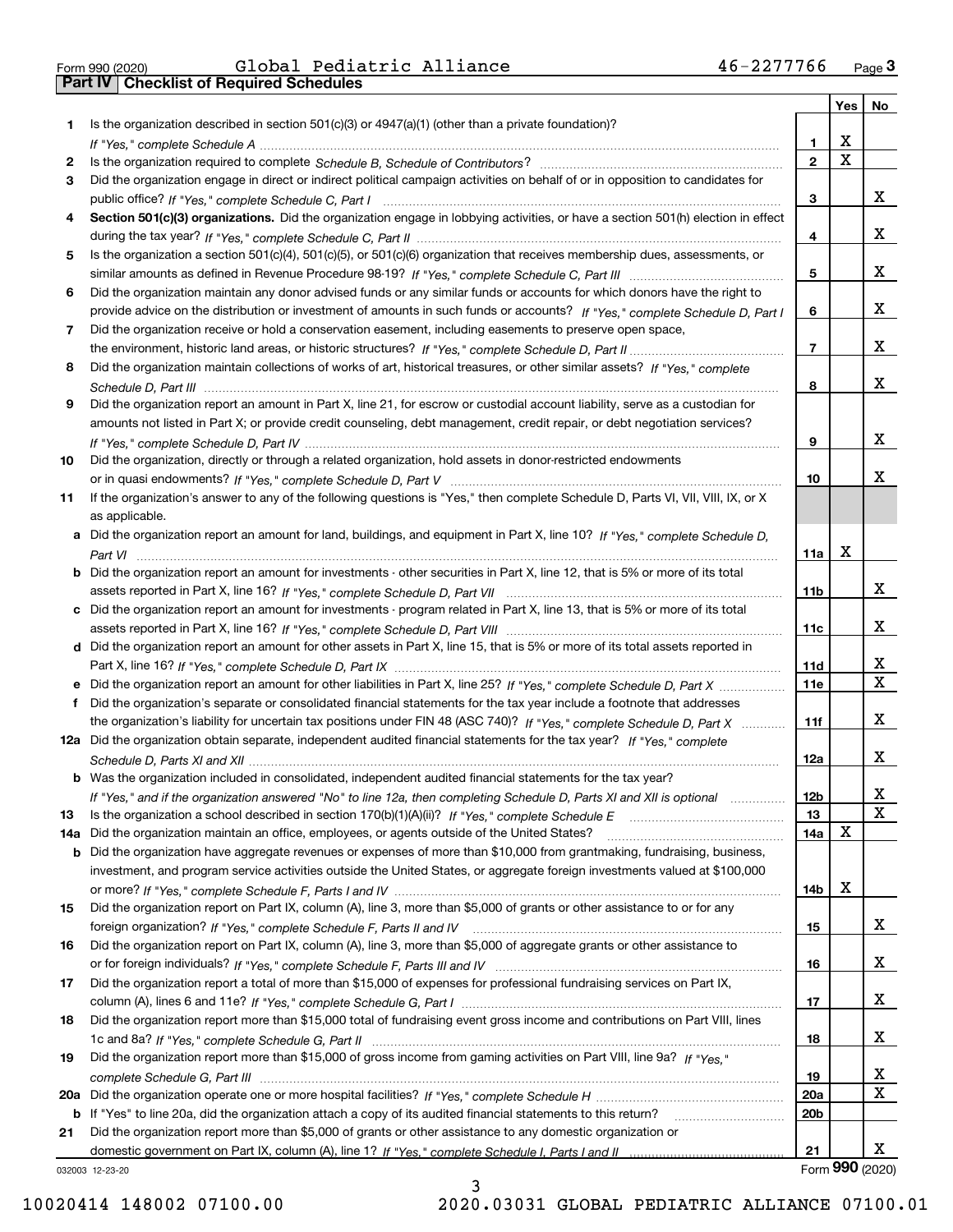|  | Form 990 (2020) |
|--|-----------------|
|  |                 |

*(continued)*

|               |                                                                                                                              |                 | Yes | No.              |
|---------------|------------------------------------------------------------------------------------------------------------------------------|-----------------|-----|------------------|
| 22            | Did the organization report more than \$5,000 of grants or other assistance to or for domestic individuals on                |                 |     |                  |
|               |                                                                                                                              | 22              |     | x                |
| 23            | Did the organization answer "Yes" to Part VII, Section A, line 3, 4, or 5 about compensation of the organization's current   |                 |     |                  |
|               | and former officers, directors, trustees, key employees, and highest compensated employees? If "Yes," complete               |                 |     |                  |
|               |                                                                                                                              | 23              |     | х                |
|               | 24a Did the organization have a tax-exempt bond issue with an outstanding principal amount of more than \$100,000 as of the  |                 |     |                  |
|               | last day of the year, that was issued after December 31, 2002? If "Yes," answer lines 24b through 24d and complete           |                 |     |                  |
|               |                                                                                                                              | 24a             |     | x                |
|               | b Did the organization invest any proceeds of tax-exempt bonds beyond a temporary period exception?                          | 24b             |     |                  |
|               | c Did the organization maintain an escrow account other than a refunding escrow at any time during the year to defease       |                 |     |                  |
|               |                                                                                                                              | 24c             |     |                  |
|               |                                                                                                                              | 24d             |     |                  |
|               | 25a Section 501(c)(3), 501(c)(4), and 501(c)(29) organizations. Did the organization engage in an excess benefit             |                 |     |                  |
|               |                                                                                                                              | 25a             |     | х                |
|               | b Is the organization aware that it engaged in an excess benefit transaction with a disqualified person in a prior year, and |                 |     |                  |
|               | that the transaction has not been reported on any of the organization's prior Forms 990 or 990-EZ? If "Yes," complete        |                 |     |                  |
|               | Schedule L, Part I                                                                                                           | 25 <sub>b</sub> |     | х                |
| 26            | Did the organization report any amount on Part X, line 5 or 22, for receivables from or payables to any current              |                 |     |                  |
|               | or former officer, director, trustee, key employee, creator or founder, substantial contributor, or 35%                      |                 |     |                  |
|               |                                                                                                                              | 26              |     | х                |
| 27            | Did the organization provide a grant or other assistance to any current or former officer, director, trustee, key employee,  |                 |     |                  |
|               | creator or founder, substantial contributor or employee thereof, a grant selection committee member, or to a 35% controlled  |                 |     |                  |
|               | entity (including an employee thereof) or family member of any of these persons? If "Yes," complete Schedule L, Part III     | 27              |     | х                |
| 28            | Was the organization a party to a business transaction with one of the following parties (see Schedule L, Part IV            |                 |     |                  |
|               | instructions, for applicable filing thresholds, conditions, and exceptions):                                                 |                 |     |                  |
|               | a A current or former officer, director, trustee, key employee, creator or founder, or substantial contributor? If           |                 |     |                  |
|               |                                                                                                                              | 28a             |     | x                |
|               |                                                                                                                              | 28b             |     | $\mathbf X$      |
|               |                                                                                                                              |                 |     |                  |
|               | c A 35% controlled entity of one or more individuals and/or organizations described in lines 28a or 28b? If                  |                 |     | х                |
|               |                                                                                                                              | 28c             |     | $\mathbf X$      |
| 29            |                                                                                                                              | 29              |     |                  |
| 30            | Did the organization receive contributions of art, historical treasures, or other similar assets, or qualified conservation  |                 |     |                  |
|               |                                                                                                                              | 30              |     | x<br>$\mathbf x$ |
| 31            | Did the organization liquidate, terminate, or dissolve and cease operations? If "Yes," complete Schedule N, Part I           | 31              |     |                  |
| 32            | Did the organization sell, exchange, dispose of, or transfer more than 25% of its net assets? If "Yes," complete             |                 |     |                  |
|               | Schedule N, Part II                                                                                                          | 32              |     | х                |
| 33            | Did the organization own 100% of an entity disregarded as separate from the organization under Regulations                   |                 |     |                  |
|               |                                                                                                                              | 33              |     | х                |
| 34            | Was the organization related to any tax-exempt or taxable entity? If "Yes," complete Schedule R, Part II, III, or IV, and    |                 |     |                  |
|               |                                                                                                                              | 34              |     | х                |
|               | 35a Did the organization have a controlled entity within the meaning of section 512(b)(13)?                                  | 35a             |     | X                |
|               | b If "Yes" to line 35a, did the organization receive any payment from or engage in any transaction with a controlled entity  |                 |     |                  |
|               |                                                                                                                              | 35 <sub>b</sub> |     |                  |
| 36            | Section 501(c)(3) organizations. Did the organization make any transfers to an exempt non-charitable related organization?   |                 |     |                  |
|               |                                                                                                                              | 36              |     | x                |
| 37            | Did the organization conduct more than 5% of its activities through an entity that is not a related organization             |                 |     |                  |
|               | and that is treated as a partnership for federal income tax purposes? If "Yes," complete Schedule R, Part VI                 | 37              |     | x                |
| 38            | Did the organization complete Schedule O and provide explanations in Schedule O for Part VI, lines 11b and 19?               |                 |     |                  |
|               | Note: All Form 990 filers are required to complete Schedule O                                                                | 38              | х   |                  |
| <b>Part V</b> | <b>Statements Regarding Other IRS Filings and Tax Compliance</b>                                                             |                 |     |                  |
|               | Check if Schedule O contains a response or note to any line in this Part V                                                   |                 |     |                  |
|               |                                                                                                                              |                 | Yes | No               |
|               | <b>1a</b> Enter the number reported in Box 3 of Form 1096. Enter -0- if not applicable <i>manumumumum</i><br>1a              |                 |     |                  |
|               | 0<br>1b                                                                                                                      |                 |     |                  |
|               | c Did the organization comply with backup withholding rules for reportable payments to vendors and reportable gaming         |                 |     |                  |
|               | (gambling) winnings to prize winners?                                                                                        | 1c              | х   |                  |
|               | 032004 12-23-20                                                                                                              |                 |     | Form 990 (2020)  |
|               |                                                                                                                              |                 |     |                  |

10020414 148002 07100.00 2020.03031 GLOBAL PEDIATRIC ALLIANCE 07100.01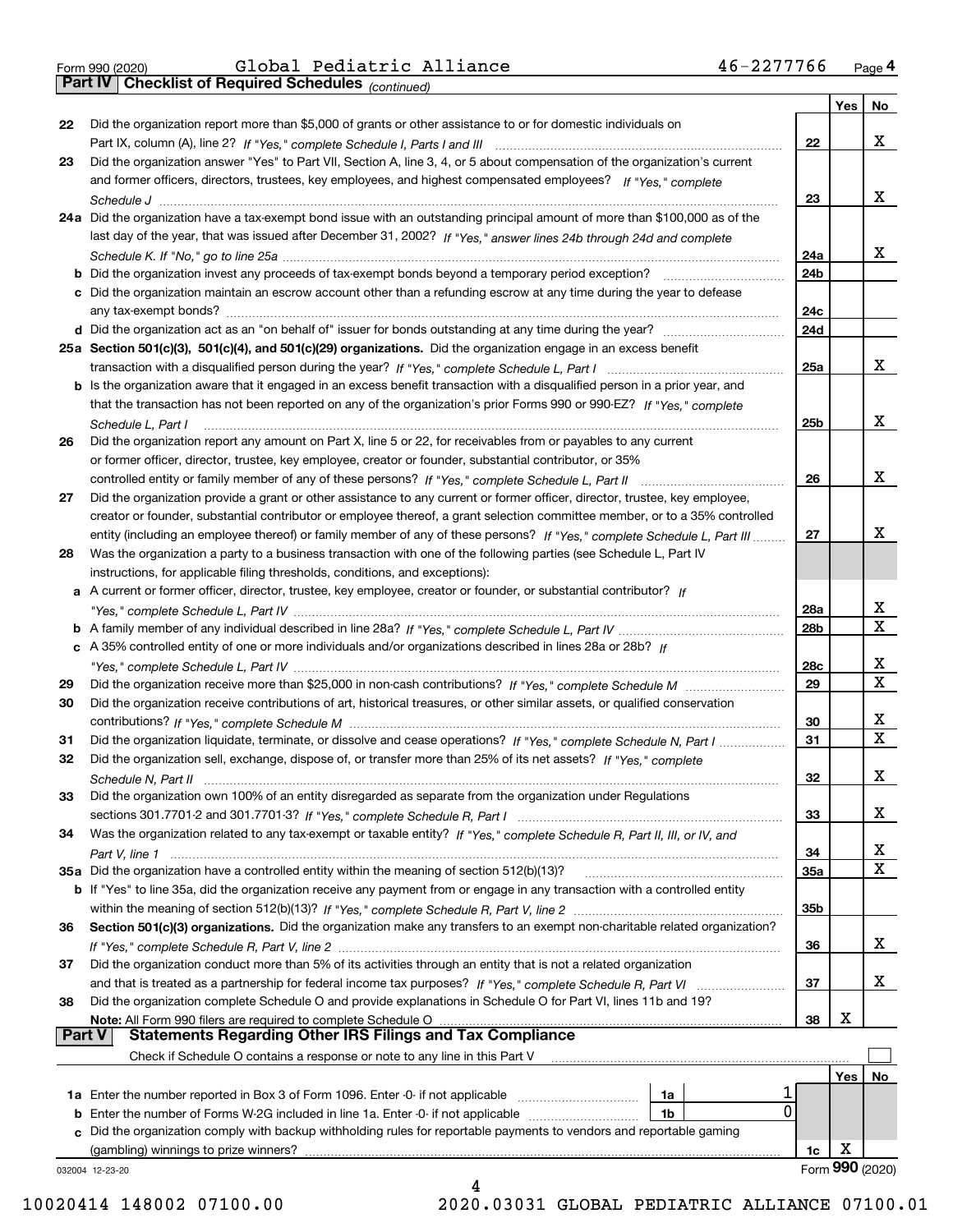|               | 46-2277766<br>Global Pediatric Alliance<br>Form 990 (2020)                                                                                      |                |     | <u>Page</u> 5               |
|---------------|-------------------------------------------------------------------------------------------------------------------------------------------------|----------------|-----|-----------------------------|
| <b>Part V</b> | Statements Regarding Other IRS Filings and Tax Compliance (continued)                                                                           |                |     |                             |
|               |                                                                                                                                                 |                | Yes | No                          |
|               | 2a Enter the number of employees reported on Form W-3, Transmittal of Wage and Tax Statements,                                                  |                |     |                             |
|               | 1<br>filed for the calendar year ending with or within the year covered by this return www.communition<br>2a                                    |                |     |                             |
|               |                                                                                                                                                 | 2 <sub>b</sub> | X   |                             |
|               |                                                                                                                                                 |                |     |                             |
| За            | Did the organization have unrelated business gross income of \$1,000 or more during the year?                                                   | 3a             |     | х                           |
|               |                                                                                                                                                 | 3b             |     |                             |
|               | 4a At any time during the calendar year, did the organization have an interest in, or a signature or other authority over, a                    |                |     |                             |
|               | financial account in a foreign country (such as a bank account, securities account, or other financial account)?                                | 4a             | X   |                             |
|               | <b>b</b> If "Yes," enter the name of the foreign country $\blacktriangleright$ Mexico                                                           |                |     |                             |
|               | See instructions for filing requirements for FinCEN Form 114, Report of Foreign Bank and Financial Accounts (FBAR).                             |                |     |                             |
| 5a            |                                                                                                                                                 | 5a             |     | х                           |
| b             |                                                                                                                                                 | 5b             |     | Χ                           |
| c             |                                                                                                                                                 | 5 <sub>c</sub> |     |                             |
|               | 6a Does the organization have annual gross receipts that are normally greater than \$100,000, and did the organization solicit                  |                |     |                             |
|               | any contributions that were not tax deductible as charitable contributions? [[[[[[[[[[[[[[[[[[[[[[[]]]]]]]]]]]                                  | 6a             |     | х                           |
|               | <b>b</b> If "Yes," did the organization include with every solicitation an express statement that such contributions or gifts                   |                |     |                             |
|               |                                                                                                                                                 |                |     |                             |
|               |                                                                                                                                                 | 6b             |     |                             |
| 7             | Organizations that may receive deductible contributions under section 170(c).                                                                   |                |     | х                           |
| a             | Did the organization receive a payment in excess of \$75 made partly as a contribution and partly for goods and services provided to the payor? | 7a             |     |                             |
| b             | If "Yes," did the organization notify the donor of the value of the goods or services provided?                                                 | 7b             |     |                             |
| c             | Did the organization sell, exchange, or otherwise dispose of tangible personal property for which it was required                               |                |     |                             |
|               |                                                                                                                                                 | 7c             |     | х                           |
|               | 7d                                                                                                                                              |                |     |                             |
| е             |                                                                                                                                                 | 7e             |     | X                           |
| f             | Did the organization, during the year, pay premiums, directly or indirectly, on a personal benefit contract?                                    | 7f             |     | Χ                           |
| g             | If the organization received a contribution of qualified intellectual property, did the organization file Form 8899 as required?                | 7g             |     |                             |
| h             | If the organization received a contribution of cars, boats, airplanes, or other vehicles, did the organization file a Form 1098-C?              | 7h             |     |                             |
| 8             | Sponsoring organizations maintaining donor advised funds. Did a donor advised fund maintained by the                                            |                |     |                             |
|               | sponsoring organization have excess business holdings at any time during the year?                                                              | 8              |     |                             |
| 9             | Sponsoring organizations maintaining donor advised funds.                                                                                       |                |     |                             |
| а             | Did the sponsoring organization make any taxable distributions under section 4966?                                                              | 9а             |     |                             |
| b             |                                                                                                                                                 | 9b             |     |                             |
| 10            | Section 501(c)(7) organizations. Enter:                                                                                                         |                |     |                             |
|               | 10a                                                                                                                                             |                |     |                             |
|               | Gross receipts, included on Form 990, Part VIII, line 12, for public use of club facilities<br> 10 <sub>b</sub>                                 |                |     |                             |
| 11            | Section 501(c)(12) organizations. Enter:                                                                                                        |                |     |                             |
| а             | 11a                                                                                                                                             |                |     |                             |
| b             | Gross income from other sources (Do not net amounts due or paid to other sources against                                                        |                |     |                             |
|               | 11b                                                                                                                                             |                |     |                             |
|               | 12a Section 4947(a)(1) non-exempt charitable trusts. Is the organization filing Form 990 in lieu of Form 1041?                                  | 12a            |     |                             |
|               | 12b<br><b>b</b> If "Yes," enter the amount of tax-exempt interest received or accrued during the year <i>manument</i>                           |                |     |                             |
| 13            | Section 501(c)(29) qualified nonprofit health insurance issuers.                                                                                |                |     |                             |
| а             | Is the organization licensed to issue qualified health plans in more than one state?                                                            | 13a            |     |                             |
|               | Note: See the instructions for additional information the organization must report on Schedule O.                                               |                |     |                             |
| b             | Enter the amount of reserves the organization is required to maintain by the states in which the                                                |                |     |                             |
|               | 13b<br>organization is licensed to issue qualified health plans [111] matter contains an interest in the set of an in                           |                |     |                             |
|               | 13с                                                                                                                                             |                |     |                             |
| 14a           | Did the organization receive any payments for indoor tanning services during the tax year?                                                      | 14a            |     | x                           |
|               | <b>b</b> If "Yes," has it filed a Form 720 to report these payments? If "No," provide an explanation on Schedule O                              | 14b            |     |                             |
| 15            | Is the organization subject to the section 4960 tax on payment(s) of more than \$1,000,000 in remuneration or                                   |                |     |                             |
|               |                                                                                                                                                 | 15             |     | х                           |
|               | If "Yes," see instructions and file Form 4720, Schedule N.                                                                                      |                |     |                             |
| 16            | Is the organization an educational institution subject to the section 4968 excise tax on net investment income?                                 | 16             |     | х                           |
|               | If "Yes," complete Form 4720, Schedule O.                                                                                                       |                |     |                             |
|               |                                                                                                                                                 |                |     | $F_{\text{arm}}$ 990 (2020) |

Form (2020) **990**

032005 12-23-20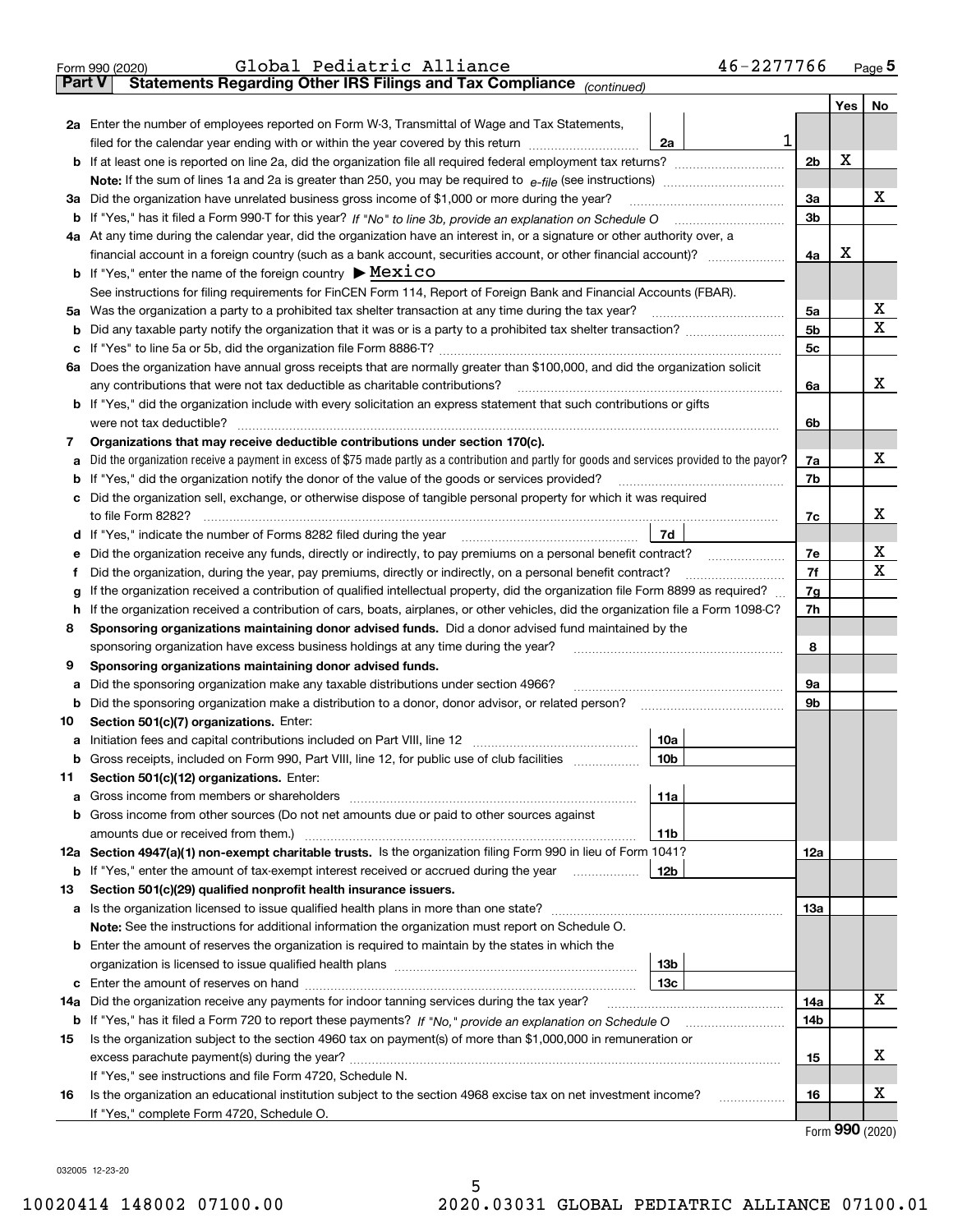|  | Form 990 (2020) |
|--|-----------------|
|  |                 |

| Form 990 (2020) | Global Pediatric Alliance | 46-2277766                                                                                                                    | $P$ <sub>age</sub> $6$ |
|-----------------|---------------------------|-------------------------------------------------------------------------------------------------------------------------------|------------------------|
|                 |                           | Part VI   Governance, Management, and Disclosure For each "Yes" response to lines 2 through 7b below, and for a "No" response |                        |
|                 |                           | to line 8a, 8b, or 10b below, describe the circumstances, processes, or changes on Schedule O. See instructions.              |                        |

|     | Check if Schedule O contains a response or note to any line in this Part VI                                                                                                                                                   |    |  |                         |             | $\overline{\mathbf{X}}$ |  |  |
|-----|-------------------------------------------------------------------------------------------------------------------------------------------------------------------------------------------------------------------------------|----|--|-------------------------|-------------|-------------------------|--|--|
|     | <b>Section A. Governing Body and Management</b>                                                                                                                                                                               |    |  |                         |             |                         |  |  |
|     |                                                                                                                                                                                                                               |    |  |                         | Yes         | No                      |  |  |
|     | <b>1a</b> Enter the number of voting members of the governing body at the end of the tax year                                                                                                                                 | 1a |  | 5                       |             |                         |  |  |
|     | If there are material differences in voting rights among members of the governing body, or if the governing                                                                                                                   |    |  |                         |             |                         |  |  |
|     | body delegated broad authority to an executive committee or similar committee, explain on Schedule O.                                                                                                                         |    |  |                         |             |                         |  |  |
| b   | Enter the number of voting members included on line 1a, above, who are independent                                                                                                                                            | 1b |  | 5                       |             |                         |  |  |
| 2   | Did any officer, director, trustee, or key employee have a family relationship or a business relationship with any other                                                                                                      |    |  |                         |             |                         |  |  |
|     | officer, director, trustee, or key employee?                                                                                                                                                                                  |    |  | $\mathbf{2}$            |             | X                       |  |  |
| 3   | Did the organization delegate control over management duties customarily performed by or under the direct supervision                                                                                                         |    |  |                         |             |                         |  |  |
|     | of officers, directors, trustees, or key employees to a management company or other person?                                                                                                                                   |    |  | 3                       |             | X                       |  |  |
| 4   | Did the organization make any significant changes to its governing documents since the prior Form 990 was filed?                                                                                                              |    |  | $\overline{\mathbf{4}}$ |             | X                       |  |  |
| 5   | Did the organization become aware during the year of a significant diversion of the organization's assets?                                                                                                                    |    |  | 5                       |             | X                       |  |  |
| 6   | Did the organization have members or stockholders?                                                                                                                                                                            |    |  |                         |             |                         |  |  |
| 7a  | Did the organization have members, stockholders, or other persons who had the power to elect or appoint one or                                                                                                                |    |  |                         |             |                         |  |  |
|     | more members of the governing body?                                                                                                                                                                                           |    |  | 7a                      |             | X                       |  |  |
|     | <b>b</b> Are any governance decisions of the organization reserved to (or subject to approval by) members, stockholders, or                                                                                                   |    |  |                         |             |                         |  |  |
|     | persons other than the governing body?                                                                                                                                                                                        |    |  |                         |             |                         |  |  |
| 8   | Did the organization contemporaneously document the meetings held or written actions undertaken during the year by the following:                                                                                             |    |  |                         |             |                         |  |  |
| a   |                                                                                                                                                                                                                               |    |  | 8а                      | X           |                         |  |  |
| b   |                                                                                                                                                                                                                               |    |  | 8b                      | X           |                         |  |  |
| 9   | Is there any officer, director, trustee, or key employee listed in Part VII, Section A, who cannot be reached at the                                                                                                          |    |  |                         |             |                         |  |  |
|     |                                                                                                                                                                                                                               |    |  | 9                       |             | x                       |  |  |
|     | Section B. Policies <sub>(This Section B requests information about policies not required by the Internal Revenue Code.)</sub>                                                                                                |    |  |                         |             |                         |  |  |
|     |                                                                                                                                                                                                                               |    |  |                         | Yes         | No                      |  |  |
|     |                                                                                                                                                                                                                               |    |  | 10a                     |             | X                       |  |  |
|     | <b>b</b> If "Yes," did the organization have written policies and procedures governing the activities of such chapters, affiliates,                                                                                           |    |  |                         |             |                         |  |  |
|     | and branches to ensure their operations are consistent with the organization's exempt purposes?                                                                                                                               |    |  | 10 <sub>b</sub>         |             |                         |  |  |
|     | 11a Has the organization provided a complete copy of this Form 990 to all members of its governing body before filing the form?                                                                                               |    |  | 11a                     | $\mathbf X$ |                         |  |  |
| b   | Describe in Schedule O the process, if any, used by the organization to review this Form 990.                                                                                                                                 |    |  |                         |             |                         |  |  |
| 12a |                                                                                                                                                                                                                               |    |  | 12a                     | X           |                         |  |  |
| b   | Were officers, directors, or trustees, and key employees required to disclose annually interests that could give rise to conflicts?                                                                                           |    |  |                         |             |                         |  |  |
| с   | Did the organization regularly and consistently monitor and enforce compliance with the policy? If "Yes," describe                                                                                                            |    |  |                         |             |                         |  |  |
|     | in Schedule O how this was done measured and contain an account of the state of the state of the state of the                                                                                                                 |    |  | 12c                     | X           |                         |  |  |
| 13  | Did the organization have a written whistleblower policy?                                                                                                                                                                     |    |  | 13                      | X           |                         |  |  |
| 14  | Did the organization have a written document retention and destruction policy?                                                                                                                                                |    |  | 14                      | $\mathbf X$ |                         |  |  |
| 15  | Did the process for determining compensation of the following persons include a review and approval by independent                                                                                                            |    |  |                         |             |                         |  |  |
|     | persons, comparability data, and contemporaneous substantiation of the deliberation and decision?                                                                                                                             |    |  |                         |             |                         |  |  |
|     | The organization's CEO, Executive Director, or top management official manufactured contains and contained a support of the Director, or top management official manufactured and contain a support of the state of the state |    |  | 15a                     | х           |                         |  |  |
| b   | Other officers or key employees of the organization                                                                                                                                                                           |    |  | 15b                     | X           |                         |  |  |
|     | If "Yes" to line 15a or 15b, describe the process in Schedule O (see instructions).                                                                                                                                           |    |  |                         |             |                         |  |  |
|     | 16a Did the organization invest in, contribute assets to, or participate in a joint venture or similar arrangement with a                                                                                                     |    |  |                         |             |                         |  |  |
|     | taxable entity during the year?                                                                                                                                                                                               |    |  | 16a                     |             | X                       |  |  |
|     | b If "Yes," did the organization follow a written policy or procedure requiring the organization to evaluate its participation                                                                                                |    |  |                         |             |                         |  |  |
|     | in joint venture arrangements under applicable federal tax law, and take steps to safeguard the organization's                                                                                                                |    |  |                         |             |                         |  |  |
|     | exempt status with respect to such arrangements?                                                                                                                                                                              |    |  | 16b                     |             |                         |  |  |
|     | <b>Section C. Disclosure</b>                                                                                                                                                                                                  |    |  |                         |             |                         |  |  |
| 17  | List the states with which a copy of this Form 990 is required to be filed $\blacktriangleright$ CA                                                                                                                           |    |  |                         |             |                         |  |  |
| 18  | Section 6104 requires an organization to make its Forms 1023 (1024 or 1024-A, if applicable), 990, and 990-T (Section 501(c)(3)s only) available                                                                              |    |  |                         |             |                         |  |  |
|     | for public inspection. Indicate how you made these available. Check all that apply.                                                                                                                                           |    |  |                         |             |                         |  |  |
|     | $X$ Own website<br>$X$ Upon request<br>Another's website<br>Other (explain on Schedule O)                                                                                                                                     |    |  |                         |             |                         |  |  |
| 19  | Describe on Schedule O whether (and if so, how) the organization made its governing documents, conflict of interest policy, and financial                                                                                     |    |  |                         |             |                         |  |  |
|     | statements available to the public during the tax year.                                                                                                                                                                       |    |  |                         |             |                         |  |  |
| 20  | State the name, address, and telephone number of the person who possesses the organization's books and records                                                                                                                |    |  |                         |             |                         |  |  |
|     | The Organization - $415-567-3698$                                                                                                                                                                                             |    |  |                         |             |                         |  |  |
|     | 94164<br>P. O. Box 640046, San Francisco, CA                                                                                                                                                                                  |    |  |                         |             |                         |  |  |
|     | 032006 12-23-20                                                                                                                                                                                                               |    |  |                         |             | Form 990 (2020)         |  |  |
|     | 6                                                                                                                                                                                                                             |    |  |                         |             |                         |  |  |
|     | 0.000<br>0.7100                                                                                                                                                                                                               |    |  |                         |             |                         |  |  |

10020414 148002 07100.00 2020.03031 GLOBAL PEDIATRIC ALLIANCE 07100.01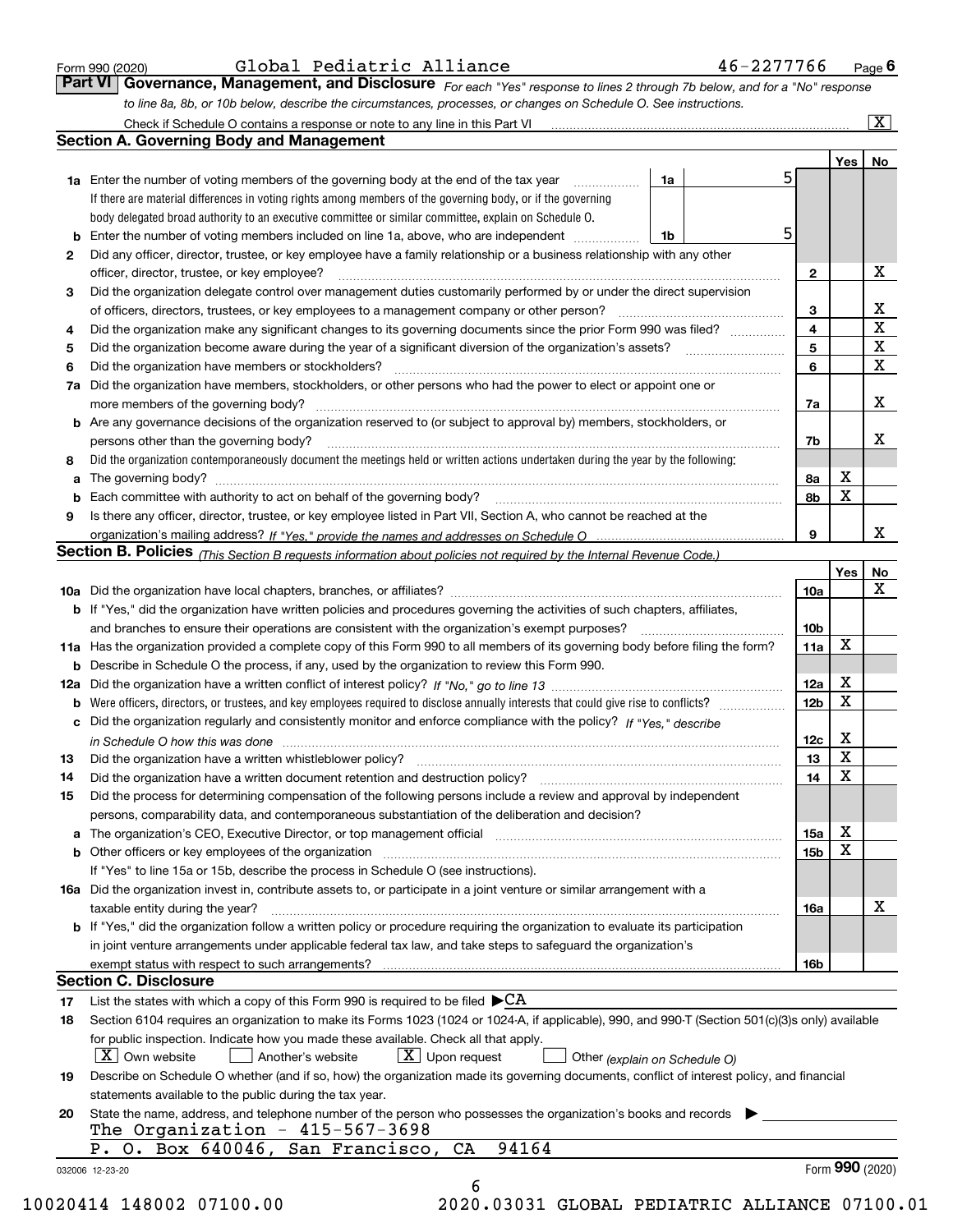$\mathcal{L}^{\text{max}}$ 

# **7Part VII Compensation of Officers, Directors, Trustees, Key Employees, Highest Compensated Employees, and Independent Contractors**

Check if Schedule O contains a response or note to any line in this Part VII

**Section A. Officers, Directors, Trustees, Key Employees, and Highest Compensated Employees**

**1a**  Complete this table for all persons required to be listed. Report compensation for the calendar year ending with or within the organization's tax year. **•** List all of the organization's current officers, directors, trustees (whether individuals or organizations), regardless of amount of compensation.

Enter -0- in columns (D), (E), and (F) if no compensation was paid.

 $\bullet$  List all of the organization's  $\,$ current key employees, if any. See instructions for definition of "key employee."

**•** List the organization's five current highest compensated employees (other than an officer, director, trustee, or key employee) who received reportable compensation (Box 5 of Form W-2 and/or Box 7 of Form 1099-MISC) of more than \$100,000 from the organization and any related organizations.

**•** List all of the organization's former officers, key employees, and highest compensated employees who received more than \$100,000 of reportable compensation from the organization and any related organizations.

**former directors or trustees**  ¥ List all of the organization's that received, in the capacity as a former director or trustee of the organization, more than \$10,000 of reportable compensation from the organization and any related organizations.

See instructions for the order in which to list the persons above.

Check this box if neither the organization nor any related organization compensated any current officer, director, or trustee.  $\mathcal{L}^{\text{max}}$ 

| (A)                                  | (B)                                                                 |                                                                                                             |                       |             | (C)          |                                   |        | (D)                                            | (E)                                              | (F)                                                                               |
|--------------------------------------|---------------------------------------------------------------------|-------------------------------------------------------------------------------------------------------------|-----------------------|-------------|--------------|-----------------------------------|--------|------------------------------------------------|--------------------------------------------------|-----------------------------------------------------------------------------------|
| Name and title                       | Average<br>hours per                                                | Position<br>(do not check more than one<br>box, unless person is both an<br>officer and a director/trustee) |                       |             |              |                                   |        | Reportable<br>compensation                     | Reportable<br>compensation                       | Estimated<br>amount of                                                            |
|                                      | week<br>(list any<br>hours for<br>related<br>organizations<br>below | Individual trustee or director                                                                              | Institutional trustee | Officer     | Key employee | Highest compensated<br>  employee | Former | from<br>the<br>organization<br>(W-2/1099-MISC) | from related<br>organizations<br>(W-2/1099-MISC) | other<br>compensation<br>from the<br>organization<br>and related<br>organizations |
| (1) Stacey Ramirez                   | line)<br>30.00                                                      |                                                                                                             |                       |             |              |                                   |        |                                                |                                                  |                                                                                   |
| Executive Director                   |                                                                     |                                                                                                             |                       | $\mathbf X$ |              |                                   |        | 76,414.                                        | $\mathbf 0$ .                                    | 6,428.                                                                            |
| (2) Kate Kentfield-Kessner, RN, NNP  | 3.00                                                                |                                                                                                             |                       |             |              |                                   |        |                                                |                                                  |                                                                                   |
| Board Chair                          |                                                                     | $\mathbf X$                                                                                                 |                       | X           |              |                                   |        | 0.                                             | 0.                                               | 0.                                                                                |
| (3) Teresa Ramirez-Montagut, MD, PhD | 4.00                                                                |                                                                                                             |                       |             |              |                                   |        |                                                |                                                  |                                                                                   |
| Board Secretary                      |                                                                     | $\mathbf x$                                                                                                 |                       | $\mathbf X$ |              |                                   |        | 0.                                             | 0.                                               | 0.                                                                                |
| (4) Scott Cohen, MD, DTM             | 3.00                                                                |                                                                                                             |                       |             |              |                                   |        |                                                |                                                  |                                                                                   |
| Board Treasurer                      |                                                                     | $\mathbf X$                                                                                                 |                       | X           |              |                                   |        | $\mathbf 0$ .                                  | 0.                                               | 0.                                                                                |
| (5) Stephen Kahn, MD                 | 3.00                                                                |                                                                                                             |                       |             |              |                                   |        |                                                |                                                  |                                                                                   |
| Director                             |                                                                     | $\mathbf X$                                                                                                 |                       |             |              |                                   |        | $\mathbf 0$ .                                  | $0$ .                                            | $\mathbf 0$ .                                                                     |
| (6) Christina Buysse, MD             | 3.00                                                                |                                                                                                             |                       |             |              |                                   |        |                                                |                                                  |                                                                                   |
| Director                             |                                                                     | $\mathbf X$                                                                                                 |                       |             |              |                                   |        | $\mathbf 0$ .                                  | $0$ .                                            | 0.                                                                                |
|                                      |                                                                     |                                                                                                             |                       |             |              |                                   |        |                                                |                                                  |                                                                                   |
|                                      |                                                                     |                                                                                                             |                       |             |              |                                   |        |                                                |                                                  |                                                                                   |
|                                      |                                                                     |                                                                                                             |                       |             |              |                                   |        |                                                |                                                  |                                                                                   |
|                                      |                                                                     |                                                                                                             |                       |             |              |                                   |        |                                                |                                                  |                                                                                   |
|                                      |                                                                     |                                                                                                             |                       |             |              |                                   |        |                                                |                                                  |                                                                                   |
|                                      |                                                                     |                                                                                                             |                       |             |              |                                   |        |                                                |                                                  |                                                                                   |
|                                      |                                                                     |                                                                                                             |                       |             |              |                                   |        |                                                |                                                  |                                                                                   |
|                                      |                                                                     |                                                                                                             |                       |             |              |                                   |        |                                                |                                                  |                                                                                   |
|                                      |                                                                     |                                                                                                             |                       |             |              |                                   |        |                                                |                                                  |                                                                                   |
|                                      |                                                                     |                                                                                                             |                       |             |              |                                   |        |                                                |                                                  |                                                                                   |
|                                      |                                                                     |                                                                                                             |                       |             |              |                                   |        |                                                |                                                  |                                                                                   |
|                                      |                                                                     |                                                                                                             |                       |             |              |                                   |        |                                                |                                                  |                                                                                   |
|                                      |                                                                     |                                                                                                             |                       |             |              |                                   |        |                                                |                                                  |                                                                                   |
|                                      |                                                                     |                                                                                                             |                       |             |              |                                   |        |                                                |                                                  |                                                                                   |
|                                      |                                                                     |                                                                                                             |                       |             |              |                                   |        |                                                |                                                  |                                                                                   |
|                                      |                                                                     |                                                                                                             |                       |             |              |                                   |        |                                                |                                                  |                                                                                   |
|                                      |                                                                     |                                                                                                             |                       |             |              |                                   |        |                                                |                                                  |                                                                                   |
|                                      |                                                                     |                                                                                                             |                       |             |              |                                   |        |                                                |                                                  |                                                                                   |
|                                      |                                                                     |                                                                                                             |                       |             |              |                                   |        |                                                |                                                  |                                                                                   |

7

Form (2020) **990**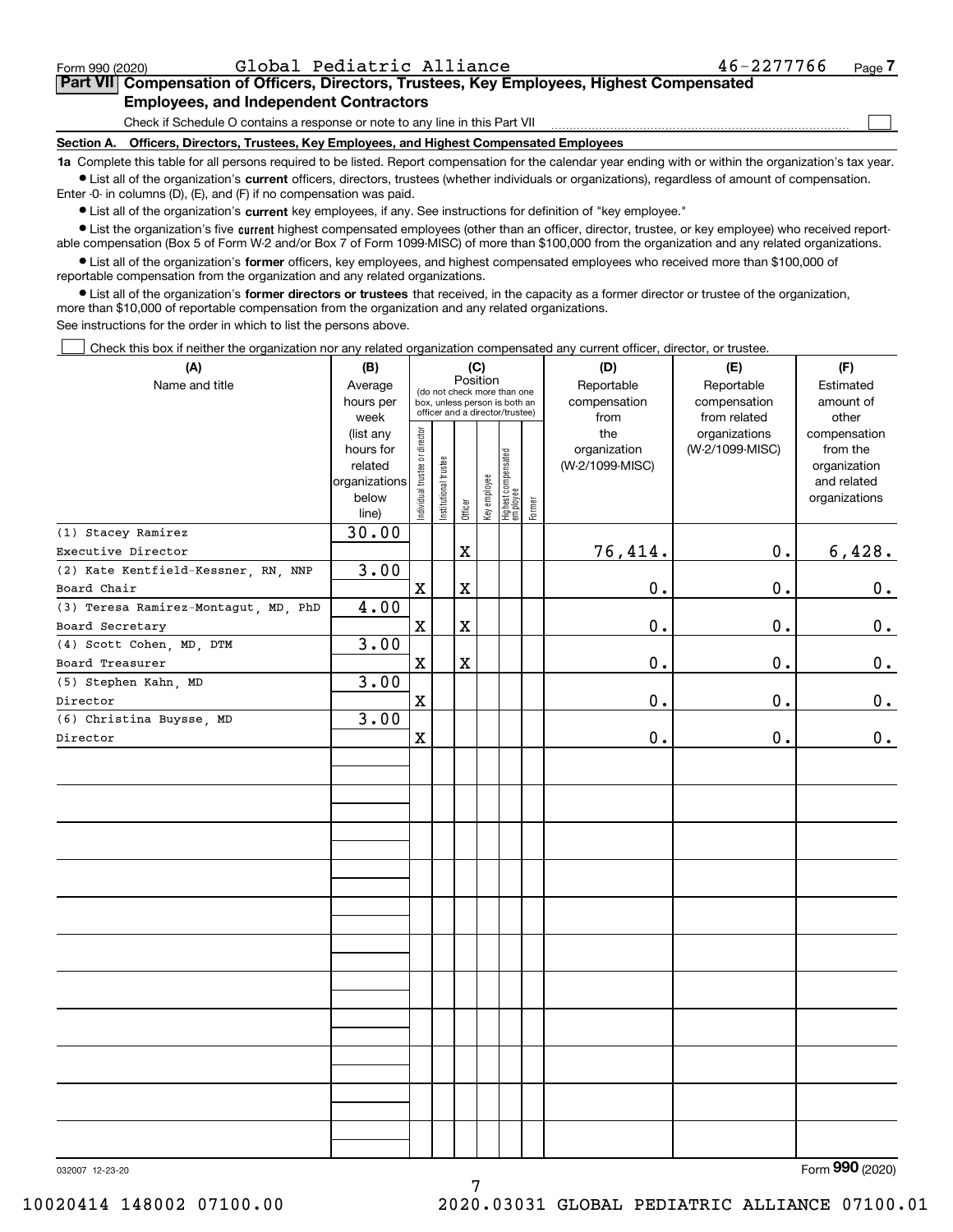|                 | Global Pediatric Alliance<br>Form 990 (2020)                                                                                                                                      |                                                                      |                                |                       |                 |              |                                                                                                 |        |                                                | 46-2277766                                        |                             |        |                                                                          | Page 8  |
|-----------------|-----------------------------------------------------------------------------------------------------------------------------------------------------------------------------------|----------------------------------------------------------------------|--------------------------------|-----------------------|-----------------|--------------|-------------------------------------------------------------------------------------------------|--------|------------------------------------------------|---------------------------------------------------|-----------------------------|--------|--------------------------------------------------------------------------|---------|
| <b>Part VII</b> | Section A. Officers, Directors, Trustees, Key Employees, and Highest Compensated Employees (continued)                                                                            |                                                                      |                                |                       |                 |              |                                                                                                 |        |                                                |                                                   |                             |        |                                                                          |         |
|                 | (A)<br>Name and title                                                                                                                                                             | (B)<br>Average<br>hours per<br>week                                  |                                |                       | (C)<br>Position |              | (do not check more than one<br>box, unless person is both an<br>officer and a director/trustee) |        | (D)<br>Reportable<br>compensation              | (E)<br>Reportable<br>compensation<br>from related |                             |        | (F)<br>Estimated<br>amount of<br>other                                   |         |
|                 |                                                                                                                                                                                   | (list any<br>hours for<br>related<br>organizations<br>below<br>line) | Individual trustee or director | Institutional trustee | Officer         | Key employee | Highest compensated<br>  employee                                                               | Former | from<br>the<br>organization<br>(W-2/1099-MISC) | organizations<br>(W-2/1099-MISC)                  |                             |        | compensation<br>from the<br>organization<br>and related<br>organizations |         |
|                 |                                                                                                                                                                                   |                                                                      |                                |                       |                 |              |                                                                                                 |        |                                                |                                                   |                             |        |                                                                          |         |
|                 |                                                                                                                                                                                   |                                                                      |                                |                       |                 |              |                                                                                                 |        |                                                |                                                   |                             |        |                                                                          |         |
|                 |                                                                                                                                                                                   |                                                                      |                                |                       |                 |              |                                                                                                 |        |                                                |                                                   |                             |        |                                                                          |         |
|                 |                                                                                                                                                                                   |                                                                      |                                |                       |                 |              |                                                                                                 |        |                                                |                                                   |                             |        |                                                                          |         |
|                 |                                                                                                                                                                                   |                                                                      |                                |                       |                 |              |                                                                                                 |        |                                                |                                                   |                             |        |                                                                          |         |
|                 |                                                                                                                                                                                   |                                                                      |                                |                       |                 |              |                                                                                                 |        |                                                |                                                   |                             |        |                                                                          |         |
|                 | 1b Subtotal<br>c Total from continuation sheets to Part VII, Section A manufactor continues                                                                                       |                                                                      |                                |                       |                 |              |                                                                                                 |        | 76,414.<br>$\overline{0}$ .                    |                                                   | 0.<br>$\overline{0}$ .      |        | 6,428.                                                                   | 0.      |
| $\mathbf{2}$    | d Total (add lines 1b and 1c).<br>Total number of individuals (including but not limited to those listed above) who received more than \$100,000 of reportable                    |                                                                      |                                |                       |                 |              |                                                                                                 |        | 76,414.                                        |                                                   | $\overline{\mathfrak{o}}$ . | 6,428. |                                                                          |         |
|                 | compensation from the organization $\blacktriangleright$                                                                                                                          |                                                                      |                                |                       |                 |              |                                                                                                 |        |                                                |                                                   |                             |        | Yes                                                                      | 0<br>No |
| з               | Did the organization list any former officer, director, trustee, key employee, or highest compensated employee on                                                                 |                                                                      |                                |                       |                 |              |                                                                                                 |        |                                                |                                                   |                             | 3      |                                                                          | х       |
| 4               | For any individual listed on line 1a, is the sum of reportable compensation and other compensation from the organization                                                          |                                                                      |                                |                       |                 |              |                                                                                                 |        |                                                |                                                   |                             | 4      |                                                                          | х       |
| 5               | Did any person listed on line 1a receive or accrue compensation from any unrelated organization or individual for services                                                        |                                                                      |                                |                       |                 |              |                                                                                                 |        |                                                |                                                   |                             | 5      |                                                                          | X       |
| 1               | <b>Section B. Independent Contractors</b><br>Complete this table for your five highest compensated independent contractors that received more than \$100,000 of compensation from |                                                                      |                                |                       |                 |              |                                                                                                 |        |                                                |                                                   |                             |        |                                                                          |         |
|                 | the organization. Report compensation for the calendar year ending with or within the organization's tax year.<br>(A)<br>Name and business address                                |                                                                      |                                | <b>NONE</b>           |                 |              |                                                                                                 |        | (B)<br>Description of services                 |                                                   |                             |        | (C)<br>Compensation                                                      |         |
|                 |                                                                                                                                                                                   |                                                                      |                                |                       |                 |              |                                                                                                 |        |                                                |                                                   |                             |        |                                                                          |         |
|                 |                                                                                                                                                                                   |                                                                      |                                |                       |                 |              |                                                                                                 |        |                                                |                                                   |                             |        |                                                                          |         |
|                 |                                                                                                                                                                                   |                                                                      |                                |                       |                 |              |                                                                                                 |        |                                                |                                                   |                             |        |                                                                          |         |
|                 |                                                                                                                                                                                   |                                                                      |                                |                       |                 |              |                                                                                                 |        |                                                |                                                   |                             |        |                                                                          |         |
| 2               | Total number of independent contractors (including but not limited to those listed above) who received more than<br>\$100,000 of compensation from the organization               |                                                                      |                                |                       |                 | 0            |                                                                                                 |        |                                                |                                                   |                             |        | Form 990 (2020)                                                          |         |
|                 |                                                                                                                                                                                   |                                                                      |                                |                       |                 |              |                                                                                                 |        |                                                |                                                   |                             |        |                                                                          |         |

032008 12-23-20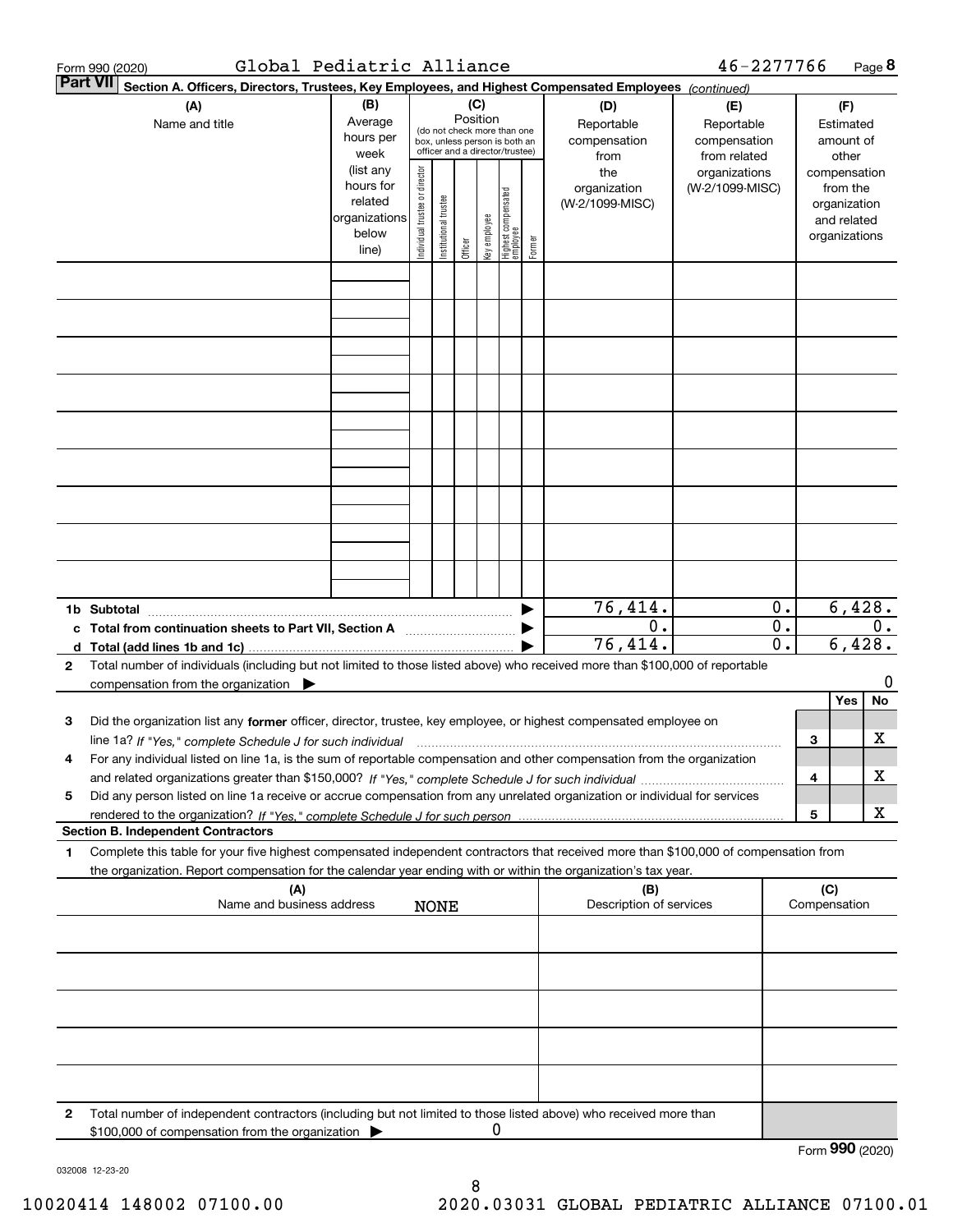|                                                           |                  |        | Global Pediatric Alliance<br>Form 990 (2020)                                                                                                                                       |                         |                      |                                              | 46-2277766                                      | Page 9                                                          |
|-----------------------------------------------------------|------------------|--------|------------------------------------------------------------------------------------------------------------------------------------------------------------------------------------|-------------------------|----------------------|----------------------------------------------|-------------------------------------------------|-----------------------------------------------------------------|
|                                                           | <b>Part VIII</b> |        | <b>Statement of Revenue</b>                                                                                                                                                        |                         |                      |                                              |                                                 |                                                                 |
|                                                           |                  |        | Check if Schedule O contains a response or note to any line in this Part VIII                                                                                                      |                         |                      |                                              |                                                 |                                                                 |
|                                                           |                  |        |                                                                                                                                                                                    |                         | (A)<br>Total revenue | (B)<br>Related or exempt<br>function revenue | $\overline{C}$<br>Unrelated<br>business revenue | (D)<br>Revenue excluded<br>from tax under<br>sections 512 - 514 |
|                                                           |                  |        | 1a<br>1 a Federated campaigns                                                                                                                                                      |                         |                      |                                              |                                                 |                                                                 |
|                                                           |                  |        | 1 <sub>b</sub><br><b>b</b> Membership dues                                                                                                                                         |                         |                      |                                              |                                                 |                                                                 |
|                                                           |                  |        | 1 <sub>c</sub><br>c Fundraising events                                                                                                                                             |                         |                      |                                              |                                                 |                                                                 |
|                                                           |                  |        | 1 <sub>d</sub><br>d Related organizations                                                                                                                                          |                         |                      |                                              |                                                 |                                                                 |
| Contributions, Gifts, Grants<br>and Other Similar Amounts |                  | е      | 1e<br>Government grants (contributions)                                                                                                                                            |                         |                      |                                              |                                                 |                                                                 |
|                                                           |                  |        | f All other contributions, gifts, grants, and                                                                                                                                      |                         |                      |                                              |                                                 |                                                                 |
|                                                           |                  |        | similar amounts not included above<br>1f                                                                                                                                           | 337,604.                |                      |                                              |                                                 |                                                                 |
|                                                           |                  |        | $1g$ \$<br>g Noncash contributions included in lines 1a-1f                                                                                                                         |                         |                      |                                              |                                                 |                                                                 |
|                                                           |                  |        |                                                                                                                                                                                    |                         | 337,604.             |                                              |                                                 |                                                                 |
|                                                           |                  |        |                                                                                                                                                                                    | <b>Business Code</b>    |                      |                                              |                                                 |                                                                 |
| Program Service<br>Revenue                                | 2a               |        |                                                                                                                                                                                    |                         |                      |                                              |                                                 |                                                                 |
|                                                           |                  | b<br>c | <u> 1989 - Johann Stein, mars an deutscher Stein († 1989)</u>                                                                                                                      |                         |                      |                                              |                                                 |                                                                 |
|                                                           |                  | d      | <u> 1989 - Johann Harry Harry Harry Harry Harry Harry Harry Harry Harry Harry Harry Harry Harry Harry Harry Harry</u><br><u> 1989 - John Stein, mars and de Brazilia (b. 1989)</u> |                         |                      |                                              |                                                 |                                                                 |
|                                                           |                  | е      |                                                                                                                                                                                    |                         |                      |                                              |                                                 |                                                                 |
|                                                           |                  | f.     |                                                                                                                                                                                    |                         |                      |                                              |                                                 |                                                                 |
|                                                           |                  | a      |                                                                                                                                                                                    |                         |                      |                                              |                                                 |                                                                 |
|                                                           | 3                |        | Investment income (including dividends, interest, and                                                                                                                              |                         |                      |                                              |                                                 |                                                                 |
|                                                           |                  |        |                                                                                                                                                                                    | ▶                       |                      |                                              |                                                 |                                                                 |
|                                                           | 4                |        | Income from investment of tax-exempt bond proceeds                                                                                                                                 |                         |                      |                                              |                                                 |                                                                 |
|                                                           | 5                |        |                                                                                                                                                                                    |                         |                      |                                              |                                                 |                                                                 |
|                                                           |                  |        | (i) Real                                                                                                                                                                           | (ii) Personal           |                      |                                              |                                                 |                                                                 |
|                                                           | 6а               |        | 6а<br>Gross rents                                                                                                                                                                  |                         |                      |                                              |                                                 |                                                                 |
|                                                           |                  | b      | 6b<br>Less: rental expenses                                                                                                                                                        |                         |                      |                                              |                                                 |                                                                 |
|                                                           |                  | с      | 6c<br>Rental income or (loss)                                                                                                                                                      |                         |                      |                                              |                                                 |                                                                 |
|                                                           |                  |        | d Net rental income or (loss)<br>(i) Securities<br>7 a Gross amount from sales of                                                                                                  | (ii) Other              |                      |                                              |                                                 |                                                                 |
|                                                           |                  |        | assets other than inventory<br>7a                                                                                                                                                  |                         |                      |                                              |                                                 |                                                                 |
|                                                           |                  |        | <b>b</b> Less: cost or other basis                                                                                                                                                 |                         |                      |                                              |                                                 |                                                                 |
|                                                           |                  |        | and sales expenses<br>7b                                                                                                                                                           |                         |                      |                                              |                                                 |                                                                 |
| venue                                                     |                  |        | 7c<br><b>c</b> Gain or (loss) $\ldots$                                                                                                                                             |                         |                      |                                              |                                                 |                                                                 |
|                                                           |                  |        |                                                                                                                                                                                    |                         |                      |                                              |                                                 |                                                                 |
| Other Re                                                  |                  |        | 8 a Gross income from fundraising events (not                                                                                                                                      |                         |                      |                                              |                                                 |                                                                 |
|                                                           |                  |        | including \$                                                                                                                                                                       |                         |                      |                                              |                                                 |                                                                 |
|                                                           |                  |        | contributions reported on line 1c). See                                                                                                                                            |                         |                      |                                              |                                                 |                                                                 |
|                                                           |                  |        |                                                                                                                                                                                    | 8a                      |                      |                                              |                                                 |                                                                 |
|                                                           |                  |        | <b>b</b> Less: direct expenses                                                                                                                                                     | 8bl                     |                      |                                              |                                                 |                                                                 |
|                                                           |                  |        | c Net income or (loss) from fundraising events                                                                                                                                     |                         |                      |                                              |                                                 |                                                                 |
|                                                           |                  |        | 9 a Gross income from gaming activities. See                                                                                                                                       |                         |                      |                                              |                                                 |                                                                 |
|                                                           |                  |        |                                                                                                                                                                                    | 9a                      |                      |                                              |                                                 |                                                                 |
|                                                           |                  |        | <b>b</b> Less: direct expenses <b>manually</b>                                                                                                                                     | 9b                      |                      |                                              |                                                 |                                                                 |
|                                                           |                  |        | c Net income or (loss) from gaming activities                                                                                                                                      |                         |                      |                                              |                                                 |                                                                 |
|                                                           |                  |        | 10 a Gross sales of inventory, less returns                                                                                                                                        |                         |                      |                                              |                                                 |                                                                 |
|                                                           |                  |        | <b>b</b> Less: cost of goods sold                                                                                                                                                  | 10a <br>10 <sub>b</sub> |                      |                                              |                                                 |                                                                 |
|                                                           |                  |        | c Net income or (loss) from sales of inventory                                                                                                                                     |                         |                      |                                              |                                                 |                                                                 |
|                                                           |                  |        |                                                                                                                                                                                    | <b>Business Code</b>    |                      |                                              |                                                 |                                                                 |
|                                                           | 11 a             |        |                                                                                                                                                                                    |                         |                      |                                              |                                                 |                                                                 |
|                                                           |                  | b      |                                                                                                                                                                                    |                         |                      |                                              |                                                 |                                                                 |
|                                                           |                  | c      |                                                                                                                                                                                    |                         |                      |                                              |                                                 |                                                                 |
| Miscellaneous<br>Revenue                                  |                  |        |                                                                                                                                                                                    |                         |                      |                                              |                                                 |                                                                 |
|                                                           |                  |        |                                                                                                                                                                                    | ▶                       |                      |                                              |                                                 |                                                                 |
|                                                           | 12               |        |                                                                                                                                                                                    |                         | 337,604.             | 0.                                           | $0$ .                                           | 0.                                                              |
| 032009 12-23-20                                           |                  |        |                                                                                                                                                                                    |                         |                      |                                              |                                                 | Form 990 (2020)                                                 |

032009 12-23-20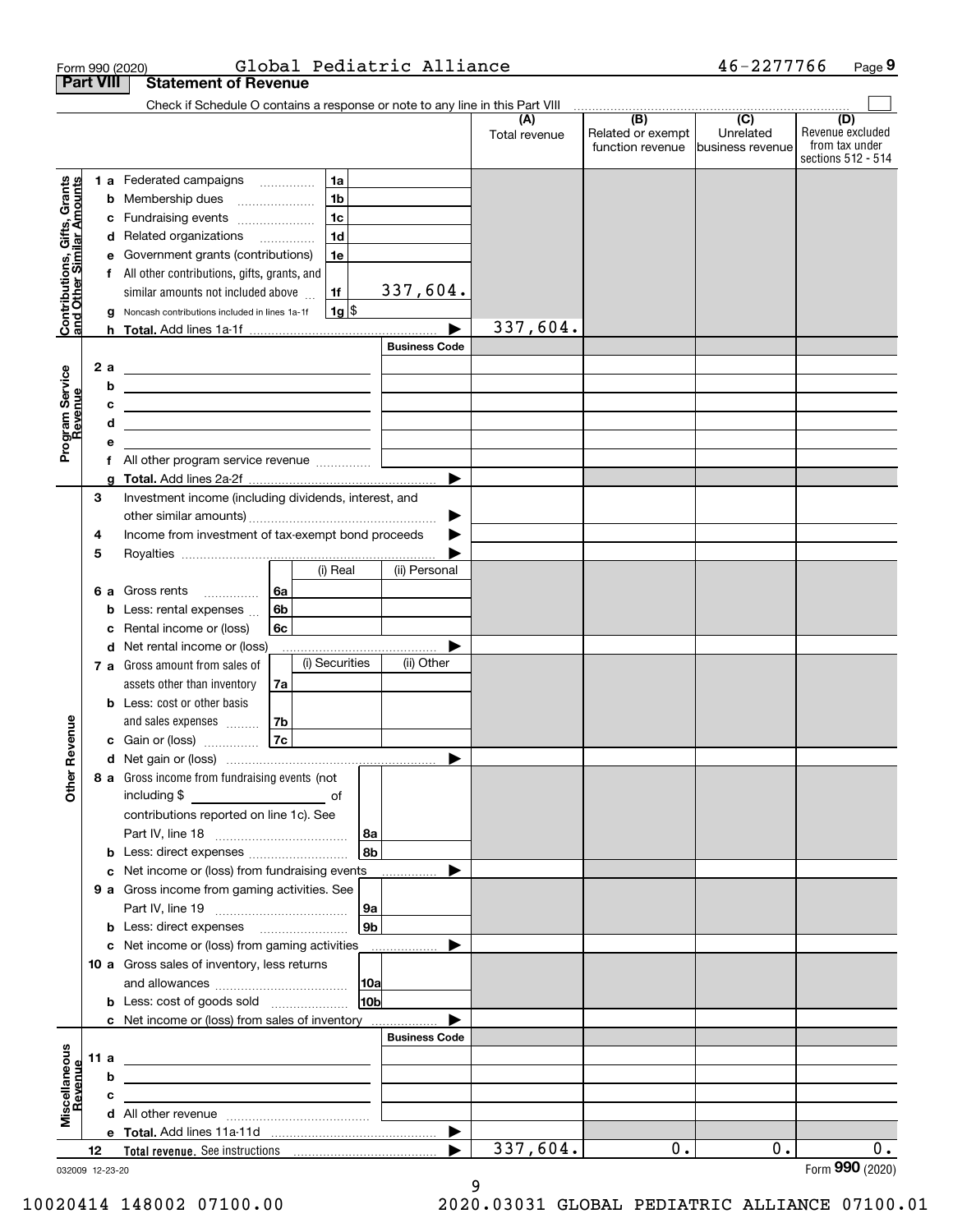Form 990 (2020) Page **Part IX Statement of Functional Expenses** Global Pediatric Alliance 46-2277766

|                  | Section 501(c)(3) and 501(c)(4) organizations must complete all columns. All other organizations must complete column (A).                                                                                 |                      |                             |                                    |                                |
|------------------|------------------------------------------------------------------------------------------------------------------------------------------------------------------------------------------------------------|----------------------|-----------------------------|------------------------------------|--------------------------------|
|                  | Check if Schedule O contains a response or note to any line in this Part IX                                                                                                                                | (A)                  | (B)                         | (C)                                | $\overline{\mathbf{X}}$<br>(D) |
|                  | Do not include amounts reported on lines 6b,<br>7b, 8b, 9b, and 10b of Part VIII.                                                                                                                          | Total expenses       | Program service<br>expenses | Management and<br>general expenses | Fundraising<br>expenses        |
| 1.               | Grants and other assistance to domestic organizations                                                                                                                                                      |                      |                             |                                    |                                |
|                  | and domestic governments. See Part IV, line 21                                                                                                                                                             |                      |                             |                                    |                                |
| $\mathbf{2}$     | Grants and other assistance to domestic                                                                                                                                                                    |                      |                             |                                    |                                |
|                  | individuals. See Part IV, line 22                                                                                                                                                                          |                      |                             |                                    |                                |
| 3                | Grants and other assistance to foreign                                                                                                                                                                     |                      |                             |                                    |                                |
|                  | organizations, foreign governments, and foreign                                                                                                                                                            |                      |                             |                                    |                                |
|                  | individuals. See Part IV, lines 15 and 16                                                                                                                                                                  | 15,277.              | 15,277.                     |                                    |                                |
| 4                | Benefits paid to or for members                                                                                                                                                                            |                      |                             |                                    |                                |
| 5                | Compensation of current officers, directors,                                                                                                                                                               |                      |                             |                                    |                                |
|                  |                                                                                                                                                                                                            | 76,414.              | 53,490.                     | 7,641.                             | 15,283.                        |
| 6                | Compensation not included above to disqualified                                                                                                                                                            |                      |                             |                                    |                                |
|                  | persons (as defined under section 4958(f)(1)) and                                                                                                                                                          |                      |                             |                                    |                                |
|                  | persons described in section 4958(c)(3)(B)                                                                                                                                                                 |                      |                             |                                    |                                |
| 7                |                                                                                                                                                                                                            |                      |                             |                                    |                                |
| 8                | Pension plan accruals and contributions (include                                                                                                                                                           |                      |                             |                                    |                                |
|                  | section 401(k) and 403(b) employer contributions)                                                                                                                                                          | 1,428.               | $\frac{1,107.}{4,593.}$     | 107.                               | 214.                           |
| 9                |                                                                                                                                                                                                            | 6,443.               |                             | 953.                               | 897.                           |
| 10               |                                                                                                                                                                                                            | 6, 287.              | 4,874.                      | 471.                               | 942.                           |
| 11               | Fees for services (nonemployees):                                                                                                                                                                          |                      |                             |                                    |                                |
| a                |                                                                                                                                                                                                            |                      |                             |                                    |                                |
| b                |                                                                                                                                                                                                            | 367.                 |                             | 367.                               |                                |
| c                |                                                                                                                                                                                                            | 7,750.               | 5,425.                      | 775.                               | 1,550.                         |
| d                |                                                                                                                                                                                                            |                      |                             |                                    |                                |
| е                | Professional fundraising services. See Part IV, line 17                                                                                                                                                    |                      |                             |                                    |                                |
| f                | Investment management fees                                                                                                                                                                                 |                      |                             |                                    |                                |
| g                | Other. (If line 11g amount exceeds 10% of line 25,                                                                                                                                                         |                      |                             |                                    |                                |
|                  | column (A) amount, list line 11g expenses on Sch O.)                                                                                                                                                       | 84,287.              | 83,278.                     | 665.                               | 344.                           |
| 12 <sup>12</sup> |                                                                                                                                                                                                            | 297.                 |                             |                                    | $\overline{297}$ .             |
| 13               |                                                                                                                                                                                                            | 1,766.               | 363.                        | 658.                               | 745.                           |
| 14               |                                                                                                                                                                                                            | 711.                 | 376.                        | 256.                               | 79.                            |
| 15               |                                                                                                                                                                                                            |                      |                             |                                    |                                |
| 16               |                                                                                                                                                                                                            | 6,522.               | 5, 262.                     | 420.                               | 840.                           |
| 17               |                                                                                                                                                                                                            | 8,963.               | 8,903.                      | 60.                                |                                |
| 18               | Payments of travel or entertainment expenses                                                                                                                                                               |                      |                             |                                    |                                |
|                  | for any federal, state, or local public officials                                                                                                                                                          |                      |                             |                                    |                                |
| 19               | Conferences, conventions, and meetings                                                                                                                                                                     | 18,066.              | 18,066.                     |                                    |                                |
| 20               | Interest                                                                                                                                                                                                   |                      |                             |                                    |                                |
| 21               |                                                                                                                                                                                                            |                      |                             |                                    |                                |
| 22               | Depreciation, depletion, and amortization                                                                                                                                                                  | $\overline{2,146}$ . | 2,146.                      |                                    |                                |
| 23               | Insurance                                                                                                                                                                                                  | 6,012.               | 5,344.                      | 339.                               | 329.                           |
| 24               | Other expenses. Itemize expenses not covered<br>above (List miscellaneous expenses on line 24e. If<br>line 24e amount exceeds 10% of line 25, column (A)<br>amount, list line 24e expenses on Schedule O.) |                      |                             |                                    |                                |
|                  | a Project supplies                                                                                                                                                                                         | 26,875.              | 26,848.                     | 25.                                | 2.                             |
| b                | Bank & credit card fees                                                                                                                                                                                    | 2,138.               | 1,317.                      | 465.                               | 356.                           |
| c                | Taxes & Licenses                                                                                                                                                                                           | 85.                  |                             | 85.                                |                                |
| d                |                                                                                                                                                                                                            |                      |                             |                                    |                                |
|                  | e All other expenses                                                                                                                                                                                       |                      |                             |                                    |                                |
| 25               | Total functional expenses. Add lines 1 through 24e                                                                                                                                                         | 271,834.             | 236,669.                    | 13,287.                            | 21,878.                        |
| 26               | <b>Joint costs.</b> Complete this line only if the organization                                                                                                                                            |                      |                             |                                    |                                |
|                  | reported in column (B) joint costs from a combined                                                                                                                                                         |                      |                             |                                    |                                |
|                  | educational campaign and fundraising solicitation.                                                                                                                                                         |                      |                             |                                    |                                |
|                  | Check here $\blacktriangleright$<br>if following SOP 98-2 (ASC 958-720)                                                                                                                                    |                      |                             |                                    |                                |

10

032010 12-23-20

10020414 148002 07100.00 2020.03031 GLOBAL PEDIATRIC ALLIANCE 07100.01

Form (2020) **990**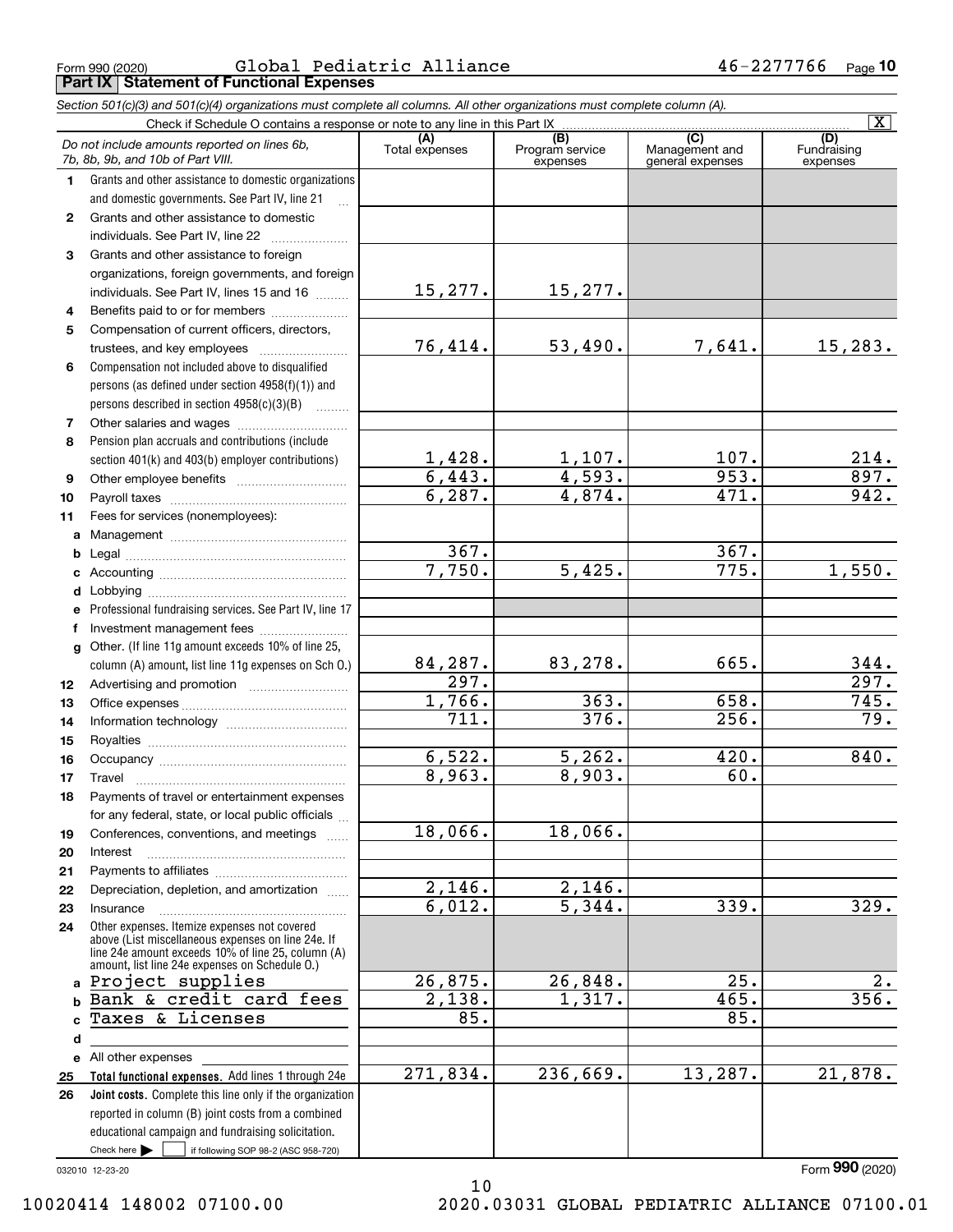**3132 33**

**313233**

169,909. 235,679.  $277, 208. |33| 251, 312.$ 

Form (2020) **990**

|                             |    |                                                                                    |                 |                          | (A)<br>Beginning of year |                 | (B)<br>End of year |
|-----------------------------|----|------------------------------------------------------------------------------------|-----------------|--------------------------|--------------------------|-----------------|--------------------|
|                             | 1  | Cash - non-interest-bearing                                                        |                 |                          | 268,445.                 | $\mathbf{1}$    | 243,815.           |
|                             | 2  |                                                                                    |                 |                          |                          | $\mathbf 2$     |                    |
|                             | з  |                                                                                    |                 |                          |                          | 3               |                    |
|                             | 4  |                                                                                    |                 | 4                        |                          |                 |                    |
|                             | 5  | Loans and other receivables from any current or former officer, director,          |                 |                          |                          |                 |                    |
|                             |    | trustee, key employee, creator or founder, substantial contributor, or 35%         |                 |                          |                          |                 |                    |
|                             |    | controlled entity or family member of any of these persons                         |                 | 5                        |                          |                 |                    |
|                             | 6  | Loans and other receivables from other disqualified persons (as defined            |                 |                          |                          |                 |                    |
|                             |    | under section 4958(f)(1)), and persons described in section 4958(c)(3)(B)          | $\ldots$        |                          | 6                        |                 |                    |
|                             | 7  |                                                                                    |                 |                          |                          | $\overline{7}$  |                    |
| Assets                      | 8  |                                                                                    |                 |                          |                          | 8               |                    |
|                             | 9  | Prepaid expenses and deferred charges                                              |                 |                          |                          | 9               |                    |
|                             |    | 10a Land, buildings, and equipment: cost or other                                  |                 |                          |                          |                 |                    |
|                             |    | basis. Complete Part VI of Schedule D    10a   10a   15, 022.                      |                 |                          |                          |                 |                    |
|                             |    | <b>b</b> Less: accumulated depreciation                                            | 10 <sub>b</sub> | 8,405.                   | 8,763.                   | 10 <sub>c</sub> | 6,617.             |
|                             | 11 |                                                                                    |                 |                          |                          | 11              |                    |
|                             | 12 |                                                                                    |                 |                          |                          | 12              |                    |
|                             | 13 |                                                                                    |                 |                          |                          | 13              |                    |
|                             | 14 |                                                                                    |                 |                          |                          | 14              |                    |
|                             | 15 |                                                                                    |                 |                          | $0$ .                    | 15              | 880.               |
|                             | 16 |                                                                                    |                 |                          | 277, 208.                | 16              | 251,312.           |
|                             | 17 |                                                                                    |                 |                          | 38.                      | 17              | 38.                |
|                             | 18 |                                                                                    |                 |                          |                          | 18              |                    |
|                             | 19 |                                                                                    |                 |                          | 19                       |                 |                    |
|                             | 20 |                                                                                    |                 |                          |                          | 20              |                    |
|                             | 21 | Escrow or custodial account liability. Complete Part IV of Schedule D              |                 | .                        |                          | 21              |                    |
|                             | 22 | Loans and other payables to any current or former officer, director,               |                 |                          |                          |                 |                    |
| Liabilities                 |    | trustee, key employee, creator or founder, substantial contributor, or 35%         |                 |                          |                          |                 |                    |
|                             |    | controlled entity or family member of any of these persons                         |                 |                          |                          | 22              |                    |
|                             | 23 | Secured mortgages and notes payable to unrelated third parties                     |                 |                          |                          | 23              |                    |
|                             | 24 |                                                                                    |                 |                          |                          | 24              | 15,595.            |
|                             | 25 | Other liabilities (including federal income tax, payables to related third         |                 |                          |                          |                 |                    |
|                             |    | parties, and other liabilities not included on lines 17-24). Complete Part X       |                 |                          |                          |                 |                    |
|                             |    | of Schedule D                                                                      |                 |                          | 107, 261.<br>107, 299.   | 25              | υ.<br>15,633.      |
|                             | 26 |                                                                                    |                 |                          |                          | 26              |                    |
|                             |    | Organizations that follow FASB ASC 958, check here $\blacktriangleright \boxed{X}$ |                 |                          |                          |                 |                    |
|                             |    | and complete lines 27, 28, 32, and 33.                                             |                 |                          | 169,909.                 | 27              | 235,679.           |
|                             | 27 | Net assets without donor restrictions                                              |                 |                          |                          | 28              |                    |
|                             | 28 | Organizations that do not follow FASB ASC 958, check here $\blacktriangleright$    |                 |                          |                          |                 |                    |
|                             |    |                                                                                    |                 |                          |                          |                 |                    |
| Net Assets or Fund Balances | 29 | and complete lines 29 through 33.                                                  |                 |                          | 29                       |                 |                    |
|                             | 30 | Paid-in or capital surplus, or land, building, or equipment fund                   |                 |                          |                          | 30              |                    |
|                             | 31 | Retained earnings, endowment, accumulated income, or other funds                   |                 |                          |                          | 31              |                    |
|                             | 32 |                                                                                    |                 | $\overline{\phantom{a}}$ | 169,909.                 | 32              | 235,679.           |
|                             |    |                                                                                    |                 |                          |                          |                 |                    |

## Form 990 (2020) Global Pediatric Alliance 46-2277766 <sub>Page</sub>

Check if Schedule O contains a response or note to any line in this Part X

Total liabilities and net assets/fund balances

**11**

 $\mathcal{L}^{\text{max}}$ 

**Part X** | Balance Sheet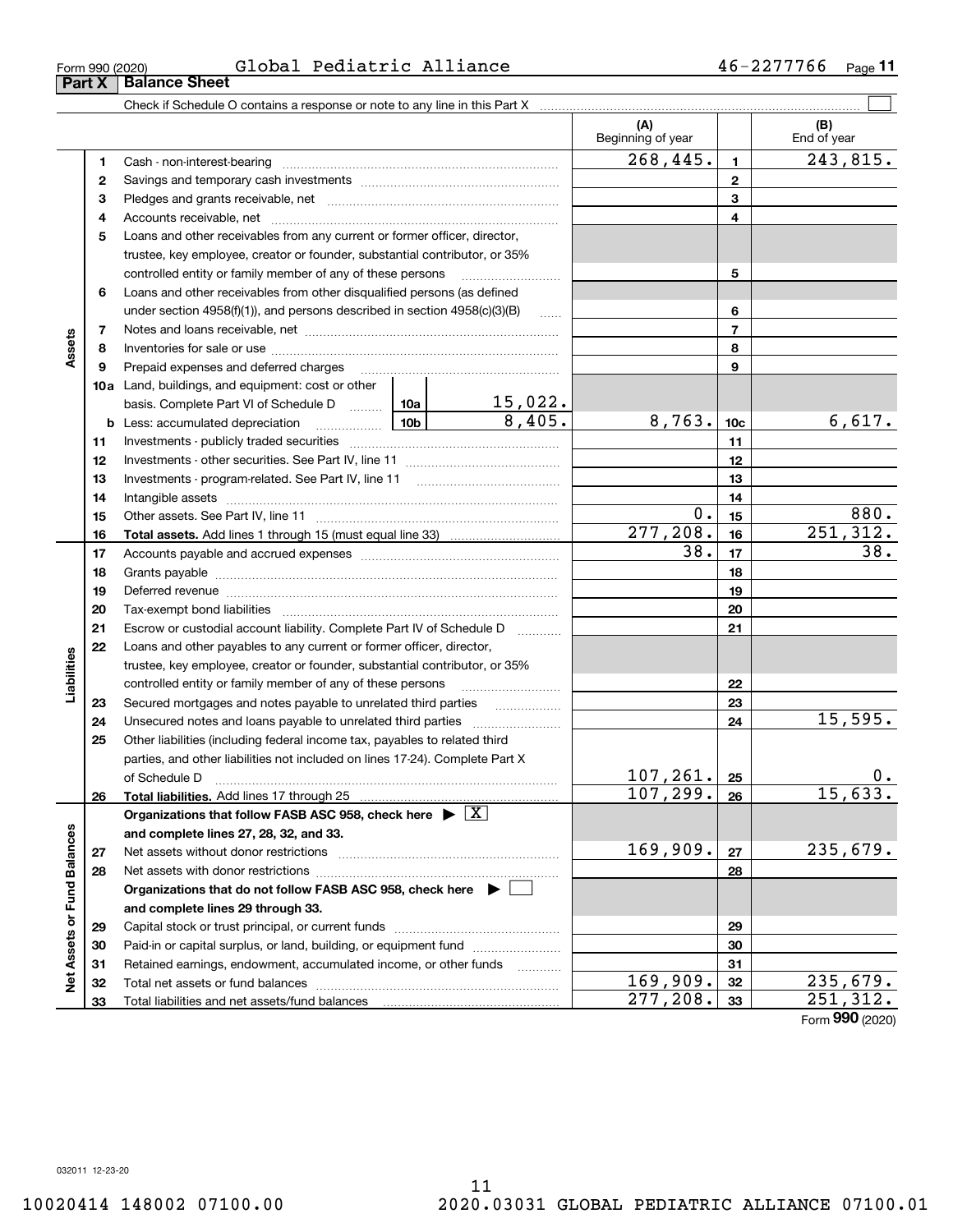|    | Global Pediatric Alliance<br>Form 990 (2020)                                                                                                                                                                                        | 46-2277766     |                      |      | Page 12     |  |  |
|----|-------------------------------------------------------------------------------------------------------------------------------------------------------------------------------------------------------------------------------------|----------------|----------------------|------|-------------|--|--|
|    | Part XI<br><b>Reconciliation of Net Assets</b>                                                                                                                                                                                      |                |                      |      |             |  |  |
|    |                                                                                                                                                                                                                                     |                |                      |      |             |  |  |
|    |                                                                                                                                                                                                                                     |                |                      |      |             |  |  |
| 1  |                                                                                                                                                                                                                                     | 1.             | 337,604.<br>271,834. |      |             |  |  |
| 2  | $\mathbf{2}$                                                                                                                                                                                                                        |                |                      |      |             |  |  |
| з  | 3<br>Revenue less expenses. Subtract line 2 from line 1                                                                                                                                                                             |                |                      |      |             |  |  |
| 4  | $\overline{4}$                                                                                                                                                                                                                      |                |                      |      |             |  |  |
| 5  | 5<br>Net unrealized gains (losses) on investments [11] matter contracts and the state of the state of the state of the state of the state of the state of the state of the state of the state of the state of the state of the stat |                |                      |      |             |  |  |
| 6  | Donated services and use of facilities [111] matter contracts and the facilities in the matter of facilities [11] matter contracts and use of facilities [11] matter contracts and the service of the service of the service o      | 6              |                      |      |             |  |  |
| 7  |                                                                                                                                                                                                                                     | $\overline{7}$ |                      |      |             |  |  |
| 8  |                                                                                                                                                                                                                                     | 8              |                      |      |             |  |  |
| 9  | Other changes in net assets or fund balances (explain on Schedule O)                                                                                                                                                                | 9              |                      |      | 0.          |  |  |
| 10 | Net assets or fund balances at end of year. Combine lines 3 through 9 (must equal Part X, line 32,                                                                                                                                  |                |                      |      |             |  |  |
|    | 10                                                                                                                                                                                                                                  |                |                      |      |             |  |  |
|    | Part XII Financial Statements and Reporting                                                                                                                                                                                         |                |                      |      |             |  |  |
|    |                                                                                                                                                                                                                                     |                |                      |      |             |  |  |
|    |                                                                                                                                                                                                                                     |                |                      | Yes  | No          |  |  |
| 1  | $\boxed{\mathbf{X}}$ Accrual<br>Accounting method used to prepare the Form 990: [139] Cash<br>Other                                                                                                                                 |                |                      |      |             |  |  |
|    | If the organization changed its method of accounting from a prior year or checked "Other," explain in Schedule O.                                                                                                                   |                |                      |      |             |  |  |
|    | 2a Were the organization's financial statements compiled or reviewed by an independent accountant?                                                                                                                                  |                | 2a                   |      | X           |  |  |
|    | If "Yes," check a box below to indicate whether the financial statements for the year were compiled or reviewed on a                                                                                                                |                |                      |      |             |  |  |
|    | separate basis, consolidated basis, or both:                                                                                                                                                                                        |                |                      |      |             |  |  |
|    | Separate basis<br>Both consolidated and separate basis<br>Consolidated basis                                                                                                                                                        |                |                      |      |             |  |  |
|    | <b>b</b> Were the organization's financial statements audited by an independent accountant?                                                                                                                                         |                | 2 <sub>b</sub>       |      | $\mathbf X$ |  |  |
|    | If "Yes," check a box below to indicate whether the financial statements for the year were audited on a separate basis,                                                                                                             |                |                      |      |             |  |  |
|    | consolidated basis, or both:                                                                                                                                                                                                        |                |                      |      |             |  |  |
|    | Separate basis<br>Consolidated basis<br>Both consolidated and separate basis                                                                                                                                                        |                |                      |      |             |  |  |
|    | c If "Yes" to line 2a or 2b, does the organization have a committee that assumes responsibility for oversight of the audit,                                                                                                         |                |                      |      |             |  |  |
|    |                                                                                                                                                                                                                                     |                | 2c                   |      |             |  |  |
|    | If the organization changed either its oversight process or selection process during the tax year, explain on Schedule O.                                                                                                           |                |                      |      |             |  |  |
|    | 3a As a result of a federal award, was the organization required to undergo an audit or audits as set forth in the Single Audit                                                                                                     |                |                      |      |             |  |  |
|    |                                                                                                                                                                                                                                     |                | 3a                   |      | x           |  |  |
|    | b If "Yes," did the organization undergo the required audit or audits? If the organization did not undergo the required audit                                                                                                       |                |                      |      |             |  |  |
|    | or audits, explain why on Schedule O and describe any steps taken to undergo such audits matured contains the successive or and the successive or and the successive or and the successive or and the successive or and the su      |                | 3b                   | nnn. |             |  |  |

Form (2020) **990**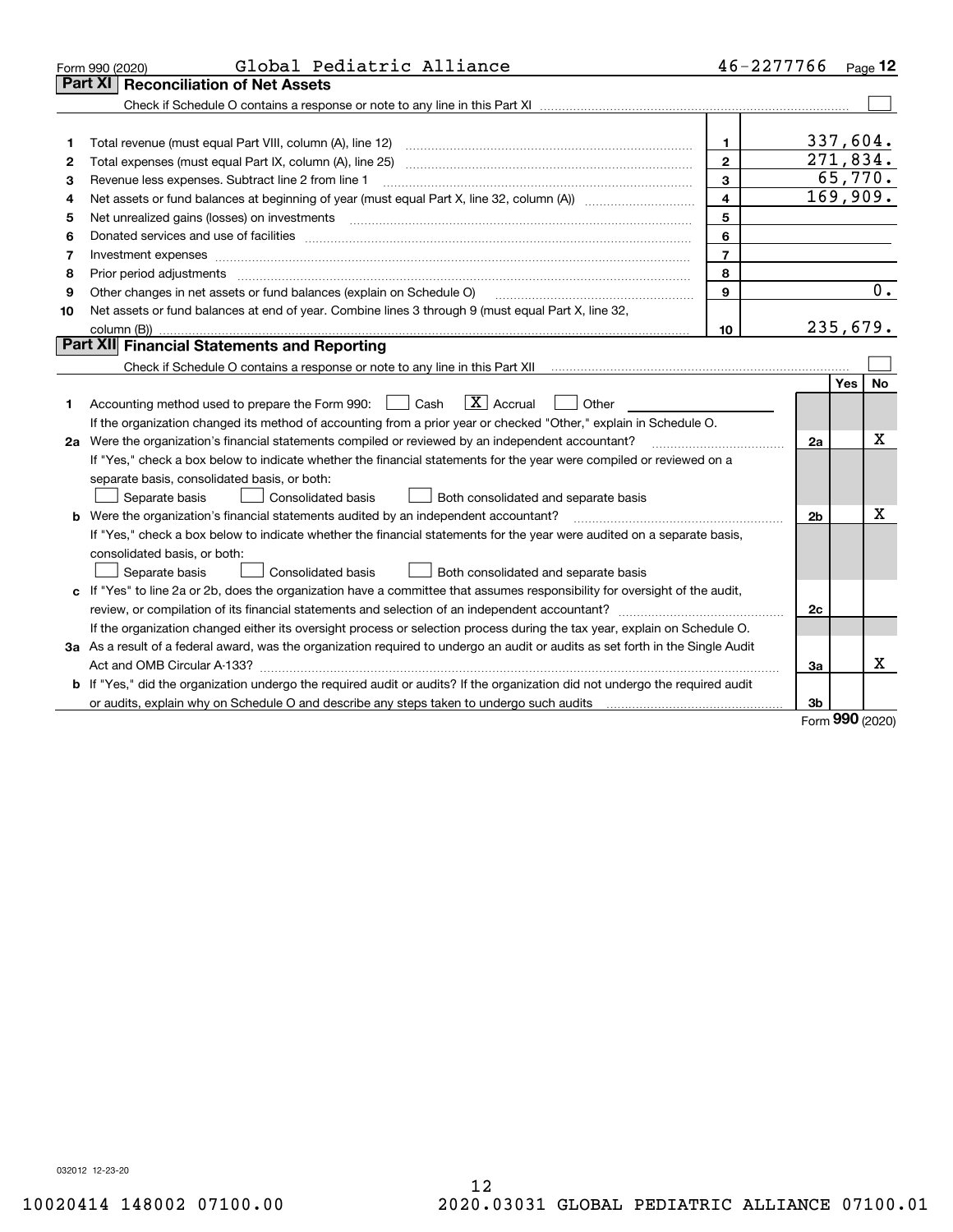| <b>SCHEDULE A</b> |  |
|-------------------|--|
|-------------------|--|

Department of the Treasury Internal Revenue Service

|  |  |  | (Form 990 or 990-EZ) |  |
|--|--|--|----------------------|--|
|--|--|--|----------------------|--|

# **Public Charity Status and Public Support**

**Complete if the organization is a section 501(c)(3) organization or a section 4947(a)(1) nonexempt charitable trust. | Attach to Form 990 or Form 990-EZ.** 

|  |  | Go to www.irs.gov/Form990 for instructions and the latest information. |
|--|--|------------------------------------------------------------------------|

| OMB No. 1545-0047                   |
|-------------------------------------|
| 2020                                |
| <b>Open to Public</b><br>Inspection |

|              |                     | Name of the organization                                                                                                                     |          |                            |                                 |    |                                                      | <b>Employer identification number</b>              |
|--------------|---------------------|----------------------------------------------------------------------------------------------------------------------------------------------|----------|----------------------------|---------------------------------|----|------------------------------------------------------|----------------------------------------------------|
|              |                     |                                                                                                                                              |          | Global Pediatric Alliance  |                                 |    |                                                      | 46-2277766                                         |
|              | Part I              | Reason for Public Charity Status. (All organizations must complete this part.) See instructions.                                             |          |                            |                                 |    |                                                      |                                                    |
|              |                     | The organization is not a private foundation because it is: (For lines 1 through 12, check only one box.)                                    |          |                            |                                 |    |                                                      |                                                    |
| 1.           |                     | A church, convention of churches, or association of churches described in section 170(b)(1)(A)(i).                                           |          |                            |                                 |    |                                                      |                                                    |
| 2            |                     | A school described in section 170(b)(1)(A)(ii). (Attach Schedule E (Form 990 or 990-EZ).)                                                    |          |                            |                                 |    |                                                      |                                                    |
| 3            |                     | A hospital or a cooperative hospital service organization described in section 170(b)(1)(A)(iii).                                            |          |                            |                                 |    |                                                      |                                                    |
|              |                     | A medical research organization operated in conjunction with a hospital described in section 170(b)(1)(A)(iii). Enter the hospital's name,   |          |                            |                                 |    |                                                      |                                                    |
|              |                     | city, and state:                                                                                                                             |          |                            |                                 |    |                                                      |                                                    |
| 5            |                     | An organization operated for the benefit of a college or university owned or operated by a governmental unit described in                    |          |                            |                                 |    |                                                      |                                                    |
|              |                     | section 170(b)(1)(A)(iv). (Complete Part II.)                                                                                                |          |                            |                                 |    |                                                      |                                                    |
| 6            |                     | A federal, state, or local government or governmental unit described in section 170(b)(1)(A)(v).                                             |          |                            |                                 |    |                                                      |                                                    |
| 7            | $\lfloor x \rfloor$ | An organization that normally receives a substantial part of its support from a governmental unit or from the general public described in    |          |                            |                                 |    |                                                      |                                                    |
|              |                     | section 170(b)(1)(A)(vi). (Complete Part II.)                                                                                                |          |                            |                                 |    |                                                      |                                                    |
| 8            |                     | A community trust described in section 170(b)(1)(A)(vi). (Complete Part II.)                                                                 |          |                            |                                 |    |                                                      |                                                    |
| 9            |                     | An agricultural research organization described in section 170(b)(1)(A)(ix) operated in conjunction with a land-grant college                |          |                            |                                 |    |                                                      |                                                    |
|              |                     | or university or a non-land-grant college of agriculture (see instructions). Enter the name, city, and state of the college or               |          |                            |                                 |    |                                                      |                                                    |
|              |                     |                                                                                                                                              |          |                            |                                 |    |                                                      |                                                    |
|              |                     | university:                                                                                                                                  |          |                            |                                 |    |                                                      |                                                    |
| 10           |                     | An organization that normally receives (1) more than 33 1/3% of its support from contributions, membership fees, and gross receipts from     |          |                            |                                 |    |                                                      |                                                    |
|              |                     | activities related to its exempt functions, subject to certain exceptions; and (2) no more than 33 1/3% of its support from gross investment |          |                            |                                 |    |                                                      |                                                    |
|              |                     | income and unrelated business taxable income (less section 511 tax) from businesses acquired by the organization after June 30, 1975.        |          |                            |                                 |    |                                                      |                                                    |
|              |                     | See section 509(a)(2). (Complete Part III.)                                                                                                  |          |                            |                                 |    |                                                      |                                                    |
| 11           |                     | An organization organized and operated exclusively to test for public safety. See section 509(a)(4).                                         |          |                            |                                 |    |                                                      |                                                    |
| 12           |                     | An organization organized and operated exclusively for the benefit of, to perform the functions of, or to carry out the purposes of one or   |          |                            |                                 |    |                                                      |                                                    |
|              |                     | more publicly supported organizations described in section 509(a)(1) or section 509(a)(2). See section 509(a)(3). Check the box in           |          |                            |                                 |    |                                                      |                                                    |
|              |                     | lines 12a through 12d that describes the type of supporting organization and complete lines 12e, 12f, and 12g.                               |          |                            |                                 |    |                                                      |                                                    |
| a            |                     | Type I. A supporting organization operated, supervised, or controlled by its supported organization(s), typically by giving                  |          |                            |                                 |    |                                                      |                                                    |
|              |                     | the supported organization(s) the power to regularly appoint or elect a majority of the directors or trustees of the supporting              |          |                            |                                 |    |                                                      |                                                    |
|              |                     | organization. You must complete Part IV, Sections A and B.                                                                                   |          |                            |                                 |    |                                                      |                                                    |
| b            |                     | Type II. A supporting organization supervised or controlled in connection with its supported organization(s), by having                      |          |                            |                                 |    |                                                      |                                                    |
|              |                     | control or management of the supporting organization vested in the same persons that control or manage the supported                         |          |                            |                                 |    |                                                      |                                                    |
|              |                     | organization(s). You must complete Part IV, Sections A and C.                                                                                |          |                            |                                 |    |                                                      |                                                    |
| c            |                     | Type III functionally integrated. A supporting organization operated in connection with, and functionally integrated with,                   |          |                            |                                 |    |                                                      |                                                    |
|              |                     | its supported organization(s) (see instructions). You must complete Part IV, Sections A, D, and E.                                           |          |                            |                                 |    |                                                      |                                                    |
| d            |                     | Type III non-functionally integrated. A supporting organization operated in connection with its supported organization(s)                    |          |                            |                                 |    |                                                      |                                                    |
|              |                     | that is not functionally integrated. The organization generally must satisfy a distribution requirement and an attentiveness                 |          |                            |                                 |    |                                                      |                                                    |
|              |                     | requirement (see instructions). You must complete Part IV, Sections A and D, and Part V.                                                     |          |                            |                                 |    |                                                      |                                                    |
|              |                     | Check this box if the organization received a written determination from the IRS that it is a Type I, Type II, Type III                      |          |                            |                                 |    |                                                      |                                                    |
|              |                     | functionally integrated, or Type III non-functionally integrated supporting organization.                                                    |          |                            |                                 |    |                                                      |                                                    |
|              |                     | f Enter the number of supported organizations                                                                                                |          |                            |                                 |    |                                                      |                                                    |
|              |                     | Provide the following information about the supported organization(s).<br>(i) Name of supported                                              |          | (iii) Type of organization | (iv) Is the organization listed |    |                                                      |                                                    |
|              |                     | organization                                                                                                                                 | (ii) EIN | (described on lines 1-10   | in your governing document?     |    | (v) Amount of monetary<br>support (see instructions) | (vi) Amount of other<br>support (see instructions) |
|              |                     |                                                                                                                                              |          | above (see instructions))  | Yes                             | No |                                                      |                                                    |
|              |                     |                                                                                                                                              |          |                            |                                 |    |                                                      |                                                    |
|              |                     |                                                                                                                                              |          |                            |                                 |    |                                                      |                                                    |
|              |                     |                                                                                                                                              |          |                            |                                 |    |                                                      |                                                    |
|              |                     |                                                                                                                                              |          |                            |                                 |    |                                                      |                                                    |
|              |                     |                                                                                                                                              |          |                            |                                 |    |                                                      |                                                    |
|              |                     |                                                                                                                                              |          |                            |                                 |    |                                                      |                                                    |
|              |                     |                                                                                                                                              |          |                            |                                 |    |                                                      |                                                    |
|              |                     |                                                                                                                                              |          |                            |                                 |    |                                                      |                                                    |
|              |                     |                                                                                                                                              |          |                            |                                 |    |                                                      |                                                    |
|              |                     |                                                                                                                                              |          |                            |                                 |    |                                                      |                                                    |
| <b>Total</b> |                     |                                                                                                                                              |          |                            |                                 |    |                                                      |                                                    |

LHA For Paperwork Reduction Act Notice, see the Instructions for Form 990 or 990-EZ. <sub>032021</sub> o1-25-21 Schedule A (Form 990 or 990-EZ) 2020 13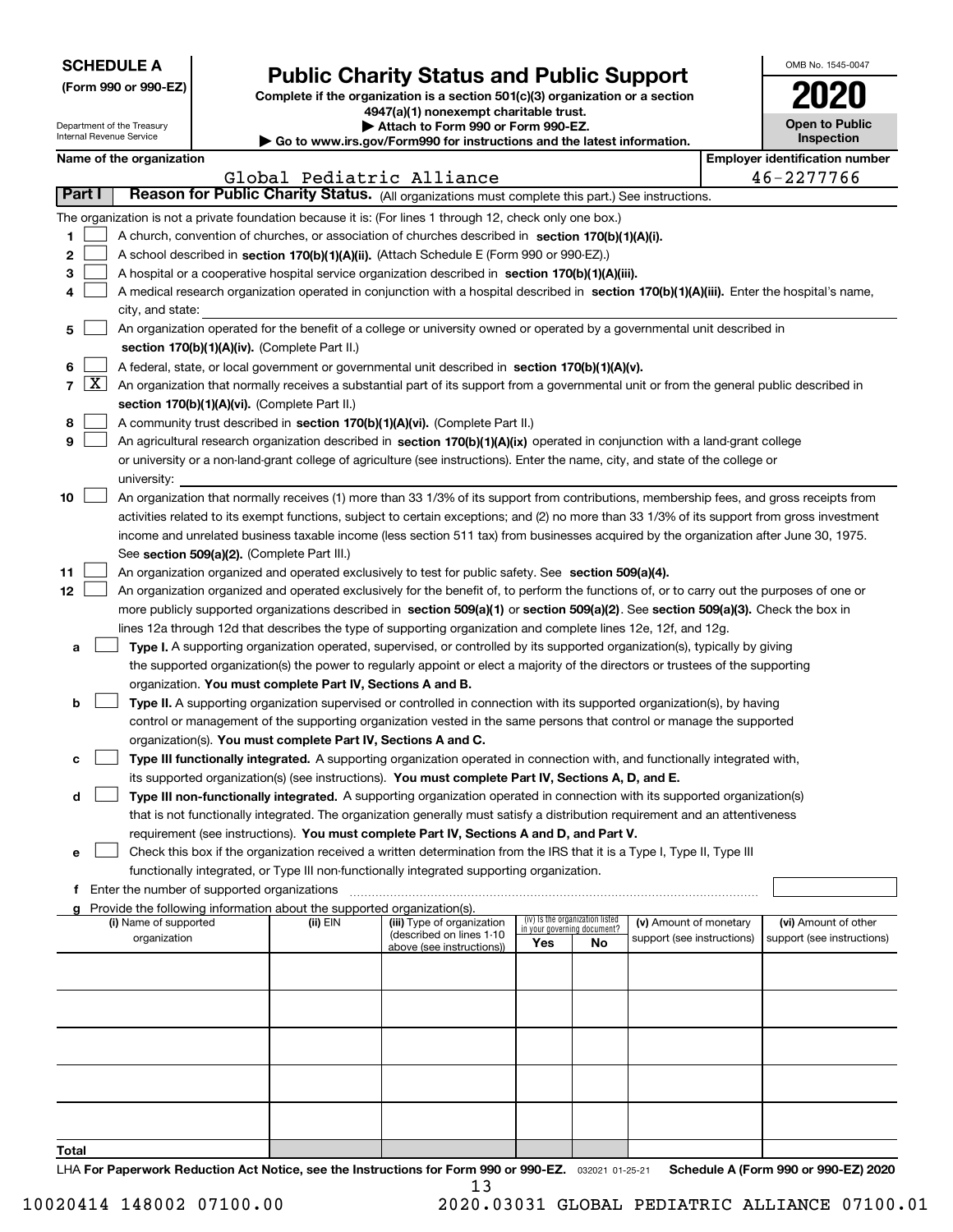$46 - 2277766$  Page 2

(Complete only if you checked the box on line 5, 7, or 8 of Part I or if the organization failed to qualify under Part III. If the organization fails to qualify under the tests listed below, please complete Part III.) **Part II Support Schedule for Organizations Described in Sections 170(b)(1)(A)(iv) and 170(b)(1)(A)(vi)**

| Calendar year (or fiscal year beginning in) $\blacktriangleright$<br>(a) 2016<br>(b) 2017<br>$(c)$ 2018<br>$(d)$ 2019<br>(e) 2020<br>(f) Total<br><b>1</b> Gifts, grants, contributions, and<br>membership fees received. (Do not<br>287,745.<br>343,805.<br>337,604.<br>209,681.<br>201,675.<br>1380510.<br>include any "unusual grants.")<br>2 Tax revenues levied for the organ-<br>ization's benefit and either paid to<br>or expended on its behalf<br>3 The value of services or facilities<br>furnished by a governmental unit to<br>the organization without charge<br>209,681.<br>201,675.<br>287,745.<br>343,805.<br>337,604.<br>1380510.<br>4 Total. Add lines 1 through 3<br>5 The portion of total contributions<br>by each person (other than a<br>governmental unit or publicly<br>supported organization) included<br>on line 1 that exceeds 2% of the<br>amount shown on line 11,<br>682, 327.<br>column (f)<br>698, 183.<br>6 Public support. Subtract line 5 from line 4.<br><b>Section B. Total Support</b><br>$(d)$ 2019<br>Calendar year (or fiscal year beginning in)<br>(a) 2016<br>(b) 2017<br>$(c)$ 2018<br>(e) 2020<br>(f) Total<br>$\overline{201,675}$ .<br>$\overline{287,745}$ .<br>343,805.<br>337,604.<br>1380510.<br>209,681.<br><b>7</b> Amounts from line 4<br>8 Gross income from interest,<br>dividends, payments received on<br>securities loans, rents, royalties,<br>16.<br>16.<br>and income from similar sources<br>9 Net income from unrelated business<br>activities, whether or not the<br>business is regularly carried on<br><b>10</b> Other income. Do not include gain<br>or loss from the sale of capital<br>assets (Explain in Part VI.)<br>1380526.<br>11 Total support. Add lines 7 through 10<br>12<br><b>12</b> Gross receipts from related activities, etc. (see instructions)<br>13 First 5 years. If the Form 990 is for the organization's first, second, third, fourth, or fifth tax year as a section 501(c)(3)<br>organization, check this box and stop here<br><b>Section C. Computation of Public Support Percentage</b><br>50.57<br>14<br>%<br>49.43<br>15<br>$\%$<br>16a 33 1/3% support test - 2020. If the organization did not check the box on line 13, and line 14 is 33 1/3% or more, check this box and<br>$\blacktriangleright$ $\boxed{\text{X}}$<br>stop here. The organization qualifies as a publicly supported organization<br>b 33 1/3% support test - 2019. If the organization did not check a box on line 13 or 16a, and line 15 is 33 1/3% or more, check this box<br>and stop here. The organization qualifies as a publicly supported organization<br>17a 10% -facts-and-circumstances test - 2020. If the organization did not check a box on line 13, 16a, or 16b, and line 14 is 10% or more,<br>and if the organization meets the facts-and-circumstances test, check this box and stop here. Explain in Part VI how the organization<br>meets the facts-and-circumstances test. The organization qualifies as a publicly supported organization<br><b>b 10% -facts-and-circumstances test - 2019.</b> If the organization did not check a box on line 13, 16a, 16b, or 17a, and line 15 is 10% or<br>more, and if the organization meets the facts-and-circumstances test, check this box and stop here. Explain in Part VI how the<br>organization meets the facts-and-circumstances test. The organization qualifies as a publicly supported organization<br>Private foundation. If the organization did not check a box on line 13, 16a, 16b, 17a, or 17b, check this box and see instructions<br>18 | <b>Section A. Public Support</b> |  |  |  |
|-----------------------------------------------------------------------------------------------------------------------------------------------------------------------------------------------------------------------------------------------------------------------------------------------------------------------------------------------------------------------------------------------------------------------------------------------------------------------------------------------------------------------------------------------------------------------------------------------------------------------------------------------------------------------------------------------------------------------------------------------------------------------------------------------------------------------------------------------------------------------------------------------------------------------------------------------------------------------------------------------------------------------------------------------------------------------------------------------------------------------------------------------------------------------------------------------------------------------------------------------------------------------------------------------------------------------------------------------------------------------------------------------------------------------------------------------------------------------------------------------------------------------------------------------------------------------------------------------------------------------------------------------------------------------------------------------------------------------------------------------------------------------------------------------------------------------------------------------------------------------------------------------------------------------------------------------------------------------------------------------------------------------------------------------------------------------------------------------------------------------------------------------------------------------------------------------------------------------------------------------------------------------------------------------------------------------------------------------------------------------------------------------------------------------------------------------------------------------------------------------------------------------------------------------------------------------------------------------------------------------------------------------------------------------------------------------------------------------------------------------------------------------------------------------------------------------------------------------------------------------------------------------------------------------------------------------------------------------------------------------------------------------------------------------------------------------------------------------------------------------------------------------------------------------------------------------------------------------------------------------------------------------------------------------------------------------------------------------------------------------------------------------------------------------------------------------------------------------------------------------------------------------------------------------------------------------------------------------------|----------------------------------|--|--|--|
|                                                                                                                                                                                                                                                                                                                                                                                                                                                                                                                                                                                                                                                                                                                                                                                                                                                                                                                                                                                                                                                                                                                                                                                                                                                                                                                                                                                                                                                                                                                                                                                                                                                                                                                                                                                                                                                                                                                                                                                                                                                                                                                                                                                                                                                                                                                                                                                                                                                                                                                                                                                                                                                                                                                                                                                                                                                                                                                                                                                                                                                                                                                                                                                                                                                                                                                                                                                                                                                                                                                                                                                                     |                                  |  |  |  |
|                                                                                                                                                                                                                                                                                                                                                                                                                                                                                                                                                                                                                                                                                                                                                                                                                                                                                                                                                                                                                                                                                                                                                                                                                                                                                                                                                                                                                                                                                                                                                                                                                                                                                                                                                                                                                                                                                                                                                                                                                                                                                                                                                                                                                                                                                                                                                                                                                                                                                                                                                                                                                                                                                                                                                                                                                                                                                                                                                                                                                                                                                                                                                                                                                                                                                                                                                                                                                                                                                                                                                                                                     |                                  |  |  |  |
|                                                                                                                                                                                                                                                                                                                                                                                                                                                                                                                                                                                                                                                                                                                                                                                                                                                                                                                                                                                                                                                                                                                                                                                                                                                                                                                                                                                                                                                                                                                                                                                                                                                                                                                                                                                                                                                                                                                                                                                                                                                                                                                                                                                                                                                                                                                                                                                                                                                                                                                                                                                                                                                                                                                                                                                                                                                                                                                                                                                                                                                                                                                                                                                                                                                                                                                                                                                                                                                                                                                                                                                                     |                                  |  |  |  |
|                                                                                                                                                                                                                                                                                                                                                                                                                                                                                                                                                                                                                                                                                                                                                                                                                                                                                                                                                                                                                                                                                                                                                                                                                                                                                                                                                                                                                                                                                                                                                                                                                                                                                                                                                                                                                                                                                                                                                                                                                                                                                                                                                                                                                                                                                                                                                                                                                                                                                                                                                                                                                                                                                                                                                                                                                                                                                                                                                                                                                                                                                                                                                                                                                                                                                                                                                                                                                                                                                                                                                                                                     |                                  |  |  |  |
|                                                                                                                                                                                                                                                                                                                                                                                                                                                                                                                                                                                                                                                                                                                                                                                                                                                                                                                                                                                                                                                                                                                                                                                                                                                                                                                                                                                                                                                                                                                                                                                                                                                                                                                                                                                                                                                                                                                                                                                                                                                                                                                                                                                                                                                                                                                                                                                                                                                                                                                                                                                                                                                                                                                                                                                                                                                                                                                                                                                                                                                                                                                                                                                                                                                                                                                                                                                                                                                                                                                                                                                                     |                                  |  |  |  |
|                                                                                                                                                                                                                                                                                                                                                                                                                                                                                                                                                                                                                                                                                                                                                                                                                                                                                                                                                                                                                                                                                                                                                                                                                                                                                                                                                                                                                                                                                                                                                                                                                                                                                                                                                                                                                                                                                                                                                                                                                                                                                                                                                                                                                                                                                                                                                                                                                                                                                                                                                                                                                                                                                                                                                                                                                                                                                                                                                                                                                                                                                                                                                                                                                                                                                                                                                                                                                                                                                                                                                                                                     |                                  |  |  |  |
|                                                                                                                                                                                                                                                                                                                                                                                                                                                                                                                                                                                                                                                                                                                                                                                                                                                                                                                                                                                                                                                                                                                                                                                                                                                                                                                                                                                                                                                                                                                                                                                                                                                                                                                                                                                                                                                                                                                                                                                                                                                                                                                                                                                                                                                                                                                                                                                                                                                                                                                                                                                                                                                                                                                                                                                                                                                                                                                                                                                                                                                                                                                                                                                                                                                                                                                                                                                                                                                                                                                                                                                                     |                                  |  |  |  |
|                                                                                                                                                                                                                                                                                                                                                                                                                                                                                                                                                                                                                                                                                                                                                                                                                                                                                                                                                                                                                                                                                                                                                                                                                                                                                                                                                                                                                                                                                                                                                                                                                                                                                                                                                                                                                                                                                                                                                                                                                                                                                                                                                                                                                                                                                                                                                                                                                                                                                                                                                                                                                                                                                                                                                                                                                                                                                                                                                                                                                                                                                                                                                                                                                                                                                                                                                                                                                                                                                                                                                                                                     |                                  |  |  |  |
|                                                                                                                                                                                                                                                                                                                                                                                                                                                                                                                                                                                                                                                                                                                                                                                                                                                                                                                                                                                                                                                                                                                                                                                                                                                                                                                                                                                                                                                                                                                                                                                                                                                                                                                                                                                                                                                                                                                                                                                                                                                                                                                                                                                                                                                                                                                                                                                                                                                                                                                                                                                                                                                                                                                                                                                                                                                                                                                                                                                                                                                                                                                                                                                                                                                                                                                                                                                                                                                                                                                                                                                                     |                                  |  |  |  |
|                                                                                                                                                                                                                                                                                                                                                                                                                                                                                                                                                                                                                                                                                                                                                                                                                                                                                                                                                                                                                                                                                                                                                                                                                                                                                                                                                                                                                                                                                                                                                                                                                                                                                                                                                                                                                                                                                                                                                                                                                                                                                                                                                                                                                                                                                                                                                                                                                                                                                                                                                                                                                                                                                                                                                                                                                                                                                                                                                                                                                                                                                                                                                                                                                                                                                                                                                                                                                                                                                                                                                                                                     |                                  |  |  |  |
|                                                                                                                                                                                                                                                                                                                                                                                                                                                                                                                                                                                                                                                                                                                                                                                                                                                                                                                                                                                                                                                                                                                                                                                                                                                                                                                                                                                                                                                                                                                                                                                                                                                                                                                                                                                                                                                                                                                                                                                                                                                                                                                                                                                                                                                                                                                                                                                                                                                                                                                                                                                                                                                                                                                                                                                                                                                                                                                                                                                                                                                                                                                                                                                                                                                                                                                                                                                                                                                                                                                                                                                                     |                                  |  |  |  |
|                                                                                                                                                                                                                                                                                                                                                                                                                                                                                                                                                                                                                                                                                                                                                                                                                                                                                                                                                                                                                                                                                                                                                                                                                                                                                                                                                                                                                                                                                                                                                                                                                                                                                                                                                                                                                                                                                                                                                                                                                                                                                                                                                                                                                                                                                                                                                                                                                                                                                                                                                                                                                                                                                                                                                                                                                                                                                                                                                                                                                                                                                                                                                                                                                                                                                                                                                                                                                                                                                                                                                                                                     |                                  |  |  |  |
|                                                                                                                                                                                                                                                                                                                                                                                                                                                                                                                                                                                                                                                                                                                                                                                                                                                                                                                                                                                                                                                                                                                                                                                                                                                                                                                                                                                                                                                                                                                                                                                                                                                                                                                                                                                                                                                                                                                                                                                                                                                                                                                                                                                                                                                                                                                                                                                                                                                                                                                                                                                                                                                                                                                                                                                                                                                                                                                                                                                                                                                                                                                                                                                                                                                                                                                                                                                                                                                                                                                                                                                                     |                                  |  |  |  |
|                                                                                                                                                                                                                                                                                                                                                                                                                                                                                                                                                                                                                                                                                                                                                                                                                                                                                                                                                                                                                                                                                                                                                                                                                                                                                                                                                                                                                                                                                                                                                                                                                                                                                                                                                                                                                                                                                                                                                                                                                                                                                                                                                                                                                                                                                                                                                                                                                                                                                                                                                                                                                                                                                                                                                                                                                                                                                                                                                                                                                                                                                                                                                                                                                                                                                                                                                                                                                                                                                                                                                                                                     |                                  |  |  |  |
|                                                                                                                                                                                                                                                                                                                                                                                                                                                                                                                                                                                                                                                                                                                                                                                                                                                                                                                                                                                                                                                                                                                                                                                                                                                                                                                                                                                                                                                                                                                                                                                                                                                                                                                                                                                                                                                                                                                                                                                                                                                                                                                                                                                                                                                                                                                                                                                                                                                                                                                                                                                                                                                                                                                                                                                                                                                                                                                                                                                                                                                                                                                                                                                                                                                                                                                                                                                                                                                                                                                                                                                                     |                                  |  |  |  |
|                                                                                                                                                                                                                                                                                                                                                                                                                                                                                                                                                                                                                                                                                                                                                                                                                                                                                                                                                                                                                                                                                                                                                                                                                                                                                                                                                                                                                                                                                                                                                                                                                                                                                                                                                                                                                                                                                                                                                                                                                                                                                                                                                                                                                                                                                                                                                                                                                                                                                                                                                                                                                                                                                                                                                                                                                                                                                                                                                                                                                                                                                                                                                                                                                                                                                                                                                                                                                                                                                                                                                                                                     |                                  |  |  |  |
|                                                                                                                                                                                                                                                                                                                                                                                                                                                                                                                                                                                                                                                                                                                                                                                                                                                                                                                                                                                                                                                                                                                                                                                                                                                                                                                                                                                                                                                                                                                                                                                                                                                                                                                                                                                                                                                                                                                                                                                                                                                                                                                                                                                                                                                                                                                                                                                                                                                                                                                                                                                                                                                                                                                                                                                                                                                                                                                                                                                                                                                                                                                                                                                                                                                                                                                                                                                                                                                                                                                                                                                                     |                                  |  |  |  |
|                                                                                                                                                                                                                                                                                                                                                                                                                                                                                                                                                                                                                                                                                                                                                                                                                                                                                                                                                                                                                                                                                                                                                                                                                                                                                                                                                                                                                                                                                                                                                                                                                                                                                                                                                                                                                                                                                                                                                                                                                                                                                                                                                                                                                                                                                                                                                                                                                                                                                                                                                                                                                                                                                                                                                                                                                                                                                                                                                                                                                                                                                                                                                                                                                                                                                                                                                                                                                                                                                                                                                                                                     |                                  |  |  |  |
|                                                                                                                                                                                                                                                                                                                                                                                                                                                                                                                                                                                                                                                                                                                                                                                                                                                                                                                                                                                                                                                                                                                                                                                                                                                                                                                                                                                                                                                                                                                                                                                                                                                                                                                                                                                                                                                                                                                                                                                                                                                                                                                                                                                                                                                                                                                                                                                                                                                                                                                                                                                                                                                                                                                                                                                                                                                                                                                                                                                                                                                                                                                                                                                                                                                                                                                                                                                                                                                                                                                                                                                                     |                                  |  |  |  |
|                                                                                                                                                                                                                                                                                                                                                                                                                                                                                                                                                                                                                                                                                                                                                                                                                                                                                                                                                                                                                                                                                                                                                                                                                                                                                                                                                                                                                                                                                                                                                                                                                                                                                                                                                                                                                                                                                                                                                                                                                                                                                                                                                                                                                                                                                                                                                                                                                                                                                                                                                                                                                                                                                                                                                                                                                                                                                                                                                                                                                                                                                                                                                                                                                                                                                                                                                                                                                                                                                                                                                                                                     |                                  |  |  |  |
|                                                                                                                                                                                                                                                                                                                                                                                                                                                                                                                                                                                                                                                                                                                                                                                                                                                                                                                                                                                                                                                                                                                                                                                                                                                                                                                                                                                                                                                                                                                                                                                                                                                                                                                                                                                                                                                                                                                                                                                                                                                                                                                                                                                                                                                                                                                                                                                                                                                                                                                                                                                                                                                                                                                                                                                                                                                                                                                                                                                                                                                                                                                                                                                                                                                                                                                                                                                                                                                                                                                                                                                                     |                                  |  |  |  |
|                                                                                                                                                                                                                                                                                                                                                                                                                                                                                                                                                                                                                                                                                                                                                                                                                                                                                                                                                                                                                                                                                                                                                                                                                                                                                                                                                                                                                                                                                                                                                                                                                                                                                                                                                                                                                                                                                                                                                                                                                                                                                                                                                                                                                                                                                                                                                                                                                                                                                                                                                                                                                                                                                                                                                                                                                                                                                                                                                                                                                                                                                                                                                                                                                                                                                                                                                                                                                                                                                                                                                                                                     |                                  |  |  |  |
|                                                                                                                                                                                                                                                                                                                                                                                                                                                                                                                                                                                                                                                                                                                                                                                                                                                                                                                                                                                                                                                                                                                                                                                                                                                                                                                                                                                                                                                                                                                                                                                                                                                                                                                                                                                                                                                                                                                                                                                                                                                                                                                                                                                                                                                                                                                                                                                                                                                                                                                                                                                                                                                                                                                                                                                                                                                                                                                                                                                                                                                                                                                                                                                                                                                                                                                                                                                                                                                                                                                                                                                                     |                                  |  |  |  |
|                                                                                                                                                                                                                                                                                                                                                                                                                                                                                                                                                                                                                                                                                                                                                                                                                                                                                                                                                                                                                                                                                                                                                                                                                                                                                                                                                                                                                                                                                                                                                                                                                                                                                                                                                                                                                                                                                                                                                                                                                                                                                                                                                                                                                                                                                                                                                                                                                                                                                                                                                                                                                                                                                                                                                                                                                                                                                                                                                                                                                                                                                                                                                                                                                                                                                                                                                                                                                                                                                                                                                                                                     |                                  |  |  |  |
|                                                                                                                                                                                                                                                                                                                                                                                                                                                                                                                                                                                                                                                                                                                                                                                                                                                                                                                                                                                                                                                                                                                                                                                                                                                                                                                                                                                                                                                                                                                                                                                                                                                                                                                                                                                                                                                                                                                                                                                                                                                                                                                                                                                                                                                                                                                                                                                                                                                                                                                                                                                                                                                                                                                                                                                                                                                                                                                                                                                                                                                                                                                                                                                                                                                                                                                                                                                                                                                                                                                                                                                                     |                                  |  |  |  |
|                                                                                                                                                                                                                                                                                                                                                                                                                                                                                                                                                                                                                                                                                                                                                                                                                                                                                                                                                                                                                                                                                                                                                                                                                                                                                                                                                                                                                                                                                                                                                                                                                                                                                                                                                                                                                                                                                                                                                                                                                                                                                                                                                                                                                                                                                                                                                                                                                                                                                                                                                                                                                                                                                                                                                                                                                                                                                                                                                                                                                                                                                                                                                                                                                                                                                                                                                                                                                                                                                                                                                                                                     |                                  |  |  |  |
|                                                                                                                                                                                                                                                                                                                                                                                                                                                                                                                                                                                                                                                                                                                                                                                                                                                                                                                                                                                                                                                                                                                                                                                                                                                                                                                                                                                                                                                                                                                                                                                                                                                                                                                                                                                                                                                                                                                                                                                                                                                                                                                                                                                                                                                                                                                                                                                                                                                                                                                                                                                                                                                                                                                                                                                                                                                                                                                                                                                                                                                                                                                                                                                                                                                                                                                                                                                                                                                                                                                                                                                                     |                                  |  |  |  |
|                                                                                                                                                                                                                                                                                                                                                                                                                                                                                                                                                                                                                                                                                                                                                                                                                                                                                                                                                                                                                                                                                                                                                                                                                                                                                                                                                                                                                                                                                                                                                                                                                                                                                                                                                                                                                                                                                                                                                                                                                                                                                                                                                                                                                                                                                                                                                                                                                                                                                                                                                                                                                                                                                                                                                                                                                                                                                                                                                                                                                                                                                                                                                                                                                                                                                                                                                                                                                                                                                                                                                                                                     |                                  |  |  |  |
|                                                                                                                                                                                                                                                                                                                                                                                                                                                                                                                                                                                                                                                                                                                                                                                                                                                                                                                                                                                                                                                                                                                                                                                                                                                                                                                                                                                                                                                                                                                                                                                                                                                                                                                                                                                                                                                                                                                                                                                                                                                                                                                                                                                                                                                                                                                                                                                                                                                                                                                                                                                                                                                                                                                                                                                                                                                                                                                                                                                                                                                                                                                                                                                                                                                                                                                                                                                                                                                                                                                                                                                                     |                                  |  |  |  |
|                                                                                                                                                                                                                                                                                                                                                                                                                                                                                                                                                                                                                                                                                                                                                                                                                                                                                                                                                                                                                                                                                                                                                                                                                                                                                                                                                                                                                                                                                                                                                                                                                                                                                                                                                                                                                                                                                                                                                                                                                                                                                                                                                                                                                                                                                                                                                                                                                                                                                                                                                                                                                                                                                                                                                                                                                                                                                                                                                                                                                                                                                                                                                                                                                                                                                                                                                                                                                                                                                                                                                                                                     |                                  |  |  |  |
|                                                                                                                                                                                                                                                                                                                                                                                                                                                                                                                                                                                                                                                                                                                                                                                                                                                                                                                                                                                                                                                                                                                                                                                                                                                                                                                                                                                                                                                                                                                                                                                                                                                                                                                                                                                                                                                                                                                                                                                                                                                                                                                                                                                                                                                                                                                                                                                                                                                                                                                                                                                                                                                                                                                                                                                                                                                                                                                                                                                                                                                                                                                                                                                                                                                                                                                                                                                                                                                                                                                                                                                                     |                                  |  |  |  |
|                                                                                                                                                                                                                                                                                                                                                                                                                                                                                                                                                                                                                                                                                                                                                                                                                                                                                                                                                                                                                                                                                                                                                                                                                                                                                                                                                                                                                                                                                                                                                                                                                                                                                                                                                                                                                                                                                                                                                                                                                                                                                                                                                                                                                                                                                                                                                                                                                                                                                                                                                                                                                                                                                                                                                                                                                                                                                                                                                                                                                                                                                                                                                                                                                                                                                                                                                                                                                                                                                                                                                                                                     |                                  |  |  |  |
|                                                                                                                                                                                                                                                                                                                                                                                                                                                                                                                                                                                                                                                                                                                                                                                                                                                                                                                                                                                                                                                                                                                                                                                                                                                                                                                                                                                                                                                                                                                                                                                                                                                                                                                                                                                                                                                                                                                                                                                                                                                                                                                                                                                                                                                                                                                                                                                                                                                                                                                                                                                                                                                                                                                                                                                                                                                                                                                                                                                                                                                                                                                                                                                                                                                                                                                                                                                                                                                                                                                                                                                                     |                                  |  |  |  |
|                                                                                                                                                                                                                                                                                                                                                                                                                                                                                                                                                                                                                                                                                                                                                                                                                                                                                                                                                                                                                                                                                                                                                                                                                                                                                                                                                                                                                                                                                                                                                                                                                                                                                                                                                                                                                                                                                                                                                                                                                                                                                                                                                                                                                                                                                                                                                                                                                                                                                                                                                                                                                                                                                                                                                                                                                                                                                                                                                                                                                                                                                                                                                                                                                                                                                                                                                                                                                                                                                                                                                                                                     |                                  |  |  |  |
|                                                                                                                                                                                                                                                                                                                                                                                                                                                                                                                                                                                                                                                                                                                                                                                                                                                                                                                                                                                                                                                                                                                                                                                                                                                                                                                                                                                                                                                                                                                                                                                                                                                                                                                                                                                                                                                                                                                                                                                                                                                                                                                                                                                                                                                                                                                                                                                                                                                                                                                                                                                                                                                                                                                                                                                                                                                                                                                                                                                                                                                                                                                                                                                                                                                                                                                                                                                                                                                                                                                                                                                                     |                                  |  |  |  |
|                                                                                                                                                                                                                                                                                                                                                                                                                                                                                                                                                                                                                                                                                                                                                                                                                                                                                                                                                                                                                                                                                                                                                                                                                                                                                                                                                                                                                                                                                                                                                                                                                                                                                                                                                                                                                                                                                                                                                                                                                                                                                                                                                                                                                                                                                                                                                                                                                                                                                                                                                                                                                                                                                                                                                                                                                                                                                                                                                                                                                                                                                                                                                                                                                                                                                                                                                                                                                                                                                                                                                                                                     |                                  |  |  |  |
|                                                                                                                                                                                                                                                                                                                                                                                                                                                                                                                                                                                                                                                                                                                                                                                                                                                                                                                                                                                                                                                                                                                                                                                                                                                                                                                                                                                                                                                                                                                                                                                                                                                                                                                                                                                                                                                                                                                                                                                                                                                                                                                                                                                                                                                                                                                                                                                                                                                                                                                                                                                                                                                                                                                                                                                                                                                                                                                                                                                                                                                                                                                                                                                                                                                                                                                                                                                                                                                                                                                                                                                                     |                                  |  |  |  |
|                                                                                                                                                                                                                                                                                                                                                                                                                                                                                                                                                                                                                                                                                                                                                                                                                                                                                                                                                                                                                                                                                                                                                                                                                                                                                                                                                                                                                                                                                                                                                                                                                                                                                                                                                                                                                                                                                                                                                                                                                                                                                                                                                                                                                                                                                                                                                                                                                                                                                                                                                                                                                                                                                                                                                                                                                                                                                                                                                                                                                                                                                                                                                                                                                                                                                                                                                                                                                                                                                                                                                                                                     |                                  |  |  |  |
|                                                                                                                                                                                                                                                                                                                                                                                                                                                                                                                                                                                                                                                                                                                                                                                                                                                                                                                                                                                                                                                                                                                                                                                                                                                                                                                                                                                                                                                                                                                                                                                                                                                                                                                                                                                                                                                                                                                                                                                                                                                                                                                                                                                                                                                                                                                                                                                                                                                                                                                                                                                                                                                                                                                                                                                                                                                                                                                                                                                                                                                                                                                                                                                                                                                                                                                                                                                                                                                                                                                                                                                                     |                                  |  |  |  |
|                                                                                                                                                                                                                                                                                                                                                                                                                                                                                                                                                                                                                                                                                                                                                                                                                                                                                                                                                                                                                                                                                                                                                                                                                                                                                                                                                                                                                                                                                                                                                                                                                                                                                                                                                                                                                                                                                                                                                                                                                                                                                                                                                                                                                                                                                                                                                                                                                                                                                                                                                                                                                                                                                                                                                                                                                                                                                                                                                                                                                                                                                                                                                                                                                                                                                                                                                                                                                                                                                                                                                                                                     |                                  |  |  |  |
|                                                                                                                                                                                                                                                                                                                                                                                                                                                                                                                                                                                                                                                                                                                                                                                                                                                                                                                                                                                                                                                                                                                                                                                                                                                                                                                                                                                                                                                                                                                                                                                                                                                                                                                                                                                                                                                                                                                                                                                                                                                                                                                                                                                                                                                                                                                                                                                                                                                                                                                                                                                                                                                                                                                                                                                                                                                                                                                                                                                                                                                                                                                                                                                                                                                                                                                                                                                                                                                                                                                                                                                                     |                                  |  |  |  |
|                                                                                                                                                                                                                                                                                                                                                                                                                                                                                                                                                                                                                                                                                                                                                                                                                                                                                                                                                                                                                                                                                                                                                                                                                                                                                                                                                                                                                                                                                                                                                                                                                                                                                                                                                                                                                                                                                                                                                                                                                                                                                                                                                                                                                                                                                                                                                                                                                                                                                                                                                                                                                                                                                                                                                                                                                                                                                                                                                                                                                                                                                                                                                                                                                                                                                                                                                                                                                                                                                                                                                                                                     |                                  |  |  |  |
|                                                                                                                                                                                                                                                                                                                                                                                                                                                                                                                                                                                                                                                                                                                                                                                                                                                                                                                                                                                                                                                                                                                                                                                                                                                                                                                                                                                                                                                                                                                                                                                                                                                                                                                                                                                                                                                                                                                                                                                                                                                                                                                                                                                                                                                                                                                                                                                                                                                                                                                                                                                                                                                                                                                                                                                                                                                                                                                                                                                                                                                                                                                                                                                                                                                                                                                                                                                                                                                                                                                                                                                                     |                                  |  |  |  |
|                                                                                                                                                                                                                                                                                                                                                                                                                                                                                                                                                                                                                                                                                                                                                                                                                                                                                                                                                                                                                                                                                                                                                                                                                                                                                                                                                                                                                                                                                                                                                                                                                                                                                                                                                                                                                                                                                                                                                                                                                                                                                                                                                                                                                                                                                                                                                                                                                                                                                                                                                                                                                                                                                                                                                                                                                                                                                                                                                                                                                                                                                                                                                                                                                                                                                                                                                                                                                                                                                                                                                                                                     |                                  |  |  |  |
|                                                                                                                                                                                                                                                                                                                                                                                                                                                                                                                                                                                                                                                                                                                                                                                                                                                                                                                                                                                                                                                                                                                                                                                                                                                                                                                                                                                                                                                                                                                                                                                                                                                                                                                                                                                                                                                                                                                                                                                                                                                                                                                                                                                                                                                                                                                                                                                                                                                                                                                                                                                                                                                                                                                                                                                                                                                                                                                                                                                                                                                                                                                                                                                                                                                                                                                                                                                                                                                                                                                                                                                                     |                                  |  |  |  |
|                                                                                                                                                                                                                                                                                                                                                                                                                                                                                                                                                                                                                                                                                                                                                                                                                                                                                                                                                                                                                                                                                                                                                                                                                                                                                                                                                                                                                                                                                                                                                                                                                                                                                                                                                                                                                                                                                                                                                                                                                                                                                                                                                                                                                                                                                                                                                                                                                                                                                                                                                                                                                                                                                                                                                                                                                                                                                                                                                                                                                                                                                                                                                                                                                                                                                                                                                                                                                                                                                                                                                                                                     |                                  |  |  |  |
|                                                                                                                                                                                                                                                                                                                                                                                                                                                                                                                                                                                                                                                                                                                                                                                                                                                                                                                                                                                                                                                                                                                                                                                                                                                                                                                                                                                                                                                                                                                                                                                                                                                                                                                                                                                                                                                                                                                                                                                                                                                                                                                                                                                                                                                                                                                                                                                                                                                                                                                                                                                                                                                                                                                                                                                                                                                                                                                                                                                                                                                                                                                                                                                                                                                                                                                                                                                                                                                                                                                                                                                                     |                                  |  |  |  |
|                                                                                                                                                                                                                                                                                                                                                                                                                                                                                                                                                                                                                                                                                                                                                                                                                                                                                                                                                                                                                                                                                                                                                                                                                                                                                                                                                                                                                                                                                                                                                                                                                                                                                                                                                                                                                                                                                                                                                                                                                                                                                                                                                                                                                                                                                                                                                                                                                                                                                                                                                                                                                                                                                                                                                                                                                                                                                                                                                                                                                                                                                                                                                                                                                                                                                                                                                                                                                                                                                                                                                                                                     |                                  |  |  |  |
|                                                                                                                                                                                                                                                                                                                                                                                                                                                                                                                                                                                                                                                                                                                                                                                                                                                                                                                                                                                                                                                                                                                                                                                                                                                                                                                                                                                                                                                                                                                                                                                                                                                                                                                                                                                                                                                                                                                                                                                                                                                                                                                                                                                                                                                                                                                                                                                                                                                                                                                                                                                                                                                                                                                                                                                                                                                                                                                                                                                                                                                                                                                                                                                                                                                                                                                                                                                                                                                                                                                                                                                                     |                                  |  |  |  |
| Schedule A (Form 990 or 990-EZ) 2020                                                                                                                                                                                                                                                                                                                                                                                                                                                                                                                                                                                                                                                                                                                                                                                                                                                                                                                                                                                                                                                                                                                                                                                                                                                                                                                                                                                                                                                                                                                                                                                                                                                                                                                                                                                                                                                                                                                                                                                                                                                                                                                                                                                                                                                                                                                                                                                                                                                                                                                                                                                                                                                                                                                                                                                                                                                                                                                                                                                                                                                                                                                                                                                                                                                                                                                                                                                                                                                                                                                                                                |                                  |  |  |  |

**Schedule A (Form 990 or 990-EZ) 2020**

032022 01-25-21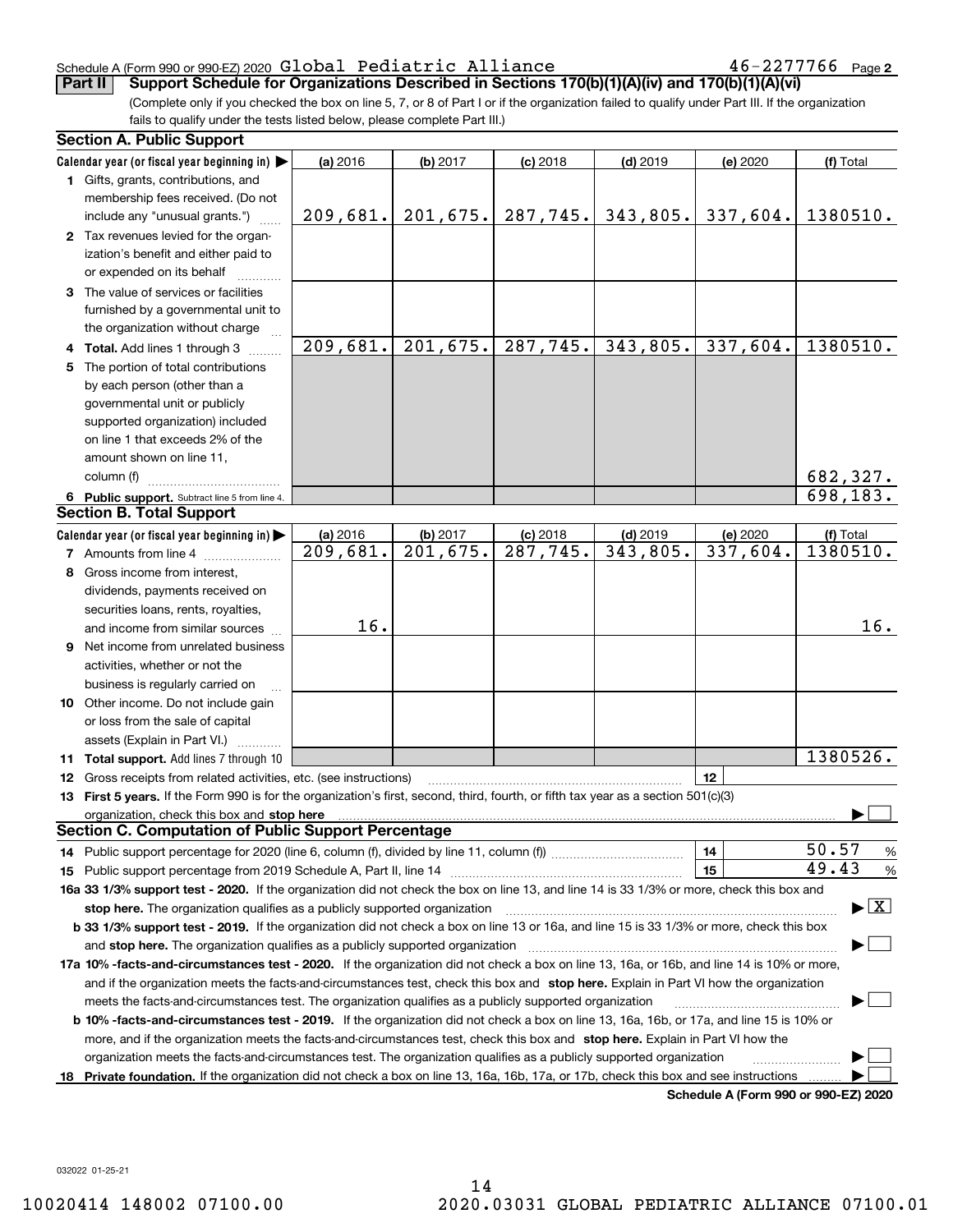(Complete only if you checked the box on line 10 of Part I or if the organization failed to qualify under Part II. If the organization fails to qualify under the tests listed below, please complete Part II.)

|    | <b>Section A. Public Support</b>                                                                                                                                                                                             |          |          |                 |            |          |                                      |
|----|------------------------------------------------------------------------------------------------------------------------------------------------------------------------------------------------------------------------------|----------|----------|-----------------|------------|----------|--------------------------------------|
|    | Calendar year (or fiscal year beginning in) $\blacktriangleright$                                                                                                                                                            | (a) 2016 | (b) 2017 | <b>(c)</b> 2018 | $(d)$ 2019 | (e) 2020 | (f) Total                            |
|    | 1 Gifts, grants, contributions, and                                                                                                                                                                                          |          |          |                 |            |          |                                      |
|    | membership fees received. (Do not                                                                                                                                                                                            |          |          |                 |            |          |                                      |
|    | include any "unusual grants.")                                                                                                                                                                                               |          |          |                 |            |          |                                      |
|    | <b>2</b> Gross receipts from admissions,<br>merchandise sold or services per-<br>formed, or facilities furnished in<br>any activity that is related to the<br>organization's tax-exempt purpose                              |          |          |                 |            |          |                                      |
|    | 3 Gross receipts from activities that<br>are not an unrelated trade or bus-                                                                                                                                                  |          |          |                 |            |          |                                      |
|    | iness under section 513                                                                                                                                                                                                      |          |          |                 |            |          |                                      |
|    | 4 Tax revenues levied for the organ-                                                                                                                                                                                         |          |          |                 |            |          |                                      |
|    | ization's benefit and either paid to<br>or expended on its behalf<br>.                                                                                                                                                       |          |          |                 |            |          |                                      |
|    | 5 The value of services or facilities<br>furnished by a governmental unit to                                                                                                                                                 |          |          |                 |            |          |                                      |
|    | the organization without charge                                                                                                                                                                                              |          |          |                 |            |          |                                      |
|    | <b>6 Total.</b> Add lines 1 through 5                                                                                                                                                                                        |          |          |                 |            |          |                                      |
|    | 7a Amounts included on lines 1, 2, and<br>3 received from disqualified persons                                                                                                                                               |          |          |                 |            |          |                                      |
|    | <b>b</b> Amounts included on lines 2 and 3 received<br>from other than disqualified persons that<br>exceed the greater of \$5,000 or 1% of the<br>amount on line 13 for the year                                             |          |          |                 |            |          |                                      |
|    | c Add lines 7a and 7b                                                                                                                                                                                                        |          |          |                 |            |          |                                      |
|    | 8 Public support. (Subtract line 7c from line 6.)<br><b>Section B. Total Support</b>                                                                                                                                         |          |          |                 |            |          |                                      |
|    | Calendar year (or fiscal year beginning in)                                                                                                                                                                                  | (a) 2016 | (b) 2017 | <b>(c)</b> 2018 | $(d)$ 2019 | (e) 2020 | (f) Total                            |
|    | 9 Amounts from line 6                                                                                                                                                                                                        |          |          |                 |            |          |                                      |
|    | <b>10a</b> Gross income from interest,<br>dividends, payments received on<br>securities loans, rents, royalties,<br>and income from similar sources                                                                          |          |          |                 |            |          |                                      |
|    | <b>b</b> Unrelated business taxable income<br>(less section 511 taxes) from businesses                                                                                                                                       |          |          |                 |            |          |                                      |
|    | acquired after June 30, 1975                                                                                                                                                                                                 |          |          |                 |            |          |                                      |
|    | c Add lines 10a and 10b                                                                                                                                                                                                      |          |          |                 |            |          |                                      |
|    | 11 Net income from unrelated business<br>activities not included in line 10b,<br>whether or not the business is<br>regularly carried on                                                                                      |          |          |                 |            |          |                                      |
|    | <b>12</b> Other income. Do not include gain<br>or loss from the sale of capital<br>assets (Explain in Part VI.)                                                                                                              |          |          |                 |            |          |                                      |
|    | 13 Total support. (Add lines 9, 10c, 11, and 12.)                                                                                                                                                                            |          |          |                 |            |          |                                      |
|    | 14 First 5 years. If the Form 990 is for the organization's first, second, third, fourth, or fifth tax year as a section 501(c)(3) organization,                                                                             |          |          |                 |            |          |                                      |
|    | check this box and stop here <b>contractly and stop here contractly and stop here contractly and stop here contractly and stop here contractly and stop here contractly and stop here contractly</b> and <b>contractly</b> a |          |          |                 |            |          |                                      |
|    | <b>Section C. Computation of Public Support Percentage</b>                                                                                                                                                                   |          |          |                 |            |          |                                      |
|    |                                                                                                                                                                                                                              |          |          |                 |            | 15       | %                                    |
|    | 16 Public support percentage from 2019 Schedule A, Part III, line 15                                                                                                                                                         |          |          |                 |            | 16       | $\%$                                 |
|    | <b>Section D. Computation of Investment Income Percentage</b>                                                                                                                                                                |          |          |                 |            |          |                                      |
| 17 | Investment income percentage for 2020 (line 10c, column (f), divided by line 13, column (f))                                                                                                                                 |          |          |                 |            | 17       | $\%$                                 |
| 18 | Investment income percentage from 2019 Schedule A, Part III, line 17                                                                                                                                                         |          |          |                 |            | 18       | %                                    |
|    | 19a 33 1/3% support tests - 2020. If the organization did not check the box on line 14, and line 15 is more than 33 1/3%, and line 17 is not                                                                                 |          |          |                 |            |          |                                      |
|    | more than 33 1/3%, check this box and stop here. The organization qualifies as a publicly supported organization                                                                                                             |          |          |                 |            |          | ▶                                    |
|    | b 33 1/3% support tests - 2019. If the organization did not check a box on line 14 or line 19a, and line 16 is more than 33 1/3%, and                                                                                        |          |          |                 |            |          |                                      |
|    | line 18 is not more than 33 1/3%, check this box and stop here. The organization qualifies as a publicly supported organization                                                                                              |          |          |                 |            |          |                                      |
| 20 | Private foundation. If the organization did not check a box on line 14, 19a, or 19b, check this box and see instructions                                                                                                     |          |          |                 |            |          |                                      |
|    | 032023 01-25-21                                                                                                                                                                                                              |          | 15       |                 |            |          | Schedule A (Form 990 or 990-EZ) 2020 |

10020414 148002 07100.00 2020.03031 GLOBAL PEDIATRIC ALLIANCE 07100.01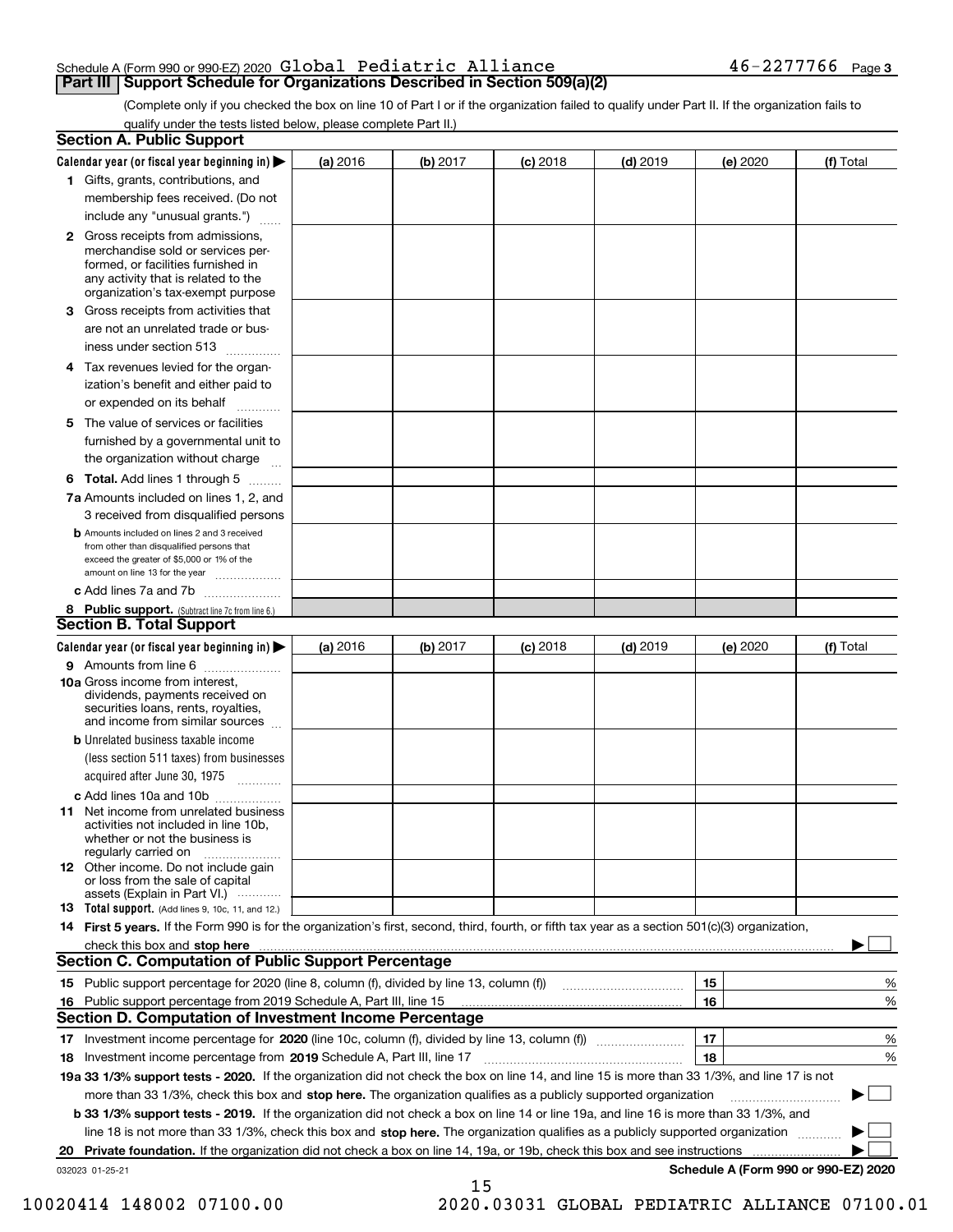## **Part IV Supporting Organizations**

(Complete only if you checked a box in line 12 on Part I. If you checked box 12a, Part I, complete Sections A and B. If you checked box 12b, Part I, complete Sections A and C. If you checked box 12c, Part I, complete Sections A, D, and E. If you checked box 12d, Part I, complete Sections A and D, and complete Part V.)

### **Section A. All Supporting Organizations**

- **1** Are all of the organization's supported organizations listed by name in the organization's governing documents? If "No," describe in **Part VI** how the supported organizations are designated. If designated by *class or purpose, describe the designation. If historic and continuing relationship, explain.*
- **2** Did the organization have any supported organization that does not have an IRS determination of status under section 509(a)(1) or (2)? If "Yes," explain in Part VI how the organization determined that the supported *organization was described in section 509(a)(1) or (2).*
- **3a** Did the organization have a supported organization described in section 501(c)(4), (5), or (6)? If "Yes," answer *lines 3b and 3c below.*
- **b** Did the organization confirm that each supported organization qualified under section 501(c)(4), (5), or (6) and satisfied the public support tests under section 509(a)(2)? If "Yes," describe in **Part VI** when and how the *organization made the determination.*
- **c**Did the organization ensure that all support to such organizations was used exclusively for section 170(c)(2)(B) purposes? If "Yes," explain in **Part VI** what controls the organization put in place to ensure such use.
- **4a***If* Was any supported organization not organized in the United States ("foreign supported organization")? *"Yes," and if you checked box 12a or 12b in Part I, answer lines 4b and 4c below.*
- **b** Did the organization have ultimate control and discretion in deciding whether to make grants to the foreign supported organization? If "Yes," describe in **Part VI** how the organization had such control and discretion *despite being controlled or supervised by or in connection with its supported organizations.*
- **c** Did the organization support any foreign supported organization that does not have an IRS determination under sections 501(c)(3) and 509(a)(1) or (2)? If "Yes," explain in **Part VI** what controls the organization used *to ensure that all support to the foreign supported organization was used exclusively for section 170(c)(2)(B) purposes.*
- **5a** Did the organization add, substitute, or remove any supported organizations during the tax year? If "Yes," answer lines 5b and 5c below (if applicable). Also, provide detail in **Part VI,** including (i) the names and EIN *numbers of the supported organizations added, substituted, or removed; (ii) the reasons for each such action; (iii) the authority under the organization's organizing document authorizing such action; and (iv) how the action was accomplished (such as by amendment to the organizing document).*
- **b** Type I or Type II only. Was any added or substituted supported organization part of a class already designated in the organization's organizing document?
- **cSubstitutions only.**  Was the substitution the result of an event beyond the organization's control?
- **6** Did the organization provide support (whether in the form of grants or the provision of services or facilities) to **Part VI.** *If "Yes," provide detail in* support or benefit one or more of the filing organization's supported organizations? anyone other than (i) its supported organizations, (ii) individuals that are part of the charitable class benefited by one or more of its supported organizations, or (iii) other supporting organizations that also
- **7**Did the organization provide a grant, loan, compensation, or other similar payment to a substantial contributor *If "Yes," complete Part I of Schedule L (Form 990 or 990-EZ).* regard to a substantial contributor? (as defined in section 4958(c)(3)(C)), a family member of a substantial contributor, or a 35% controlled entity with
- **8** Did the organization make a loan to a disqualified person (as defined in section 4958) not described in line 7? *If "Yes," complete Part I of Schedule L (Form 990 or 990-EZ).*
- **9a** Was the organization controlled directly or indirectly at any time during the tax year by one or more in section 509(a)(1) or (2))? If "Yes," *provide detail in* <code>Part VI.</code> disqualified persons, as defined in section 4946 (other than foundation managers and organizations described
- **b** Did one or more disqualified persons (as defined in line 9a) hold a controlling interest in any entity in which the supporting organization had an interest? If "Yes," provide detail in P**art VI**.
- **c**Did a disqualified person (as defined in line 9a) have an ownership interest in, or derive any personal benefit from, assets in which the supporting organization also had an interest? If "Yes," provide detail in P**art VI.**
- **10a** Was the organization subject to the excess business holdings rules of section 4943 because of section supporting organizations)? If "Yes," answer line 10b below. 4943(f) (regarding certain Type II supporting organizations, and all Type III non-functionally integrated
- **b** Did the organization have any excess business holdings in the tax year? (Use Schedule C, Form 4720, to *determine whether the organization had excess business holdings.)*

16

032024 01-25-21

**10bSchedule A (Form 990 or 990-EZ) 2020**

**1**

**2**

**3a**

**3b**

**3c**

**4a**

**4b**

**4c**

**5a**

**5b5c**

**6**

**7**

**8**

**9a**

**9b**

**9c**

**10a**

**YesNo**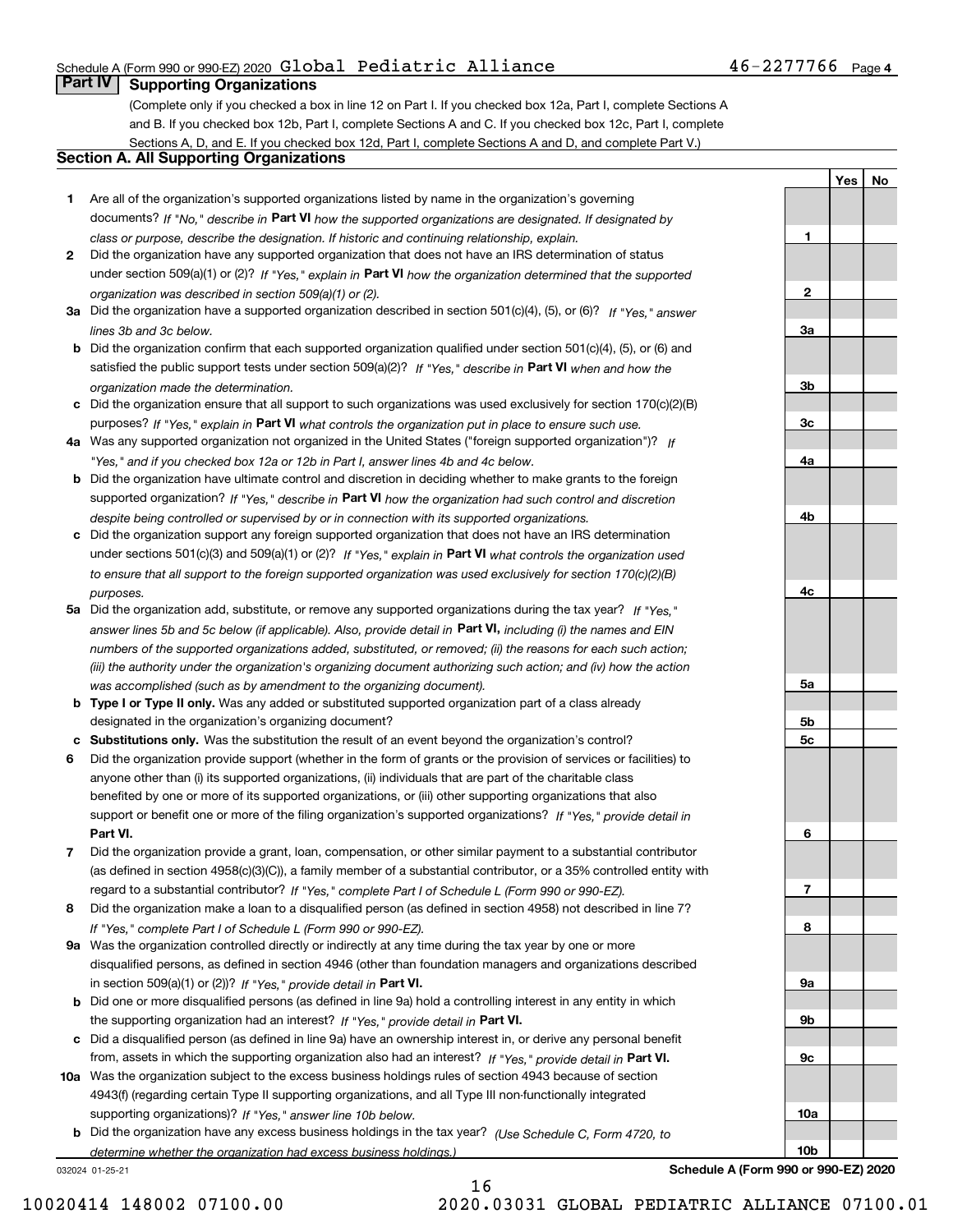|              | <b>Supporting Organizations (continued)</b><br>Part IV                                                                                                                                                                                                      |                 |     |    |
|--------------|-------------------------------------------------------------------------------------------------------------------------------------------------------------------------------------------------------------------------------------------------------------|-----------------|-----|----|
|              |                                                                                                                                                                                                                                                             |                 | Yes | No |
| 11           | Has the organization accepted a gift or contribution from any of the following persons?                                                                                                                                                                     |                 |     |    |
|              | a A person who directly or indirectly controls, either alone or together with persons described in lines 11b and                                                                                                                                            |                 |     |    |
|              | 11c below, the governing body of a supported organization?                                                                                                                                                                                                  | 11a             |     |    |
|              | <b>b</b> A family member of a person described in line 11a above?                                                                                                                                                                                           | 11 <sub>b</sub> |     |    |
|              | c A 35% controlled entity of a person described in line 11a or 11b above? If "Yes" to line 11a, 11b, or 11c, provide                                                                                                                                        |                 |     |    |
|              | detail in Part VI.                                                                                                                                                                                                                                          | 11c             |     |    |
|              | <b>Section B. Type I Supporting Organizations</b>                                                                                                                                                                                                           |                 |     |    |
|              |                                                                                                                                                                                                                                                             |                 | Yes | No |
| 1            | Did the governing body, members of the governing body, officers acting in their official capacity, or membership of one or<br>more supported organizations have the power to regularly appoint or elect at least a majority of the organization's officers, |                 |     |    |
|              | directors, or trustees at all times during the tax year? If "No," describe in Part VI how the supported organization(s)                                                                                                                                     |                 |     |    |
|              | effectively operated, supervised, or controlled the organization's activities. If the organization had more than one supported                                                                                                                              |                 |     |    |
|              | organization, describe how the powers to appoint and/or remove officers, directors, or trustees were allocated among the<br>supported organizations and what conditions or restrictions, if any, applied to such powers during the tax year.                | 1               |     |    |
| $\mathbf{2}$ | Did the organization operate for the benefit of any supported organization other than the supported                                                                                                                                                         |                 |     |    |
|              | organization(s) that operated, supervised, or controlled the supporting organization? If "Yes," explain in                                                                                                                                                  |                 |     |    |
|              | Part VI how providing such benefit carried out the purposes of the supported organization(s) that operated,                                                                                                                                                 |                 |     |    |
|              | supervised, or controlled the supporting organization.                                                                                                                                                                                                      | $\overline{2}$  |     |    |
|              | Section C. Type II Supporting Organizations                                                                                                                                                                                                                 |                 |     |    |
|              |                                                                                                                                                                                                                                                             |                 | Yes | No |
| 1.           | Were a majority of the organization's directors or trustees during the tax year also a majority of the directors                                                                                                                                            |                 |     |    |
|              | or trustees of each of the organization's supported organization(s)? If "No," describe in Part VI how control                                                                                                                                               |                 |     |    |
|              | or management of the supporting organization was vested in the same persons that controlled or managed                                                                                                                                                      |                 |     |    |
|              | the supported organization(s).                                                                                                                                                                                                                              | 1               |     |    |
|              | <b>Section D. All Type III Supporting Organizations</b>                                                                                                                                                                                                     |                 |     |    |
|              |                                                                                                                                                                                                                                                             |                 | Yes | No |
| 1            | Did the organization provide to each of its supported organizations, by the last day of the fifth month of the                                                                                                                                              |                 |     |    |
|              | organization's tax year, (i) a written notice describing the type and amount of support provided during the prior tax                                                                                                                                       |                 |     |    |
|              | year, (ii) a copy of the Form 990 that was most recently filed as of the date of notification, and (iii) copies of the                                                                                                                                      |                 |     |    |
|              | organization's governing documents in effect on the date of notification, to the extent not previously provided?                                                                                                                                            | 1               |     |    |
| 2            | Were any of the organization's officers, directors, or trustees either (i) appointed or elected by the supported                                                                                                                                            |                 |     |    |
|              | organization(s) or (ii) serving on the governing body of a supported organization? If "No." explain in Part VI how                                                                                                                                          |                 |     |    |
|              | the organization maintained a close and continuous working relationship with the supported organization(s).                                                                                                                                                 | $\mathbf{2}$    |     |    |
| 3            | By reason of the relationship described in line 2, above, did the organization's supported organizations have a                                                                                                                                             |                 |     |    |
|              | significant voice in the organization's investment policies and in directing the use of the organization's<br>income or assets at all times during the tax year? If "Yes," describe in Part VI the role the organization's                                  |                 |     |    |
|              | supported organizations played in this regard.                                                                                                                                                                                                              | 3               |     |    |
|              | Section E. Type III Functionally Integrated Supporting Organizations                                                                                                                                                                                        |                 |     |    |
| 1.           | Check the box next to the method that the organization used to satisfy the Integral Part Test during the year (see instructions).                                                                                                                           |                 |     |    |
| а            | The organization satisfied the Activities Test. Complete line 2 below.                                                                                                                                                                                      |                 |     |    |
| b            | The organization is the parent of each of its supported organizations. Complete line 3 below.                                                                                                                                                               |                 |     |    |
| c            | The organization supported a governmental entity. Describe in Part VI how you supported a governmental entity (see instructions)                                                                                                                            |                 |     |    |
| 2            | Activities Test. Answer lines 2a and 2b below.                                                                                                                                                                                                              |                 | Yes | No |
| а            | Did substantially all of the organization's activities during the tax year directly further the exempt purposes of                                                                                                                                          |                 |     |    |
|              | the supported organization(s) to which the organization was responsive? If "Yes," then in Part VI identify                                                                                                                                                  |                 |     |    |
|              | those supported organizations and explain how these activities directly furthered their exempt purposes,                                                                                                                                                    |                 |     |    |
|              | how the organization was responsive to those supported organizations, and how the organization determined                                                                                                                                                   |                 |     |    |
|              | that these activities constituted substantially all of its activities.                                                                                                                                                                                      | 2a              |     |    |
| b            | Did the activities described in line 2a, above, constitute activities that, but for the organization's involvement,                                                                                                                                         |                 |     |    |
|              | one or more of the organization's supported organization(s) would have been engaged in? If "Yes." explain in                                                                                                                                                |                 |     |    |

**Part VI**  *the reasons for the organization's position that its supported organization(s) would have engaged in these activities but for the organization's involvement.*

**3** Parent of Supported Organizations. Answer lines 3a and 3b below.

**a** Did the organization have the power to regularly appoint or elect a majority of the officers, directors, or trustees of each of the supported organizations? If "Yes" or "No" provide details in **Part VI.** 

**b** Did the organization exercise a substantial degree of direction over the policies, programs, and activities of each of its supported organizations? If "Yes," describe in Part VI the role played by the organization in this regard.

17

032025 01-25-21

**Schedule A (Form 990 or 990-EZ) 2020**

**2b**

**3a**

**3b**

10020414 148002 07100.00 2020.03031 GLOBAL PEDIATRIC ALLIANCE 07100.01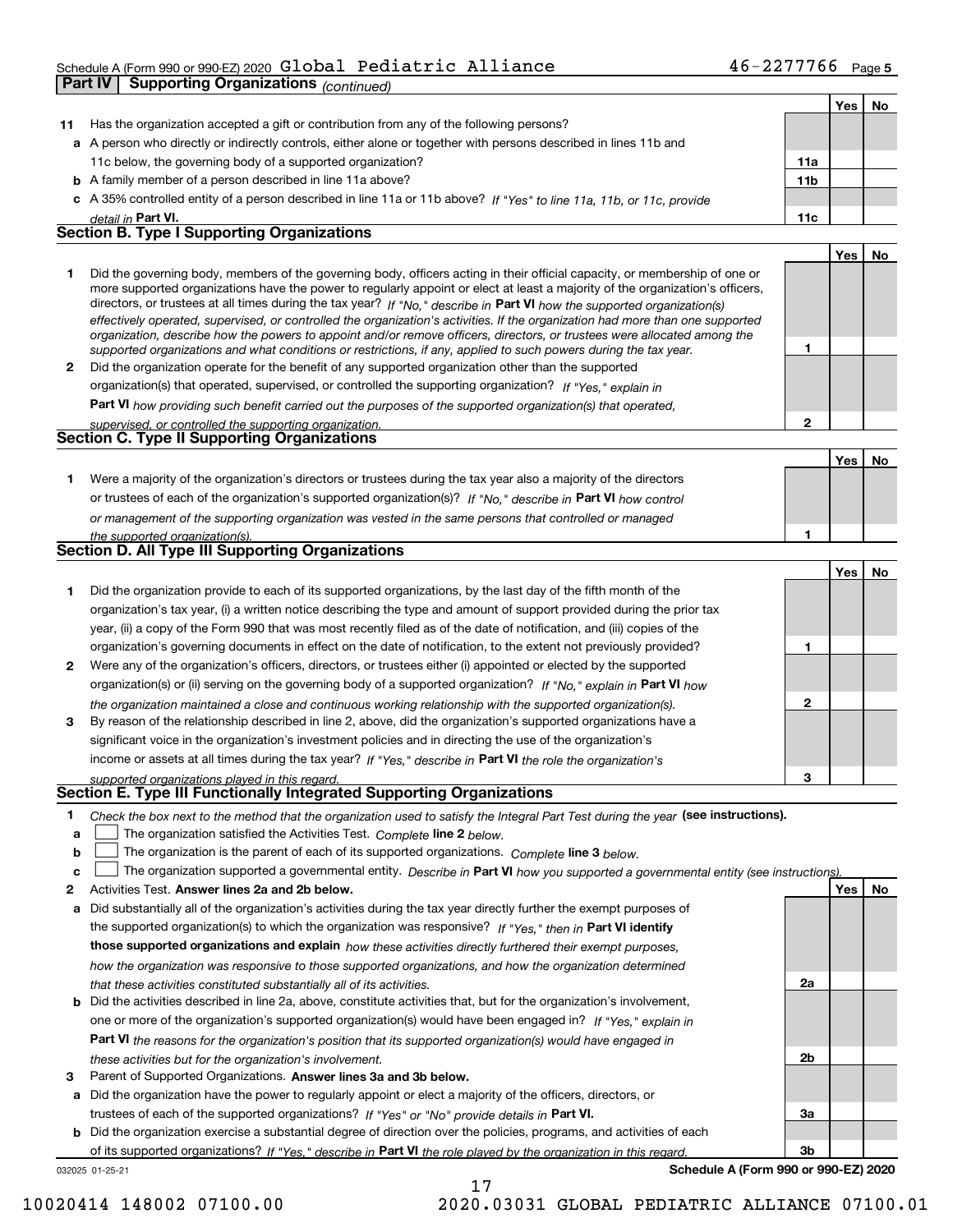| Schedule A (Form 990 or 990-EZ) 2020 Global Pediatric Alliance |  |                                                                                       | $46 - 2277766$ Page 6 |  |
|----------------------------------------------------------------|--|---------------------------------------------------------------------------------------|-----------------------|--|
|                                                                |  | <b>Part V</b> Type III Non-Functionally Integrated 509(a)(3) Supporting Organizations |                       |  |

1 Check here if the organization satisfied the Integral Part Test as a qualifying trust on Nov. 20, 1970 (explain in Part VI). See instructions. All other Type III non-functionally integrated supporting organizations must complete Sections A through E.

|                                         | Section A - Adjusted Net Income                                             |                | (A) Prior Year | (B) Current Year<br>(optional) |
|-----------------------------------------|-----------------------------------------------------------------------------|----------------|----------------|--------------------------------|
| 1.                                      | Net short-term capital gain                                                 | 1              |                |                                |
| $\mathbf{2}$                            | Recoveries of prior-year distributions                                      | $\overline{2}$ |                |                                |
| З                                       | Other gross income (see instructions)                                       | 3              |                |                                |
| 4                                       | Add lines 1 through 3.                                                      | 4              |                |                                |
| 5                                       | Depreciation and depletion                                                  | 5              |                |                                |
| 6                                       | Portion of operating expenses paid or incurred for production or            |                |                |                                |
|                                         | collection of gross income or for management, conservation, or              |                |                |                                |
|                                         | maintenance of property held for production of income (see instructions)    | 6              |                |                                |
| 7                                       | Other expenses (see instructions)                                           | $\overline{7}$ |                |                                |
| 8                                       | Adjusted Net Income (subtract lines 5, 6, and 7 from line 4)                | 8              |                |                                |
| <b>Section B - Minimum Asset Amount</b> |                                                                             |                | (A) Prior Year | (B) Current Year<br>(optional) |
| 1                                       | Aggregate fair market value of all non-exempt-use assets (see               |                |                |                                |
|                                         | instructions for short tax year or assets held for part of year):           |                |                |                                |
|                                         | <b>a</b> Average monthly value of securities                                | 1a             |                |                                |
|                                         | <b>b</b> Average monthly cash balances                                      | 1b             |                |                                |
|                                         | c Fair market value of other non-exempt-use assets                          | 1c             |                |                                |
|                                         | d Total (add lines 1a, 1b, and 1c)                                          | 1d             |                |                                |
|                                         | e Discount claimed for blockage or other factors                            |                |                |                                |
|                                         | (explain in detail in Part VI):                                             |                |                |                                |
| 2                                       | Acquisition indebtedness applicable to non-exempt-use assets                | $\mathbf{2}$   |                |                                |
| 3                                       | Subtract line 2 from line 1d.                                               | 3              |                |                                |
| 4                                       | Cash deemed held for exempt use. Enter 0.015 of line 3 (for greater amount, |                |                |                                |
|                                         | see instructions).                                                          | 4              |                |                                |
| 5                                       | Net value of non-exempt-use assets (subtract line 4 from line 3)            | 5              |                |                                |
| 6                                       | Multiply line 5 by 0.035.                                                   | 6              |                |                                |
| 7                                       | Recoveries of prior-year distributions                                      | $\overline{7}$ |                |                                |
| 8                                       | <b>Minimum Asset Amount</b> (add line 7 to line 6)                          | 8              |                |                                |
|                                         | <b>Section C - Distributable Amount</b>                                     |                |                | <b>Current Year</b>            |
| 1                                       | Adjusted net income for prior year (from Section A, line 8, column A)       | 1              |                |                                |
| $\mathbf{2}$                            | Enter 0.85 of line 1.                                                       | $\overline{2}$ |                |                                |
| 3                                       | Minimum asset amount for prior year (from Section B, line 8, column A)      | 3              |                |                                |
| 4                                       | Enter greater of line 2 or line 3.                                          | 4              |                |                                |
| 5                                       | Income tax imposed in prior year                                            | 5              |                |                                |
| 6                                       | <b>Distributable Amount.</b> Subtract line 5 from line 4, unless subject to |                |                |                                |
|                                         | emergency temporary reduction (see instructions).                           | 6              |                |                                |
|                                         |                                                                             |                |                |                                |

**7**Check here if the current year is the organization's first as a non-functionally integrated Type III supporting organization (see instructions).

**Schedule A (Form 990 or 990-EZ) 2020**

032026 01-25-21

**1**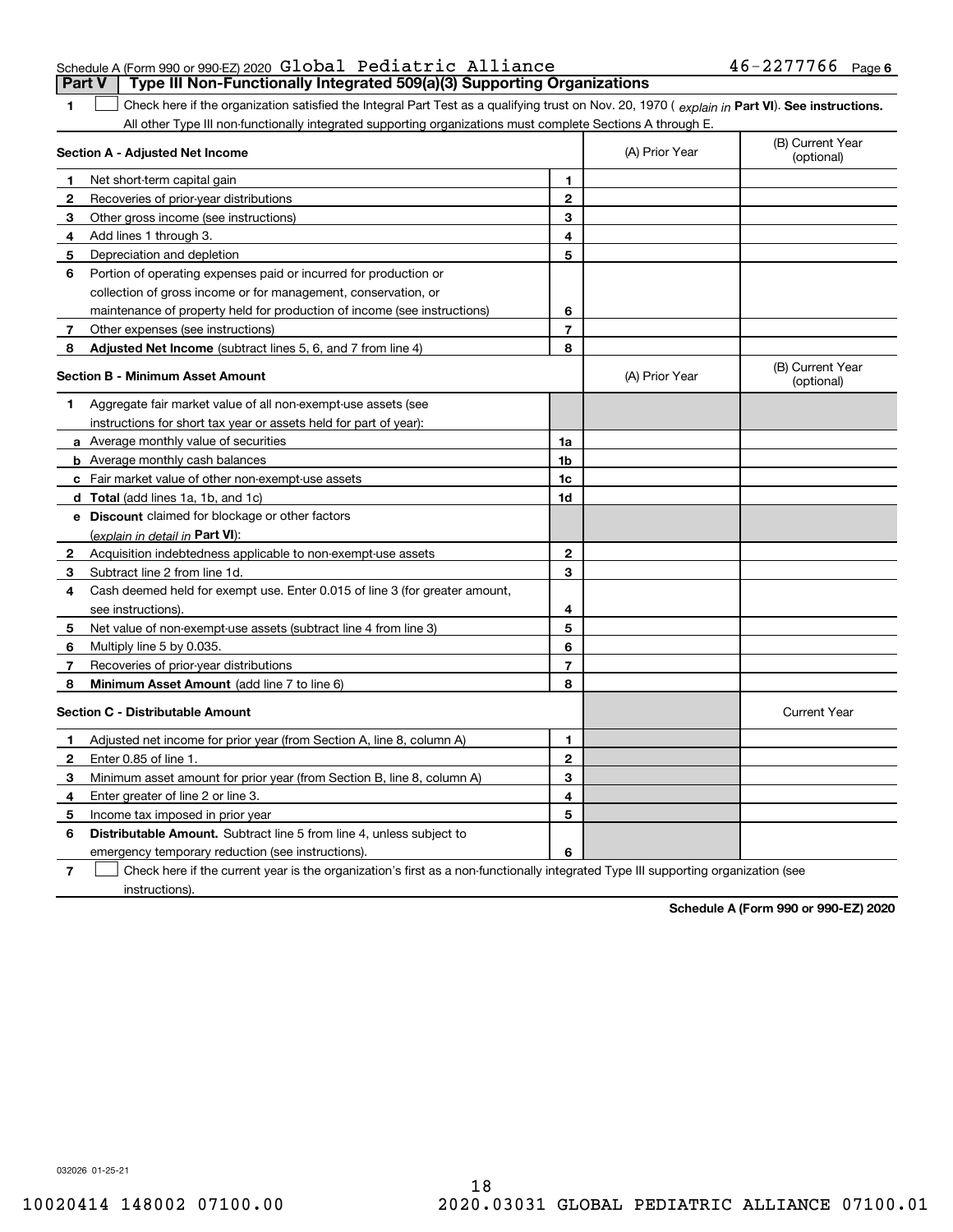### Schedule A (Form 990 or 990-EZ) 2020 <code>Global Pediatric Alliance</code>  $46-2277766$  Page Global Pediatric Alliance 46-2277766

| Part V         | Type III Non-Functionally Integrated 509(a)(3) Supporting Organizations                    |                             | (continued)                           |    |                                         |
|----------------|--------------------------------------------------------------------------------------------|-----------------------------|---------------------------------------|----|-----------------------------------------|
|                | <b>Section D - Distributions</b>                                                           |                             |                                       |    | <b>Current Year</b>                     |
| 1.             | Amounts paid to supported organizations to accomplish exempt purposes                      |                             | 1                                     |    |                                         |
| 2              | Amounts paid to perform activity that directly furthers exempt purposes of supported       |                             |                                       |    |                                         |
|                | organizations, in excess of income from activity                                           |                             |                                       | 2  |                                         |
| 3              | Administrative expenses paid to accomplish exempt purposes of supported organizations      |                             |                                       | 3  |                                         |
| 4              | Amounts paid to acquire exempt-use assets                                                  |                             |                                       | 4  |                                         |
| 5              | Qualified set-aside amounts (prior IRS approval required - provide details in Part VI)     |                             |                                       | 5  |                                         |
| 6              | Other distributions ( <i>describe in</i> Part VI). See instructions.                       |                             | 6                                     |    |                                         |
| 7              | Total annual distributions. Add lines 1 through 6.                                         |                             |                                       | 7  |                                         |
| 8              | Distributions to attentive supported organizations to which the organization is responsive |                             |                                       |    |                                         |
|                | (provide details in Part VI). See instructions.                                            |                             |                                       | 8  |                                         |
| 9              | Distributable amount for 2020 from Section C, line 6                                       |                             |                                       | 9  |                                         |
| 10             | Line 8 amount divided by line 9 amount                                                     |                             |                                       | 10 |                                         |
|                |                                                                                            | (i)                         | (ii)                                  |    | (iii)                                   |
|                | <b>Section E - Distribution Allocations</b> (see instructions)                             | <b>Excess Distributions</b> | <b>Underdistributions</b><br>Pre-2020 |    | <b>Distributable</b><br>Amount for 2020 |
| 1              | Distributable amount for 2020 from Section C, line 6                                       |                             |                                       |    |                                         |
| 2              | Underdistributions, if any, for years prior to 2020 (reason-                               |                             |                                       |    |                                         |
|                | able cause required - explain in Part VI). See instructions.                               |                             |                                       |    |                                         |
| 3              | Excess distributions carryover, if any, to 2020                                            |                             |                                       |    |                                         |
|                | a From 2015                                                                                |                             |                                       |    |                                         |
|                | <b>b</b> From 2016                                                                         |                             |                                       |    |                                         |
|                | $c$ From 2017                                                                              |                             |                                       |    |                                         |
|                | <b>d</b> From 2018                                                                         |                             |                                       |    |                                         |
|                | e From 2019                                                                                |                             |                                       |    |                                         |
|                | f Total of lines 3a through 3e                                                             |                             |                                       |    |                                         |
|                | g Applied to underdistributions of prior years                                             |                             |                                       |    |                                         |
|                | <b>h</b> Applied to 2020 distributable amount                                              |                             |                                       |    |                                         |
|                | Carryover from 2015 not applied (see instructions)                                         |                             |                                       |    |                                         |
|                | Remainder. Subtract lines 3g, 3h, and 3i from line 3f.                                     |                             |                                       |    |                                         |
| 4              | Distributions for 2020 from Section D,                                                     |                             |                                       |    |                                         |
|                | line $7:$                                                                                  |                             |                                       |    |                                         |
|                | a Applied to underdistributions of prior years                                             |                             |                                       |    |                                         |
|                | <b>b</b> Applied to 2020 distributable amount                                              |                             |                                       |    |                                         |
|                | c Remainder. Subtract lines 4a and 4b from line 4.                                         |                             |                                       |    |                                         |
| 5              | Remaining underdistributions for years prior to 2020, if                                   |                             |                                       |    |                                         |
|                | any. Subtract lines 3g and 4a from line 2. For result greater                              |                             |                                       |    |                                         |
|                | than zero, explain in Part VI. See instructions.                                           |                             |                                       |    |                                         |
| 6              | Remaining underdistributions for 2020. Subtract lines 3h                                   |                             |                                       |    |                                         |
|                | and 4b from line 1. For result greater than zero, explain in                               |                             |                                       |    |                                         |
|                | Part VI. See instructions.                                                                 |                             |                                       |    |                                         |
| $\overline{7}$ | Excess distributions carryover to 2021. Add lines 3j                                       |                             |                                       |    |                                         |
|                | and 4c.                                                                                    |                             |                                       |    |                                         |
| 8              | Breakdown of line 7:                                                                       |                             |                                       |    |                                         |
|                | a Excess from 2016                                                                         |                             |                                       |    |                                         |
|                | <b>b</b> Excess from 2017                                                                  |                             |                                       |    |                                         |
|                | c Excess from 2018                                                                         |                             |                                       |    |                                         |
|                | d Excess from 2019                                                                         |                             |                                       |    |                                         |
|                | e Excess from 2020                                                                         |                             |                                       |    |                                         |
|                |                                                                                            |                             |                                       |    |                                         |

**Schedule A (Form 990 or 990-EZ) 2020**

032027 01-25-21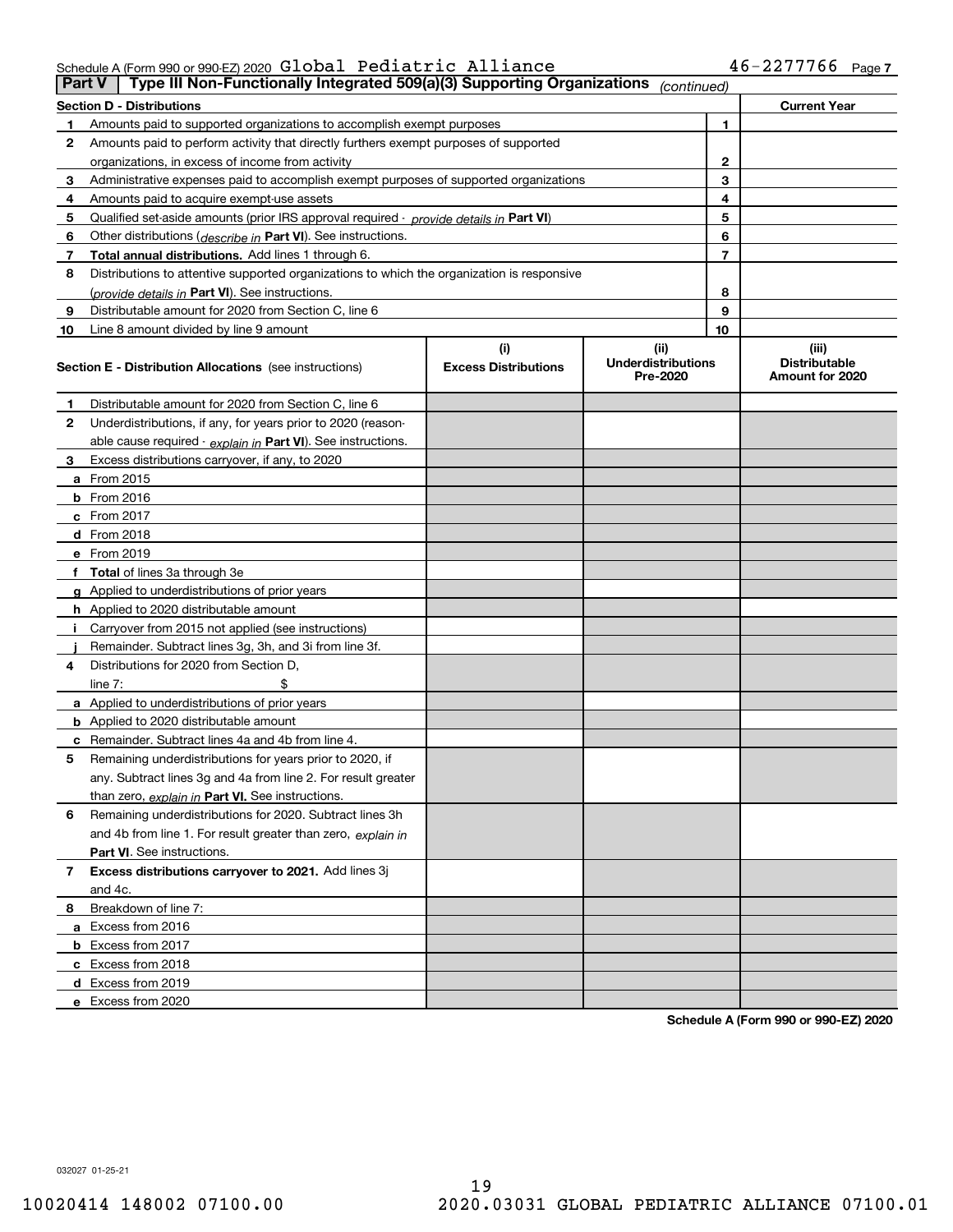|                 | Schedule A (Form 990 or 990-EZ) 2020 Global Pediatric Alliance |  |    |                                                                                                                                                                                                                                                                                                                                                                                                                                                                                                                                                                      | $46 - 2277766$ Page 8                |
|-----------------|----------------------------------------------------------------|--|----|----------------------------------------------------------------------------------------------------------------------------------------------------------------------------------------------------------------------------------------------------------------------------------------------------------------------------------------------------------------------------------------------------------------------------------------------------------------------------------------------------------------------------------------------------------------------|--------------------------------------|
| <b>Part VI</b>  |                                                                |  |    | Supplemental Information. Provide the explanations required by Part II, line 10; Part II, line 17a or 17b; Part III, line 12;<br>Part IV, Section A, lines 1, 2, 3b, 3c, 4b, 4c, 5a, 6, 9a, 9b, 9c, 11a, 11b, and 11c; Part IV, Section B, lines 1 and 2; Part IV, Section C,<br>line 1; Part IV, Section D, lines 2 and 3; Part IV, Section E, lines 1c, 2a, 2b, 3a, and 3b; Part V, line 1; Part V, Section B, line 1e; Part V,<br>Section D, lines 5, 6, and 8; and Part V, Section E, lines 2, 5, and 6. Also complete this part for any additional information. |                                      |
|                 | (See instructions.)                                            |  |    |                                                                                                                                                                                                                                                                                                                                                                                                                                                                                                                                                                      |                                      |
|                 |                                                                |  |    |                                                                                                                                                                                                                                                                                                                                                                                                                                                                                                                                                                      |                                      |
|                 |                                                                |  |    |                                                                                                                                                                                                                                                                                                                                                                                                                                                                                                                                                                      |                                      |
|                 |                                                                |  |    |                                                                                                                                                                                                                                                                                                                                                                                                                                                                                                                                                                      |                                      |
|                 |                                                                |  |    |                                                                                                                                                                                                                                                                                                                                                                                                                                                                                                                                                                      |                                      |
|                 |                                                                |  |    |                                                                                                                                                                                                                                                                                                                                                                                                                                                                                                                                                                      |                                      |
|                 |                                                                |  |    |                                                                                                                                                                                                                                                                                                                                                                                                                                                                                                                                                                      |                                      |
|                 |                                                                |  |    |                                                                                                                                                                                                                                                                                                                                                                                                                                                                                                                                                                      |                                      |
|                 |                                                                |  |    |                                                                                                                                                                                                                                                                                                                                                                                                                                                                                                                                                                      |                                      |
|                 |                                                                |  |    |                                                                                                                                                                                                                                                                                                                                                                                                                                                                                                                                                                      |                                      |
|                 |                                                                |  |    |                                                                                                                                                                                                                                                                                                                                                                                                                                                                                                                                                                      |                                      |
|                 |                                                                |  |    |                                                                                                                                                                                                                                                                                                                                                                                                                                                                                                                                                                      |                                      |
|                 |                                                                |  |    |                                                                                                                                                                                                                                                                                                                                                                                                                                                                                                                                                                      |                                      |
|                 |                                                                |  |    |                                                                                                                                                                                                                                                                                                                                                                                                                                                                                                                                                                      |                                      |
|                 |                                                                |  |    |                                                                                                                                                                                                                                                                                                                                                                                                                                                                                                                                                                      |                                      |
|                 |                                                                |  |    |                                                                                                                                                                                                                                                                                                                                                                                                                                                                                                                                                                      |                                      |
|                 |                                                                |  |    |                                                                                                                                                                                                                                                                                                                                                                                                                                                                                                                                                                      |                                      |
|                 |                                                                |  |    |                                                                                                                                                                                                                                                                                                                                                                                                                                                                                                                                                                      |                                      |
|                 |                                                                |  |    |                                                                                                                                                                                                                                                                                                                                                                                                                                                                                                                                                                      |                                      |
|                 |                                                                |  |    |                                                                                                                                                                                                                                                                                                                                                                                                                                                                                                                                                                      |                                      |
|                 |                                                                |  |    |                                                                                                                                                                                                                                                                                                                                                                                                                                                                                                                                                                      |                                      |
|                 |                                                                |  |    |                                                                                                                                                                                                                                                                                                                                                                                                                                                                                                                                                                      |                                      |
|                 |                                                                |  |    |                                                                                                                                                                                                                                                                                                                                                                                                                                                                                                                                                                      |                                      |
|                 |                                                                |  |    |                                                                                                                                                                                                                                                                                                                                                                                                                                                                                                                                                                      |                                      |
|                 |                                                                |  |    |                                                                                                                                                                                                                                                                                                                                                                                                                                                                                                                                                                      |                                      |
|                 |                                                                |  |    |                                                                                                                                                                                                                                                                                                                                                                                                                                                                                                                                                                      |                                      |
|                 |                                                                |  |    |                                                                                                                                                                                                                                                                                                                                                                                                                                                                                                                                                                      |                                      |
|                 |                                                                |  |    |                                                                                                                                                                                                                                                                                                                                                                                                                                                                                                                                                                      |                                      |
|                 |                                                                |  |    |                                                                                                                                                                                                                                                                                                                                                                                                                                                                                                                                                                      |                                      |
|                 |                                                                |  |    |                                                                                                                                                                                                                                                                                                                                                                                                                                                                                                                                                                      |                                      |
|                 |                                                                |  |    |                                                                                                                                                                                                                                                                                                                                                                                                                                                                                                                                                                      |                                      |
| 032028 01-25-21 |                                                                |  |    |                                                                                                                                                                                                                                                                                                                                                                                                                                                                                                                                                                      | Schedule A (Form 990 or 990-EZ) 2020 |
|                 |                                                                |  | 20 |                                                                                                                                                                                                                                                                                                                                                                                                                                                                                                                                                                      |                                      |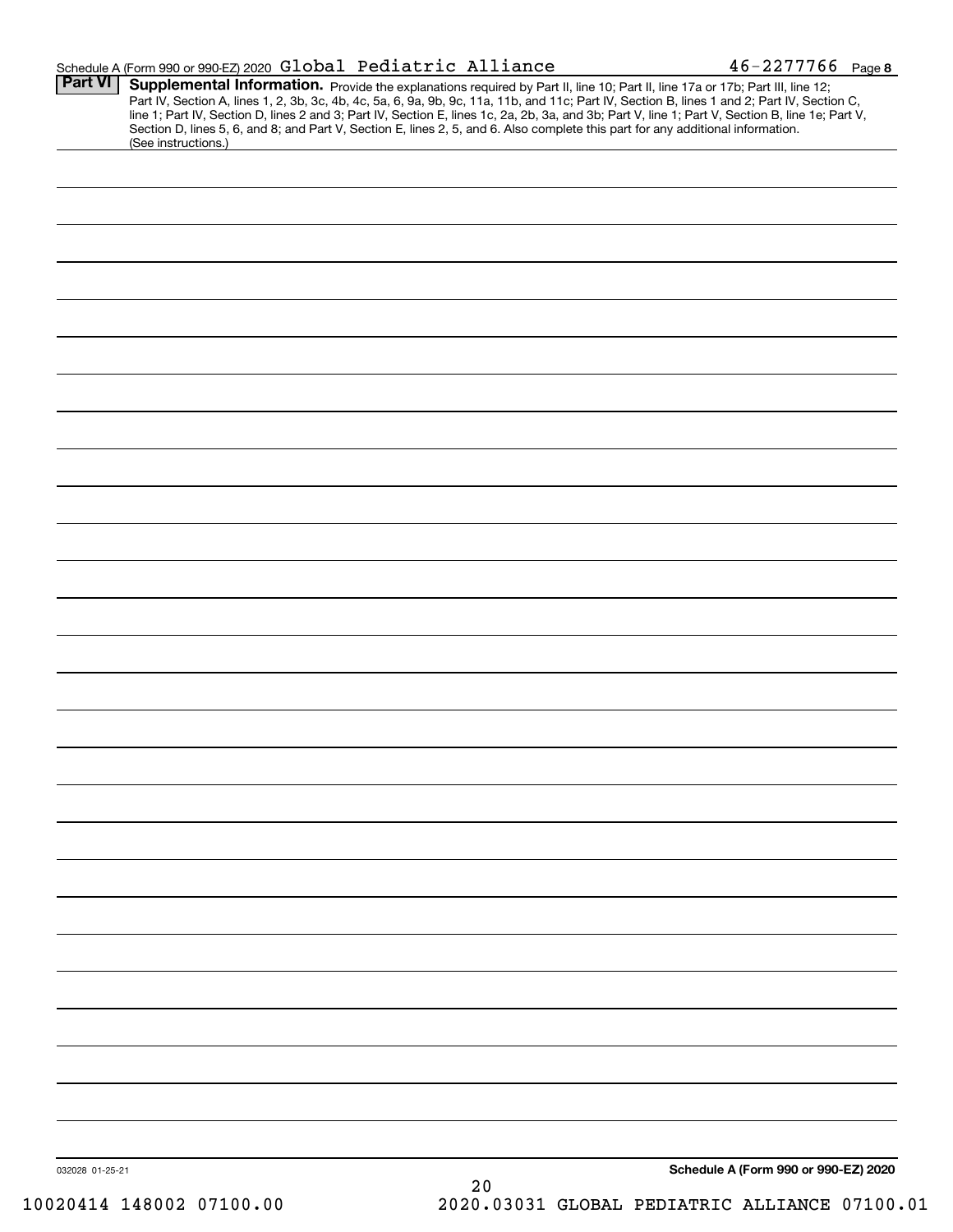| <b>SCHEDULE D</b> |  |
|-------------------|--|
|-------------------|--|

Department of the Treasury

| (Form 990) |
|------------|
|------------|

# **SCHEDULE D Supplemental Financial Statements**

(Form 990)<br>
Pepartment of the Treasury<br>
Department of the Treasury<br>
Department of the Treasury<br>
Department of the Treasury<br> **Co to www.irs.gov/Form990 for instructions and the latest information.**<br> **Co to www.irs.gov/Form9** 



Internal Revenue Service

**Name of the organization Employer identification number**

Global Pediatric Alliance 1997 1998 1997/1998

| Part I  | <b>Organizations Maintaining Donor Advised Funds or Other Similar Funds or Accounts.</b> Complete if the                                       |                         |                                                    |
|---------|------------------------------------------------------------------------------------------------------------------------------------------------|-------------------------|----------------------------------------------------|
|         | organization answered "Yes" on Form 990, Part IV, line 6.                                                                                      | (a) Donor advised funds | (b) Funds and other accounts                       |
| 1       |                                                                                                                                                |                         |                                                    |
| 2       | Aggregate value of contributions to (during year)                                                                                              |                         |                                                    |
| 3       |                                                                                                                                                |                         |                                                    |
| 4       |                                                                                                                                                |                         |                                                    |
| 5       | Did the organization inform all donors and donor advisors in writing that the assets held in donor advised funds                               |                         |                                                    |
|         |                                                                                                                                                |                         | Yes<br>No                                          |
| 6       | Did the organization inform all grantees, donors, and donor advisors in writing that grant funds can be used only                              |                         |                                                    |
|         | for charitable purposes and not for the benefit of the donor or donor advisor, or for any other purpose conferring                             |                         |                                                    |
|         |                                                                                                                                                |                         | Yes<br>No                                          |
| Part II | Conservation Easements. Complete if the organization answered "Yes" on Form 990, Part IV, line 7.                                              |                         |                                                    |
| 1       | Purpose(s) of conservation easements held by the organization (check all that apply).                                                          |                         |                                                    |
|         | Preservation of land for public use (for example, recreation or education)                                                                     |                         | Preservation of a historically important land area |
|         | Protection of natural habitat                                                                                                                  |                         | Preservation of a certified historic structure     |
|         | Preservation of open space                                                                                                                     |                         |                                                    |
| 2       | Complete lines 2a through 2d if the organization held a qualified conservation contribution in the form of a conservation easement on the last |                         |                                                    |
|         | day of the tax year.                                                                                                                           |                         | Held at the End of the Tax Year                    |
| a       | Total number of conservation easements                                                                                                         |                         | 2a                                                 |
| b       | Total acreage restricted by conservation easements                                                                                             |                         | 2b                                                 |
| c       |                                                                                                                                                |                         | 2c                                                 |
|         | d Number of conservation easements included in (c) acquired after 7/25/06, and not on a historic structure                                     |                         |                                                    |
|         |                                                                                                                                                |                         | 2d                                                 |
| 3       | Number of conservation easements modified, transferred, released, extinguished, or terminated by the organization during the tax               |                         |                                                    |
|         | year                                                                                                                                           |                         |                                                    |
| 4       | Number of states where property subject to conservation easement is located $\blacktriangleright$                                              |                         |                                                    |
| 5       | Does the organization have a written policy regarding the periodic monitoring, inspection, handling of                                         |                         |                                                    |
|         | violations, and enforcement of the conservation easements it holds?                                                                            |                         | Yes<br><b>No</b>                                   |
| 6       | Staff and volunteer hours devoted to monitoring, inspecting, handling of violations, and enforcing conservation easements during the year      |                         |                                                    |
|         |                                                                                                                                                |                         |                                                    |
| 7       | Amount of expenses incurred in monitoring, inspecting, handling of violations, and enforcing conservation easements during the year            |                         |                                                    |
|         | $\blacktriangleright$ s                                                                                                                        |                         |                                                    |
| 8       | Does each conservation easement reported on line 2(d) above satisfy the requirements of section 170(h)(4)(B)(i)                                |                         |                                                    |
|         |                                                                                                                                                |                         | Yes<br>No                                          |
| 9       | In Part XIII, describe how the organization reports conservation easements in its revenue and expense statement and                            |                         |                                                    |
|         | balance sheet, and include, if applicable, the text of the footnote to the organization's financial statements that describes the              |                         |                                                    |
|         | organization's accounting for conservation easements.                                                                                          |                         |                                                    |
|         | Organizations Maintaining Collections of Art, Historical Treasures, or Other Similar Assets.<br>Part III                                       |                         |                                                    |
|         | Complete if the organization answered "Yes" on Form 990, Part IV, line 8.                                                                      |                         |                                                    |
|         | 1a If the organization elected, as permitted under FASB ASC 958, not to report in its revenue statement and balance sheet works                |                         |                                                    |
|         | of art, historical treasures, or other similar assets held for public exhibition, education, or research in furtherance of public              |                         |                                                    |
|         | service, provide in Part XIII the text of the footnote to its financial statements that describes these items.                                 |                         |                                                    |
|         | <b>b</b> If the organization elected, as permitted under FASB ASC 958, to report in its revenue statement and balance sheet works of           |                         |                                                    |
|         | art, historical treasures, or other similar assets held for public exhibition, education, or research in furtherance of public service,        |                         |                                                    |
|         | provide the following amounts relating to these items:                                                                                         |                         |                                                    |
|         | (i)                                                                                                                                            |                         | $\frac{1}{2}$                                      |
|         | (ii) Assets included in Form 990, Part X                                                                                                       |                         | $\triangleright$ \$                                |
| 2       | If the organization received or held works of art, historical treasures, or other similar assets for financial gain, provide                   |                         |                                                    |
|         | the following amounts required to be reported under FASB ASC 958 relating to these items:                                                      |                         |                                                    |
|         |                                                                                                                                                |                         | \$                                                 |
|         | <b>b</b> Assets included in Form 990, Part X                                                                                                   |                         | $\blacktriangleright$ s                            |
|         | LHA For Paperwork Reduction Act Notice, see the Instructions for Form 990.                                                                     |                         | Schedule D (Form 990) 2020                         |
|         | 032051 12-01-20                                                                                                                                |                         |                                                    |

27 10020414 148002 07100.00 2020.03031 GLOBAL PEDIATRIC ALLIANCE 07100.01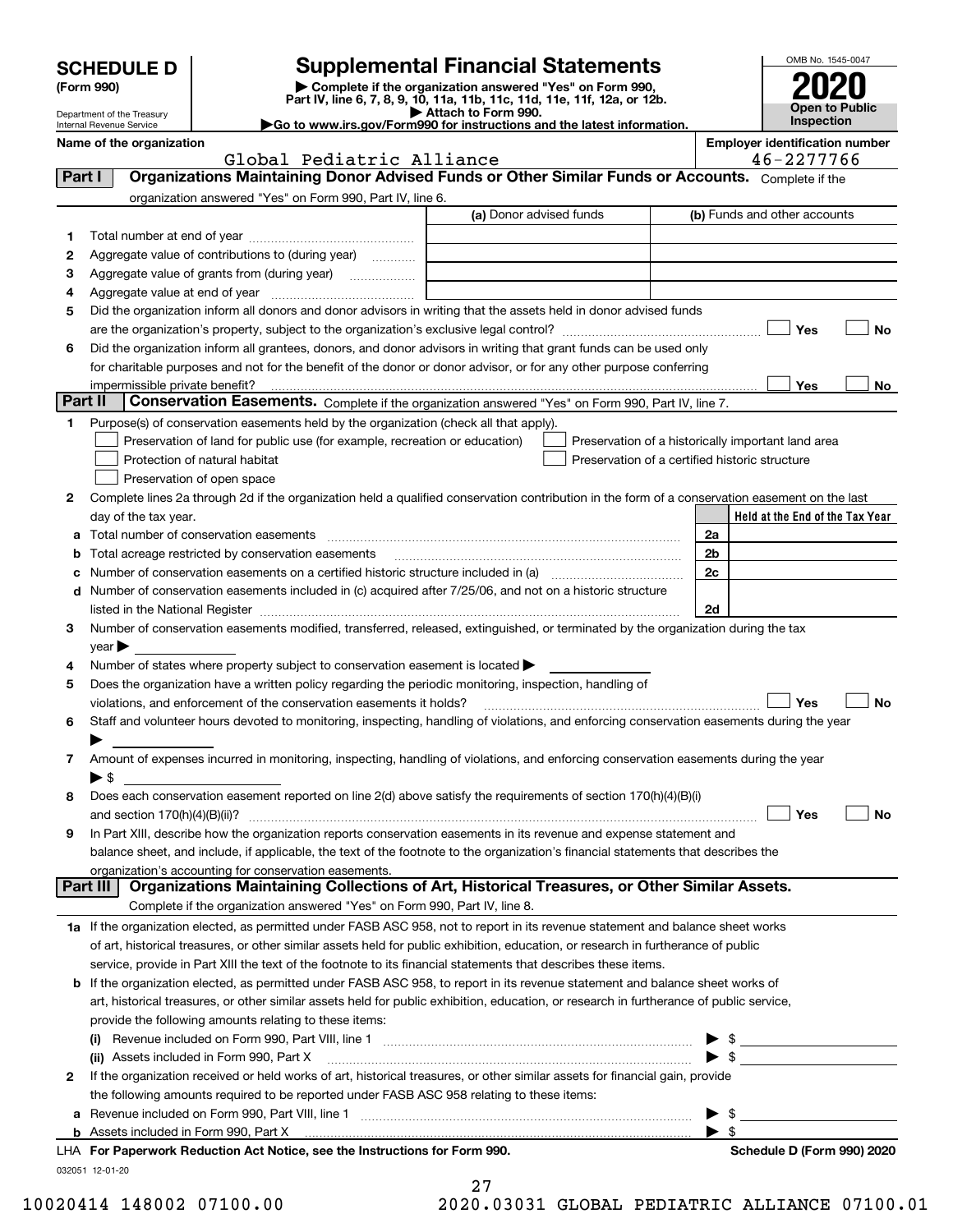|        | Schedule D (Form 990) 2020                                                                                                                                                                                                     | Global Pediatric Alliance               |   |                |                                                                                                                                                                                                                               |                                 | $46 - 2277766$ Page 2                      |                |        |     |
|--------|--------------------------------------------------------------------------------------------------------------------------------------------------------------------------------------------------------------------------------|-----------------------------------------|---|----------------|-------------------------------------------------------------------------------------------------------------------------------------------------------------------------------------------------------------------------------|---------------------------------|--------------------------------------------|----------------|--------|-----|
|        | Part III<br>Organizations Maintaining Collections of Art, Historical Treasures, or Other Similar Assets (continued)                                                                                                            |                                         |   |                |                                                                                                                                                                                                                               |                                 |                                            |                |        |     |
| 3      | Using the organization's acquisition, accession, and other records, check any of the following that make significant use of its                                                                                                |                                         |   |                |                                                                                                                                                                                                                               |                                 |                                            |                |        |     |
|        | collection items (check all that apply):                                                                                                                                                                                       |                                         |   |                |                                                                                                                                                                                                                               |                                 |                                            |                |        |     |
| a      | Public exhibition                                                                                                                                                                                                              |                                         |   |                | Loan or exchange program                                                                                                                                                                                                      |                                 |                                            |                |        |     |
| b      | Scholarly research                                                                                                                                                                                                             |                                         |   |                | Other and the contract of the contract of the contract of the contract of the contract of the contract of the contract of the contract of the contract of the contract of the contract of the contract of the contract of the |                                 |                                            |                |        |     |
| с      | Preservation for future generations                                                                                                                                                                                            |                                         |   |                |                                                                                                                                                                                                                               |                                 |                                            |                |        |     |
| 4      | Provide a description of the organization's collections and explain how they further the organization's exempt purpose in Part XIII.                                                                                           |                                         |   |                |                                                                                                                                                                                                                               |                                 |                                            |                |        |     |
| 5      | During the year, did the organization solicit or receive donations of art, historical treasures, or other similar assets                                                                                                       |                                         |   |                |                                                                                                                                                                                                                               |                                 |                                            |                |        |     |
|        | to be sold to raise funds rather than to be maintained as part of the organization's collection?                                                                                                                               |                                         |   |                |                                                                                                                                                                                                                               |                                 |                                            | Yes            |        | No  |
|        | <b>Part IV</b><br>Escrow and Custodial Arrangements. Complete if the organization answered "Yes" on Form 990, Part IV, line 9, or                                                                                              |                                         |   |                |                                                                                                                                                                                                                               |                                 |                                            |                |        |     |
|        | reported an amount on Form 990, Part X, line 21.                                                                                                                                                                               |                                         |   |                |                                                                                                                                                                                                                               |                                 |                                            |                |        |     |
|        | 1a Is the organization an agent, trustee, custodian or other intermediary for contributions or other assets not included                                                                                                       |                                         |   |                |                                                                                                                                                                                                                               |                                 |                                            |                |        |     |
|        | on Form 990, Part X? [11] matter contracts and contracts and contracts are contracted as a form 990, Part X?                                                                                                                   |                                         |   |                |                                                                                                                                                                                                                               |                                 |                                            | Yes            |        | No  |
|        | b If "Yes," explain the arrangement in Part XIII and complete the following table:                                                                                                                                             |                                         |   |                |                                                                                                                                                                                                                               |                                 |                                            |                |        |     |
|        |                                                                                                                                                                                                                                |                                         |   |                |                                                                                                                                                                                                                               |                                 |                                            | Amount         |        |     |
| c      | Beginning balance <b>contract to the contract of the contract of the contract of the contract of the contract of t</b>                                                                                                         |                                         |   |                |                                                                                                                                                                                                                               | 1c                              |                                            |                |        |     |
|        | Additions during the year manufactured and an account of the state of the state of the state of the state of the state of the state of the state of the state of the state of the state of the state of the state of the state |                                         |   |                |                                                                                                                                                                                                                               | 1d                              |                                            |                |        |     |
|        | Distributions during the year manufactured and an account of the year manufactured and the year manufactured and the year manufactured and the year manufactured and the year manufactured and the year manufactured and the y |                                         |   |                |                                                                                                                                                                                                                               | 1e                              |                                            |                |        |     |
| Ť.     |                                                                                                                                                                                                                                |                                         |   |                |                                                                                                                                                                                                                               | 1f                              |                                            |                |        |     |
|        | 2a Did the organization include an amount on Form 990, Part X, line 21, for escrow or custodial account liability?                                                                                                             |                                         |   |                |                                                                                                                                                                                                                               |                                 |                                            | Yes            |        | No  |
| Part V | <b>b</b> If "Yes," explain the arrangement in Part XIII. Check here if the explanation has been provided on Part XIII<br>Endowment Funds. Complete if the organization answered "Yes" on Form 990, Part IV, line 10.           |                                         |   |                |                                                                                                                                                                                                                               |                                 |                                            |                |        |     |
|        |                                                                                                                                                                                                                                | (a) Current year                        |   | (b) Prior year | (c) Two years back                                                                                                                                                                                                            |                                 | (d) Three years back   (e) Four years back |                |        |     |
| 1a     | Beginning of year balance                                                                                                                                                                                                      |                                         |   |                |                                                                                                                                                                                                                               |                                 |                                            |                |        |     |
|        |                                                                                                                                                                                                                                |                                         |   |                |                                                                                                                                                                                                                               |                                 |                                            |                |        |     |
|        | Net investment earnings, gains, and losses                                                                                                                                                                                     |                                         |   |                |                                                                                                                                                                                                                               |                                 |                                            |                |        |     |
| d      |                                                                                                                                                                                                                                |                                         |   |                |                                                                                                                                                                                                                               |                                 |                                            |                |        |     |
|        | e Other expenditures for facilities                                                                                                                                                                                            |                                         |   |                |                                                                                                                                                                                                                               |                                 |                                            |                |        |     |
|        | and programs                                                                                                                                                                                                                   |                                         |   |                |                                                                                                                                                                                                                               |                                 |                                            |                |        |     |
|        |                                                                                                                                                                                                                                |                                         |   |                |                                                                                                                                                                                                                               |                                 |                                            |                |        |     |
| g      | End of year balance                                                                                                                                                                                                            |                                         |   |                |                                                                                                                                                                                                                               |                                 |                                            |                |        |     |
| 2      | Provide the estimated percentage of the current year end balance (line 1g, column (a)) held as:                                                                                                                                |                                         |   |                |                                                                                                                                                                                                                               |                                 |                                            |                |        |     |
| а      | Board designated or quasi-endowment                                                                                                                                                                                            |                                         | % |                |                                                                                                                                                                                                                               |                                 |                                            |                |        |     |
|        | Permanent endowment > <u>example</u>                                                                                                                                                                                           | %                                       |   |                |                                                                                                                                                                                                                               |                                 |                                            |                |        |     |
|        | Term endowment $\blacktriangleright$                                                                                                                                                                                           | %                                       |   |                |                                                                                                                                                                                                                               |                                 |                                            |                |        |     |
|        | The percentages on lines 2a, 2b, and 2c should equal 100%.                                                                                                                                                                     |                                         |   |                |                                                                                                                                                                                                                               |                                 |                                            |                |        |     |
|        | 3a Are there endowment funds not in the possession of the organization that are held and administered for the organization                                                                                                     |                                         |   |                |                                                                                                                                                                                                                               |                                 |                                            |                |        |     |
|        | by:                                                                                                                                                                                                                            |                                         |   |                |                                                                                                                                                                                                                               |                                 |                                            |                | Yes    | No. |
|        | (i)                                                                                                                                                                                                                            |                                         |   |                |                                                                                                                                                                                                                               |                                 |                                            | 3a(i)          |        |     |
|        |                                                                                                                                                                                                                                |                                         |   |                |                                                                                                                                                                                                                               |                                 |                                            | 3a(ii)         |        |     |
|        |                                                                                                                                                                                                                                |                                         |   |                |                                                                                                                                                                                                                               |                                 |                                            | 3b             |        |     |
| 4      | Describe in Part XIII the intended uses of the organization's endowment funds.                                                                                                                                                 |                                         |   |                |                                                                                                                                                                                                                               |                                 |                                            |                |        |     |
|        | Land, Buildings, and Equipment.<br>Part VI                                                                                                                                                                                     |                                         |   |                |                                                                                                                                                                                                                               |                                 |                                            |                |        |     |
|        | Complete if the organization answered "Yes" on Form 990, Part IV, line 11a. See Form 990, Part X, line 10.                                                                                                                     |                                         |   |                |                                                                                                                                                                                                                               |                                 |                                            |                |        |     |
|        | Description of property                                                                                                                                                                                                        | (a) Cost or other<br>basis (investment) |   |                | (b) Cost or other<br>basis (other)                                                                                                                                                                                            | (c) Accumulated<br>depreciation |                                            | (d) Book value |        |     |
|        |                                                                                                                                                                                                                                |                                         |   |                |                                                                                                                                                                                                                               |                                 |                                            |                |        |     |
| b      |                                                                                                                                                                                                                                |                                         |   |                |                                                                                                                                                                                                                               |                                 |                                            |                |        |     |
|        |                                                                                                                                                                                                                                |                                         |   |                |                                                                                                                                                                                                                               |                                 |                                            |                |        |     |
|        |                                                                                                                                                                                                                                |                                         |   |                |                                                                                                                                                                                                                               |                                 |                                            |                |        |     |
|        |                                                                                                                                                                                                                                |                                         |   |                | 15,022.                                                                                                                                                                                                                       | 8,405.                          |                                            |                | 6,617. |     |
|        |                                                                                                                                                                                                                                |                                         |   |                |                                                                                                                                                                                                                               |                                 |                                            |                | 6,617. |     |

**Schedule D (Form 990) 2020**

032052 12-01-20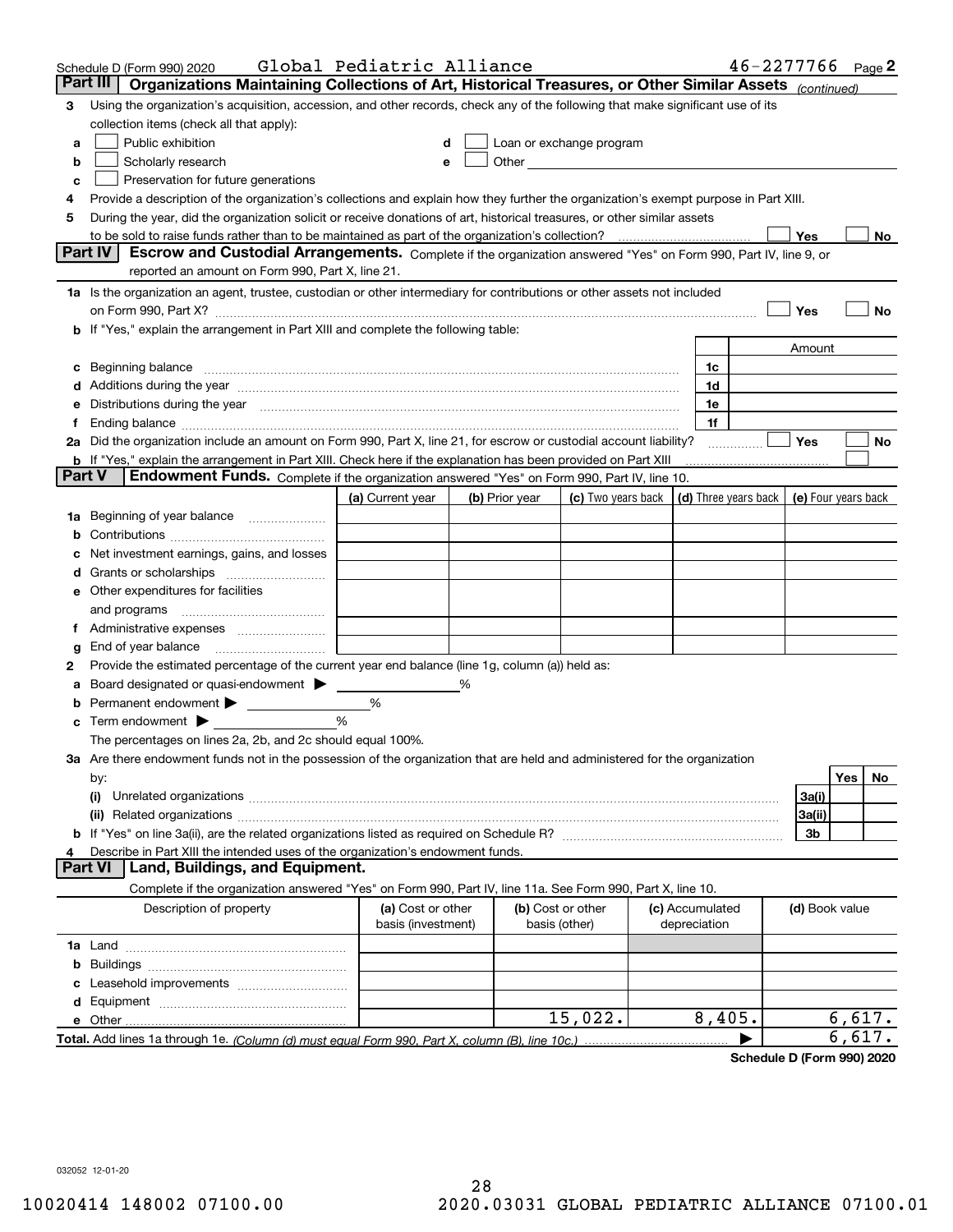| Schedule D (Form 990) 2020 |                                          | Global Pediatric Alliance |  | $46 - 2277766$ Page |  |
|----------------------------|------------------------------------------|---------------------------|--|---------------------|--|
|                            | Part VII Investments - Other Securities. |                           |  |                     |  |

## Complete if the organization answered "Yes" on Form 990, Part IV, line 11b. See Form 990, Part X, line 12.

| <u>OUTIPICIO II DIO ORGINZADOLE ALISTRO COLLECTI ONI LOSO, E ALETT, INICE I DI COCO E ONI LOSO, E ALETA, INICE IZI</u> |                |                                                           |
|------------------------------------------------------------------------------------------------------------------------|----------------|-----------------------------------------------------------|
| (a) Description of security or category (including name of security)                                                   | (b) Book value | (c) Method of valuation: Cost or end-of-year market value |
| (1) Financial derivatives                                                                                              |                |                                                           |
| (2) Closely held equity interests                                                                                      |                |                                                           |
| (3) Other                                                                                                              |                |                                                           |
| (A)                                                                                                                    |                |                                                           |
| (B)                                                                                                                    |                |                                                           |
| (C)                                                                                                                    |                |                                                           |
| (D)                                                                                                                    |                |                                                           |
| (E)                                                                                                                    |                |                                                           |
| (F)                                                                                                                    |                |                                                           |
| (G)                                                                                                                    |                |                                                           |
| (H)                                                                                                                    |                |                                                           |
| <b>Total.</b> (Col. (b) must equal Form 990, Part X, col. (B) line 12.) $\blacktriangleright$                          |                |                                                           |

### **Part VIII Investments - Program Related.**

Complete if the organization answered "Yes" on Form 990, Part IV, line 11c. See Form 990, Part X, line 13.

| (a) Description of investment                                                          | (b) Book value | (c) Method of valuation: Cost or end-of-year market value |
|----------------------------------------------------------------------------------------|----------------|-----------------------------------------------------------|
| (1)                                                                                    |                |                                                           |
| (2)                                                                                    |                |                                                           |
| $\frac{1}{2}$                                                                          |                |                                                           |
| (4)                                                                                    |                |                                                           |
| (5)                                                                                    |                |                                                           |
| (6)                                                                                    |                |                                                           |
| (7)                                                                                    |                |                                                           |
| (8)                                                                                    |                |                                                           |
| (9)                                                                                    |                |                                                           |
| Total. (Col. (b) must equal Form 990, Part X, col. (B) line 13.) $\blacktriangleright$ |                |                                                           |

### **Part IX Other Assets.**

Complete if the organization answered "Yes" on Form 990, Part IV, line 11d. See Form 990, Part X, line 15.

| (a) Description                                                                                                   | (b) Book value                                                       |
|-------------------------------------------------------------------------------------------------------------------|----------------------------------------------------------------------|
| (1)                                                                                                               |                                                                      |
| (2)                                                                                                               |                                                                      |
| $\qquad \qquad (3)$                                                                                               |                                                                      |
| (4)                                                                                                               |                                                                      |
| (5)                                                                                                               |                                                                      |
| (6)                                                                                                               |                                                                      |
| (7)                                                                                                               |                                                                      |
| (8)                                                                                                               |                                                                      |
| (9)                                                                                                               |                                                                      |
|                                                                                                                   |                                                                      |
| Other Liabilities.<br><b>Part X</b>                                                                               |                                                                      |
| Complete if the organization answered "Yes" on Form 990, Part IV, line 11e or 11f. See Form 990, Part X, line 25. |                                                                      |
| <b>I all the accountance of the latter of</b>                                                                     | $\mathbf{A}$ . A $\mathbf{B}$ and the set of the set of $\mathbf{A}$ |

| 1.  | (a) Description of liability | (b) Book value |
|-----|------------------------------|----------------|
| (1) | Federal income taxes         |                |
| (2) |                              |                |
| (3) |                              |                |
| (4) |                              |                |
| (5) |                              |                |
| (6) |                              |                |
| (7) |                              |                |
| (8) |                              |                |
| (9) |                              |                |
|     |                              |                |

*(Column (b) must equal Form 990, Part X, col. (B) line 25.)* 

**2.**Liability for uncertain tax positions. In Part XIII, provide the text of the footnote to the organization's financial statements that reports the organization's liability for uncertain tax positions under FASB ASC 740. Check here if the text of the footnote has been provided in Part XIII

**Schedule D (Form 990) 2020**

 $\mathcal{L}^{\text{max}}$ 

032053 12-01-20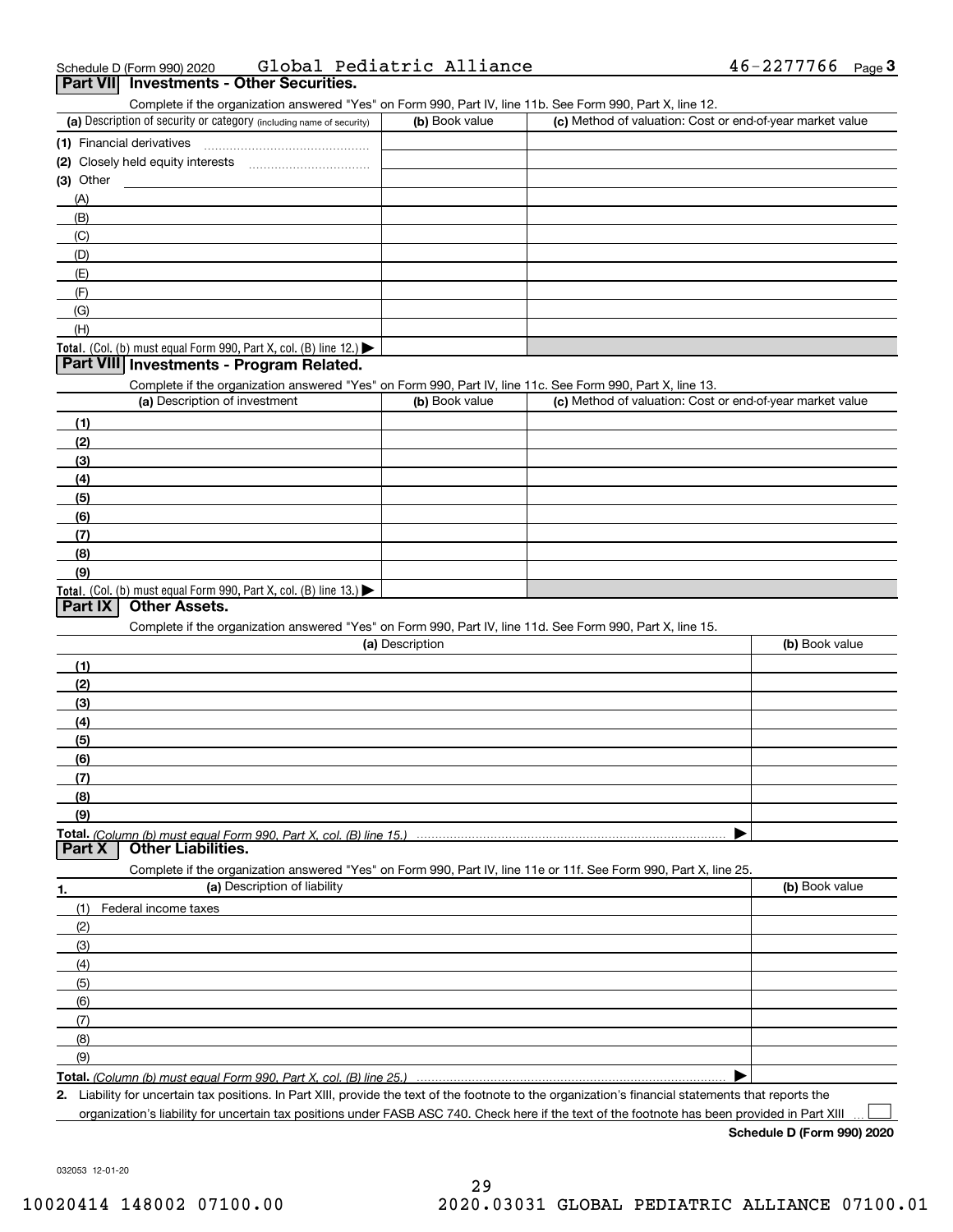|    | Global Pediatric Alliance<br>Schedule D (Form 990) 2020                                                                                                                                                                             |                | 46-2277766<br>Page <sup>4</sup> |
|----|-------------------------------------------------------------------------------------------------------------------------------------------------------------------------------------------------------------------------------------|----------------|---------------------------------|
|    | <b>Part XI</b><br>Reconciliation of Revenue per Audited Financial Statements With Revenue per Return.                                                                                                                               |                |                                 |
|    | Complete if the organization answered "Yes" on Form 990, Part IV, line 12a.                                                                                                                                                         |                |                                 |
| 1  | Total revenue, gains, and other support per audited financial statements                                                                                                                                                            |                | $\blacktriangleleft$            |
| 2  | Amounts included on line 1 but not on Form 990, Part VIII, line 12:                                                                                                                                                                 |                |                                 |
| a  | Net unrealized gains (losses) on investments [11] matter contracts and the unrealized gains (losses) on investments                                                                                                                 | 2a             |                                 |
|    |                                                                                                                                                                                                                                     | 2 <sub>b</sub> |                                 |
|    |                                                                                                                                                                                                                                     | 2c             |                                 |
|    |                                                                                                                                                                                                                                     | 2d             |                                 |
| е  | Add lines 2a through 2d <b>minimum contained a contract and a</b> contract a contract of the contract of the contract of the contract of the contract of the contract of the contract of the contract of the contract of the contra |                | 2e                              |
| 3  |                                                                                                                                                                                                                                     |                | 3                               |
| 4  | Amounts included on Form 990, Part VIII, line 12, but not on line 1:                                                                                                                                                                |                |                                 |
|    |                                                                                                                                                                                                                                     | 4a             |                                 |
| b  |                                                                                                                                                                                                                                     | 4 <sub>b</sub> |                                 |
| c. | Add lines 4a and 4b                                                                                                                                                                                                                 |                | 4с                              |
| 5  |                                                                                                                                                                                                                                     |                | 5                               |
|    | Part XII   Reconciliation of Expenses per Audited Financial Statements With Expenses per Return.                                                                                                                                    |                |                                 |
|    | Complete if the organization answered "Yes" on Form 990, Part IV, line 12a.                                                                                                                                                         |                |                                 |
| 1. | Total expenses and losses per audited financial statements [11] [12] contraction control in the statements [15] [15] and the statements [15] and the statements [15] and the statements and the statements and the statements       |                | $\mathbf{1}$                    |
| 2  | Amounts included on line 1 but not on Form 990, Part IX, line 25:                                                                                                                                                                   |                |                                 |
| a  |                                                                                                                                                                                                                                     | 2a             |                                 |
|    |                                                                                                                                                                                                                                     | 2 <sub>b</sub> |                                 |
| c  |                                                                                                                                                                                                                                     | 2c             |                                 |
|    |                                                                                                                                                                                                                                     | 2d             |                                 |
| е  | Add lines 2a through 2d <b>contained a contained a contained a contained a</b> contained a contact the state of the state of the state of the state of the state of the state of the state of the state of the state of the state o |                | 2e                              |
| 3  |                                                                                                                                                                                                                                     |                | 3                               |
| 4  | Amounts included on Form 990, Part IX, line 25, but not on line 1:                                                                                                                                                                  |                |                                 |
| a  |                                                                                                                                                                                                                                     | 4a             |                                 |
| b  |                                                                                                                                                                                                                                     | 4b             |                                 |
|    | Add lines 4a and 4b                                                                                                                                                                                                                 |                | 4с                              |
|    |                                                                                                                                                                                                                                     |                | 5                               |
|    | Part XIII Supplemental Information.                                                                                                                                                                                                 |                |                                 |

Provide the descriptions required for Part II, lines 3, 5, and 9; Part III, lines 1a and 4; Part IV, lines 1b and 2b; Part V, line 4; Part X, line 2; Part XI, lines 2d and 4b; and Part XII, lines 2d and 4b. Also complete this part to provide any additional information.

032054 12-01-20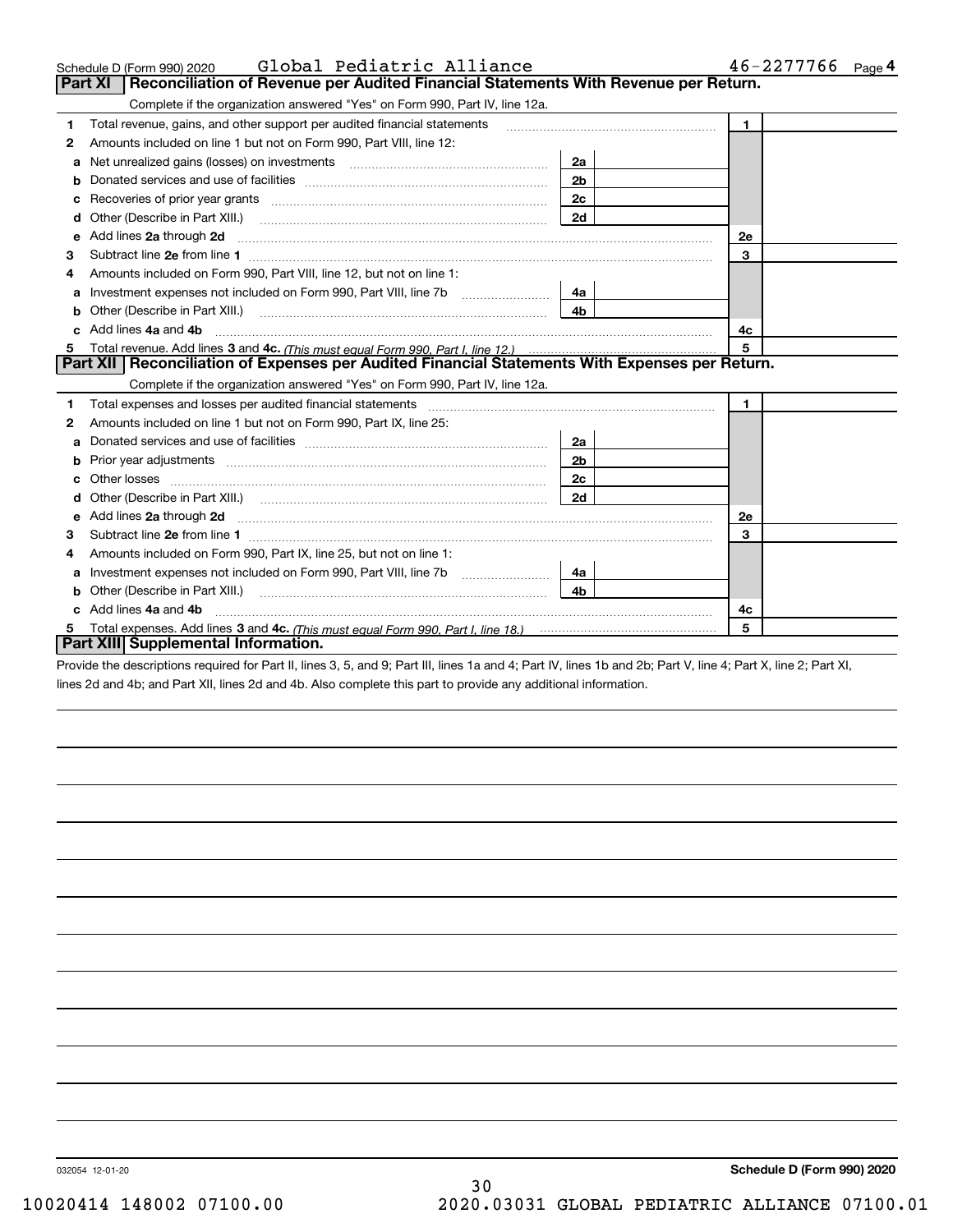|                 | Global Pediatric Alliance             |                          |                             |                                                                                                                                         | $46 - 2277766$                                         |                                     |
|-----------------|---------------------------------------|--------------------------|-----------------------------|-----------------------------------------------------------------------------------------------------------------------------------------|--------------------------------------------------------|-------------------------------------|
| Part I          |                                       |                          |                             | General Information on Activities Outside the United States. Complete if the organization answered "Yes" on                             |                                                        |                                     |
|                 | Form 990, Part IV, line 14b.          |                          |                             |                                                                                                                                         |                                                        |                                     |
| 1               |                                       |                          |                             | For grantmakers. Does the organization maintain records to substantiate the amount of its grants and other assistance,                  |                                                        |                                     |
|                 |                                       |                          |                             | the grantees' eligibility for the grants or assistance, and the selection criteria used to award the grants or assistance?              |                                                        | $\boxed{\text{X}}$ Yes<br><b>No</b> |
|                 |                                       |                          |                             |                                                                                                                                         |                                                        |                                     |
| 2               |                                       |                          |                             | For grantmakers. Describe in Part V the organization's procedures for monitoring the use of its grants and other assistance outside the |                                                        |                                     |
|                 | United States.                        |                          |                             |                                                                                                                                         |                                                        |                                     |
| 3.              |                                       |                          |                             | Activities per Region. (The following Part I, line 3 table can be duplicated if additional space is needed.)                            |                                                        |                                     |
|                 | (a) Region                            | (b) Number of<br>offices | (c) Number of<br>employees, | (d) Activities conducted in the region<br>(by type) (such as, fundraising, pro-                                                         | (e) If activity listed in (d)<br>is a program service, | (f) Total<br>expenditures           |
|                 |                                       | in the region            | agents, and<br>independent  | gram services, investments, grants to                                                                                                   | describe specific type                                 | for and                             |
|                 |                                       |                          | contractors                 | recipients located in the region)                                                                                                       | of service(s) in the region                            | investments<br>in the region        |
|                 | Central America and                   |                          | in the region               |                                                                                                                                         |                                                        |                                     |
| the Caribbean - |                                       |                          |                             |                                                                                                                                         |                                                        |                                     |
|                 | Antigua & Barbuda,                    |                          |                             | Program services - See                                                                                                                  | Grants to Support Local                                |                                     |
| Aruba, Bahamas, |                                       | 0                        | 0                           | supplemental section                                                                                                                    | Organizations                                          | 8,370.                              |
|                 |                                       |                          |                             |                                                                                                                                         | Grants & Midwife and                                   |                                     |
|                 |                                       |                          |                             |                                                                                                                                         | Community Health                                       |                                     |
|                 |                                       |                          |                             | Program services - See                                                                                                                  | Promoter Training                                      |                                     |
| Mexico          |                                       | 1                        | 0                           | supplemental section                                                                                                                    | Program                                                | 146,231.                            |
|                 |                                       |                          |                             |                                                                                                                                         |                                                        |                                     |
|                 |                                       |                          |                             |                                                                                                                                         |                                                        |                                     |
|                 |                                       |                          |                             |                                                                                                                                         |                                                        |                                     |
|                 |                                       |                          |                             |                                                                                                                                         |                                                        |                                     |
|                 |                                       |                          |                             |                                                                                                                                         |                                                        |                                     |
|                 |                                       |                          |                             |                                                                                                                                         |                                                        |                                     |
|                 |                                       |                          |                             |                                                                                                                                         |                                                        |                                     |
|                 |                                       |                          |                             |                                                                                                                                         |                                                        |                                     |
|                 |                                       |                          |                             |                                                                                                                                         |                                                        |                                     |
|                 |                                       |                          |                             |                                                                                                                                         |                                                        |                                     |
|                 |                                       |                          |                             |                                                                                                                                         |                                                        |                                     |
|                 |                                       |                          |                             |                                                                                                                                         |                                                        |                                     |
|                 |                                       |                          |                             |                                                                                                                                         |                                                        |                                     |
|                 |                                       |                          |                             |                                                                                                                                         |                                                        |                                     |
|                 |                                       |                          |                             |                                                                                                                                         |                                                        |                                     |
|                 |                                       |                          |                             |                                                                                                                                         |                                                        |                                     |
|                 |                                       |                          |                             |                                                                                                                                         |                                                        |                                     |
|                 |                                       |                          |                             |                                                                                                                                         |                                                        |                                     |
|                 |                                       |                          |                             |                                                                                                                                         |                                                        |                                     |
|                 |                                       |                          |                             |                                                                                                                                         |                                                        |                                     |
|                 |                                       |                          |                             |                                                                                                                                         |                                                        |                                     |
|                 |                                       |                          |                             |                                                                                                                                         |                                                        |                                     |
|                 |                                       |                          |                             |                                                                                                                                         |                                                        |                                     |
| 3 a Subtotal    |                                       | $\mathbf{1}$             | 0                           |                                                                                                                                         |                                                        | 154,601.                            |
|                 | .<br><b>b</b> Total from continuation |                          |                             |                                                                                                                                         |                                                        |                                     |
|                 | sheets to Part I                      | 0                        | 0                           |                                                                                                                                         |                                                        | 0.                                  |
|                 | c Totals (add lines 3a                |                          |                             |                                                                                                                                         |                                                        |                                     |
| and 3b)         |                                       | 1                        | 0                           |                                                                                                                                         |                                                        | 154,601.                            |

**For Paperwork Reduction Act Notice, see the Instructions for Form 990. Schedule F (Form 990) 2020** LHA

032071 12-03-20

Department of the Treasury Internal Revenue Service

**(Form 990)**

Name of the organization

# **SCHEDULE F Statement of Activities Outside the United States**

**| Complete if the organization answered "Yes" on Form 990, Part IV, line 14b, 15, or 16.**

**| Attach to Form 990.**

**| Go to www.irs.gov/Form990 for instructions and the latest information.**

OMB No. 1545-0047 **Open to Public Inspection2020**

**Employer identification number**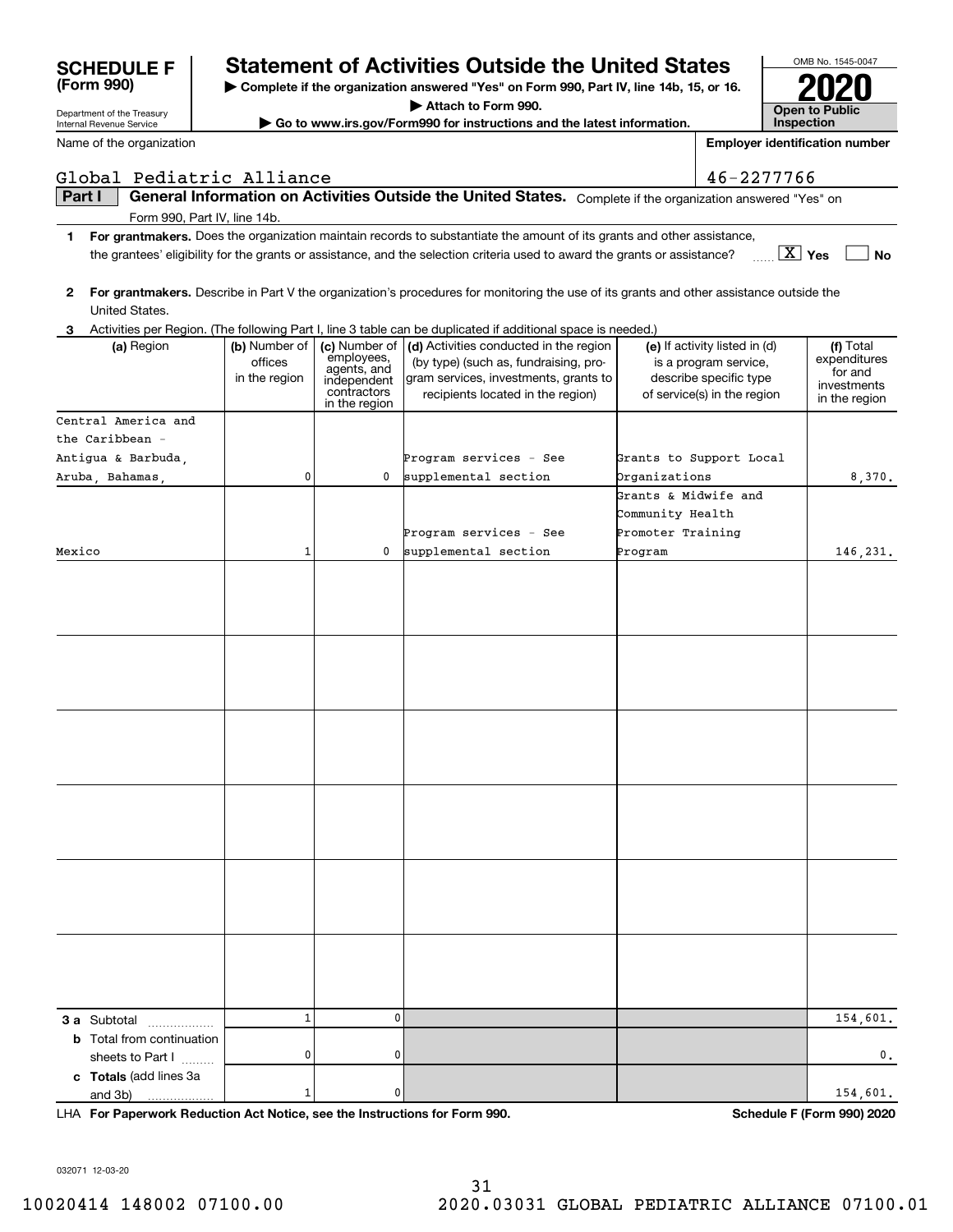Schedule F (Form 990) 2020 Page Global Pediatric Alliance 46-2277766

Part II | Grants and Other Assistance to Organizations or Entities Outside the United States. Complete if the organization answered "Yes" on Form 990, Part IV, line 15, for any recipient who received more than \$5,000. Part II can be duplicated if additional space is needed.

| 1.<br>(a) Name of organization | (b) IRS code section<br>and EIN (if applicable) | (c) Region | (d) Purpose of<br>grant                                                                                                                 | (e) Amount<br>of cash grant | (f) Manner of<br>cash disbursement | (g) Amount of<br>noncash<br>assistance | (h) Description<br>of noncash<br>assistance | (i) Method of<br>valuation (book, FMV,<br>appraisal, other) |
|--------------------------------|-------------------------------------------------|------------|-----------------------------------------------------------------------------------------------------------------------------------------|-----------------------------|------------------------------------|----------------------------------------|---------------------------------------------|-------------------------------------------------------------|
|                                |                                                 |            |                                                                                                                                         |                             |                                    |                                        |                                             |                                                             |
|                                |                                                 |            |                                                                                                                                         |                             |                                    |                                        |                                             |                                                             |
|                                |                                                 |            |                                                                                                                                         |                             |                                    |                                        |                                             |                                                             |
|                                |                                                 |            |                                                                                                                                         |                             |                                    |                                        |                                             |                                                             |
|                                |                                                 |            |                                                                                                                                         |                             |                                    |                                        |                                             |                                                             |
|                                |                                                 |            |                                                                                                                                         |                             |                                    |                                        |                                             |                                                             |
|                                |                                                 |            |                                                                                                                                         |                             |                                    |                                        |                                             |                                                             |
|                                |                                                 |            |                                                                                                                                         |                             |                                    |                                        |                                             |                                                             |
|                                |                                                 |            |                                                                                                                                         |                             |                                    |                                        |                                             |                                                             |
|                                |                                                 |            |                                                                                                                                         |                             |                                    |                                        |                                             |                                                             |
|                                |                                                 |            |                                                                                                                                         |                             |                                    |                                        |                                             |                                                             |
|                                |                                                 |            |                                                                                                                                         |                             |                                    |                                        |                                             |                                                             |
|                                |                                                 |            |                                                                                                                                         |                             |                                    |                                        |                                             |                                                             |
|                                |                                                 |            |                                                                                                                                         |                             |                                    |                                        |                                             |                                                             |
|                                |                                                 |            |                                                                                                                                         |                             |                                    |                                        |                                             |                                                             |
|                                |                                                 |            |                                                                                                                                         |                             |                                    |                                        |                                             |                                                             |
| $\mathbf{2}$                   |                                                 |            | Enter total number of recipient organizations listed above that are recognized as charities by the foreign country, recognized as a tax |                             |                                    |                                        |                                             |                                                             |
|                                |                                                 |            | exempt 501(c)(3) organization by the IRS, or for which the grantee or counsel has provided a section 501(c)(3) equivalency letter       |                             |                                    |                                        |                                             |                                                             |
| 3                              |                                                 |            |                                                                                                                                         |                             |                                    |                                        |                                             |                                                             |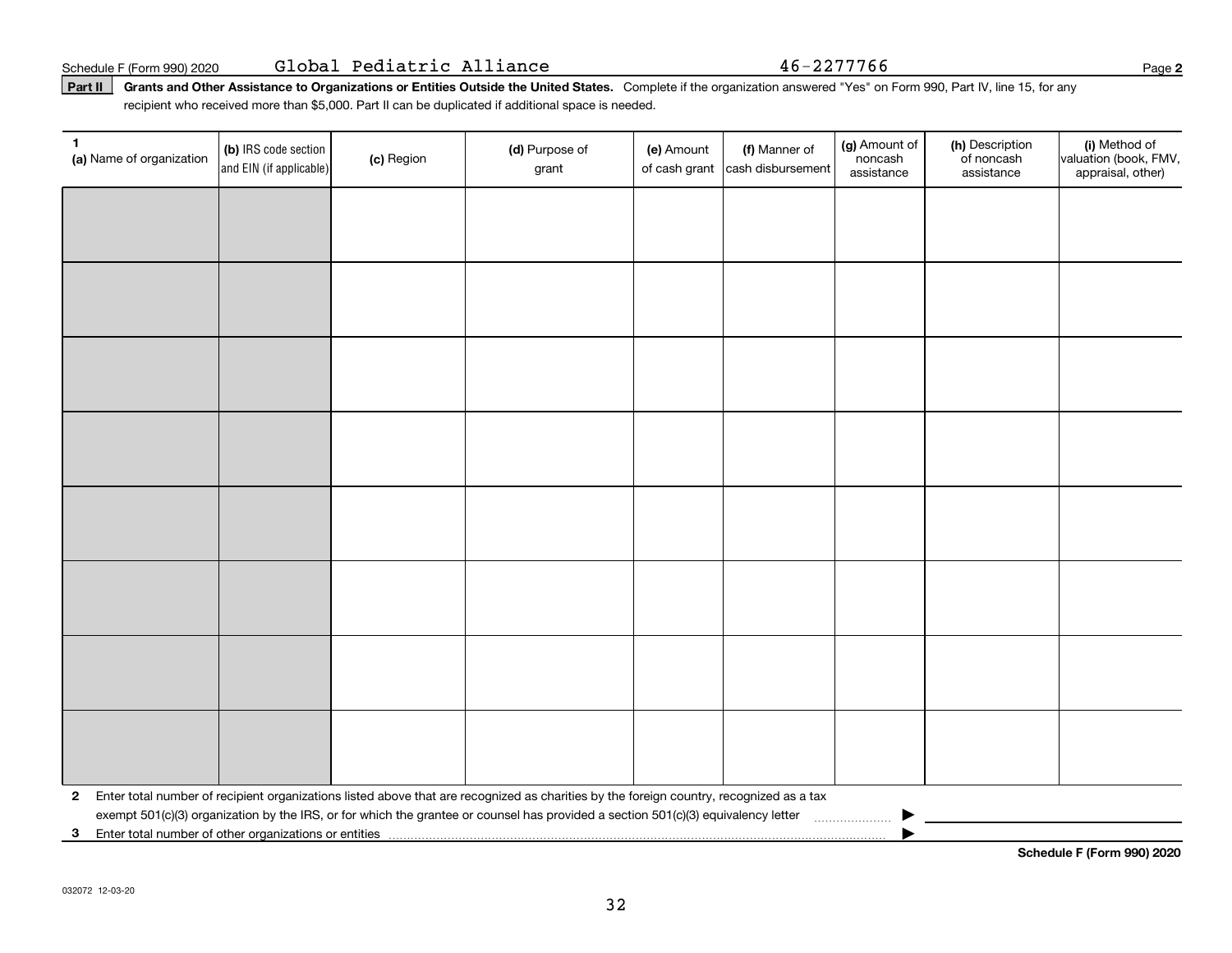| Global : |  | Pediatric Alliance |  |  |  |
|----------|--|--------------------|--|--|--|
|----------|--|--------------------|--|--|--|

Global Pediatric Alliance 46-2277766

Part III Grants and Other Assistance to Individuals Outside the United States. Complete if the organization answered "Yes" on Form 990, Part IV, line 16. Part III can be duplicated if additional space is needed.

| r art in cari be adplicated in additional c<br>(a) Type of grant or assistance | (b) Region | (c) Number of<br>recipients | (d) Amount of<br>cash grant | (e) Manner of<br>cash disbursement | (f) Amount of<br>noncash<br>assistance | (g) Description of<br>noncash assistance | (h) Method of<br>valuation<br>(book, FMV,<br>appraisal, other) |
|--------------------------------------------------------------------------------|------------|-----------------------------|-----------------------------|------------------------------------|----------------------------------------|------------------------------------------|----------------------------------------------------------------|
|                                                                                |            |                             |                             |                                    |                                        |                                          |                                                                |
|                                                                                |            |                             |                             |                                    |                                        |                                          |                                                                |
|                                                                                |            |                             |                             |                                    |                                        |                                          |                                                                |
|                                                                                |            |                             |                             |                                    |                                        |                                          |                                                                |
|                                                                                |            |                             |                             |                                    |                                        |                                          |                                                                |
|                                                                                |            |                             |                             |                                    |                                        |                                          |                                                                |
|                                                                                |            |                             |                             |                                    |                                        |                                          |                                                                |
|                                                                                |            |                             |                             |                                    |                                        |                                          |                                                                |
|                                                                                |            |                             |                             |                                    |                                        |                                          |                                                                |
|                                                                                |            |                             |                             |                                    |                                        |                                          |                                                                |
|                                                                                |            |                             |                             |                                    |                                        |                                          |                                                                |
|                                                                                |            |                             |                             |                                    |                                        |                                          |                                                                |

**Schedule F (Form 990) 2020**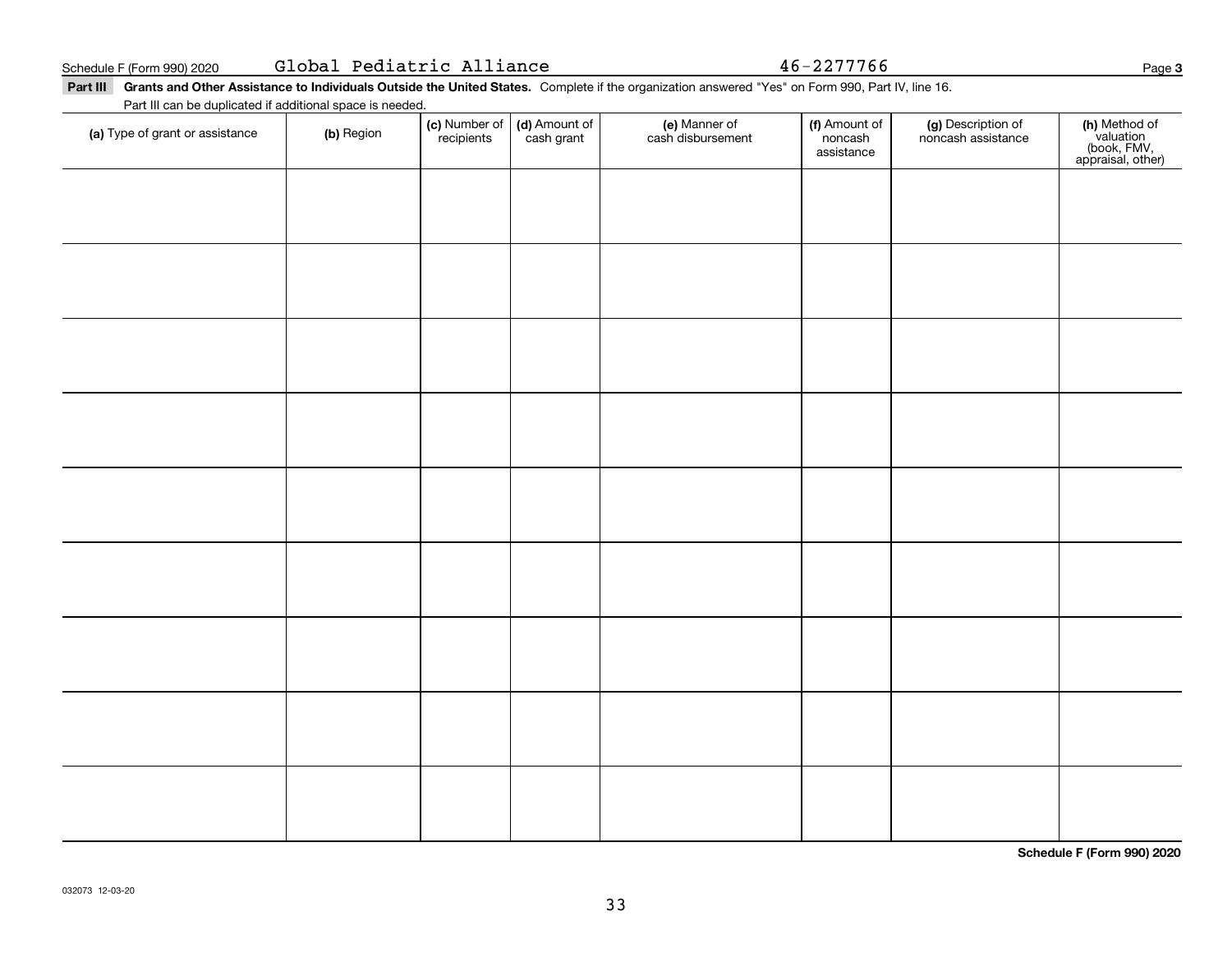| 1            | Was the organization a U.S. transferor of property to a foreign corporation during the tax year? If "Yes."<br>the organization may be required to file Form 926, Return by a U.S. Transferor of Property to a Foreign<br>Corporation (see Instructions for Form 926) <i>manual content content corporation</i> (see Instructions for Form 926) | <b>Yes</b> | ⊦X I No      |
|--------------|------------------------------------------------------------------------------------------------------------------------------------------------------------------------------------------------------------------------------------------------------------------------------------------------------------------------------------------------|------------|--------------|
| $\mathbf{2}$ | Did the organization have an interest in a foreign trust during the tax year? If "Yes," the organization may<br>be required to separately file Form 3520, Annual Return To Report Transactions With Foreign Trusts and<br>Receipt of Certain Foreign Gifts, and/or Form 3520-A, Annual Information Return of Foreign Trust With a              | <b>Yes</b> | X  <br>Nο    |
| 3            | Did the organization have an ownership interest in a foreign corporation during the tax year? If "Yes,"<br>the organization may be required to file Form 5471, Information Return of U.S. Persons With Respect to<br>Certain Foreign Corporations (see Instructions for Form 5471) <i>[100]</i> [100] [100] [100] [100] [100] [100] [100] [    | Yes        | $X \mid N_0$ |
| 4            | Was the organization a direct or indirect shareholder of a passive foreign investment company or a<br>qualified electing fund during the tax year? If "Yes," the organization may be required to file Form 8621,<br>Information Return by a Shareholder of a Passive Foreign Investment Company or Qualified Electing                          | Yes        | ΧI<br>No     |
| 5            | Did the organization have an ownership interest in a foreign partnership during the tax year? If "Yes."<br>the organization may be required to file Form 8865, Return of U.S. Persons With Respect to Certain<br>Foreign Partnerships (see Instructions for Form 8865)                                                                         | Yes        | $X \mid N_0$ |
| 6            | Did the organization have any operations in or related to any boycotting countries during the tax year? If<br>"Yes," the organization may be required to separately file Form 5713, International Boycott Report (see                                                                                                                          | Yes        |              |

**Schedule F (Form 990) 2020**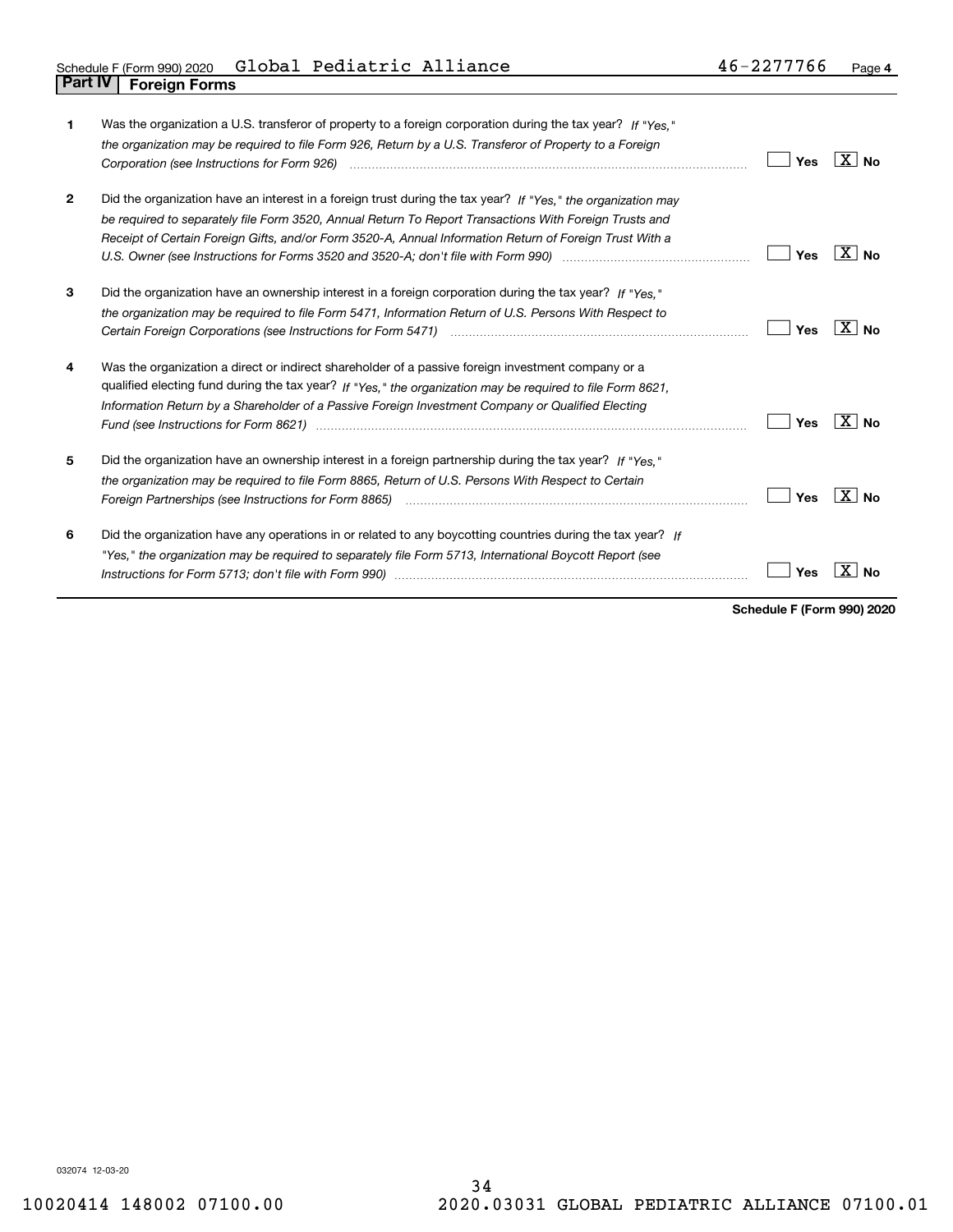### **Part V Supplemental Information**

Provide the information required by Part I, line 2 (monitoring of funds); Part I, line 3, column (f) (accounting method; amounts of investments vs. expenditures per region); Part II, line 1 (accounting method); Part III (accounting method); and Part III, column (c) (estimated number of recipients), as applicable. Also complete this part to provide any additional information. See instructions.

Part I, Line 2:

The Executive Director is responsible for assessing the organizations and providing due diligence prior to funding to ensure they have met the required criteria and are able to manage the grant funds and implement their projects successfully. The Executive Director is in periodic communication with the organizations via email and telephone. Once proposals are submitted, the Executive Director and Board of Directors review the proposals and make the final decision regarding funding. The grantees sign a contract formalizing the grant and adhering to the conditions governing the grant. Grant funds are distributed usually on a 40%/40%/20% , or 80%/20% basis with the second grant disbursement sent after the grantee has submitted a narrative and financial progress report describing progress made toward the stated program goals. The final disbursement is made after the project has been completed and a narrative and financial report has been submitted by the grantee (including copies of expense receipts) and approved by the Executive Director.

Part I, Line 3

| Global Pediatric Alliance works to reduce preventable maternal and     |                                                                        |  |  |  |  |
|------------------------------------------------------------------------|------------------------------------------------------------------------|--|--|--|--|
|                                                                        | child deaths and improve the quality of life for women and children in |  |  |  |  |
|                                                                        | Latin America through empowering grassroots communities. We do this by |  |  |  |  |
| training health promoters and traditional midwives and providing       |                                                                        |  |  |  |  |
| financial support to small organizations and community groups in rural |                                                                        |  |  |  |  |
|                                                                        | areas. Trainings include workshops in pediatric medicine, emergency    |  |  |  |  |
| care, and reproductive health. Many of the areas where we work lack    |                                                                        |  |  |  |  |
| access to any other type of health or financial resources. An          |                                                                        |  |  |  |  |
|                                                                        | underlying goal of all our program work is to build self-sufficiency   |  |  |  |  |
| 032075 12-03-20                                                        | <b>Schedule F (Form 990) 2020</b><br>35                                |  |  |  |  |
| 10020414 148002 07100.00                                               | 2020.03031 GLOBAL PEDIATRIC ALLIANCE 07100.01                          |  |  |  |  |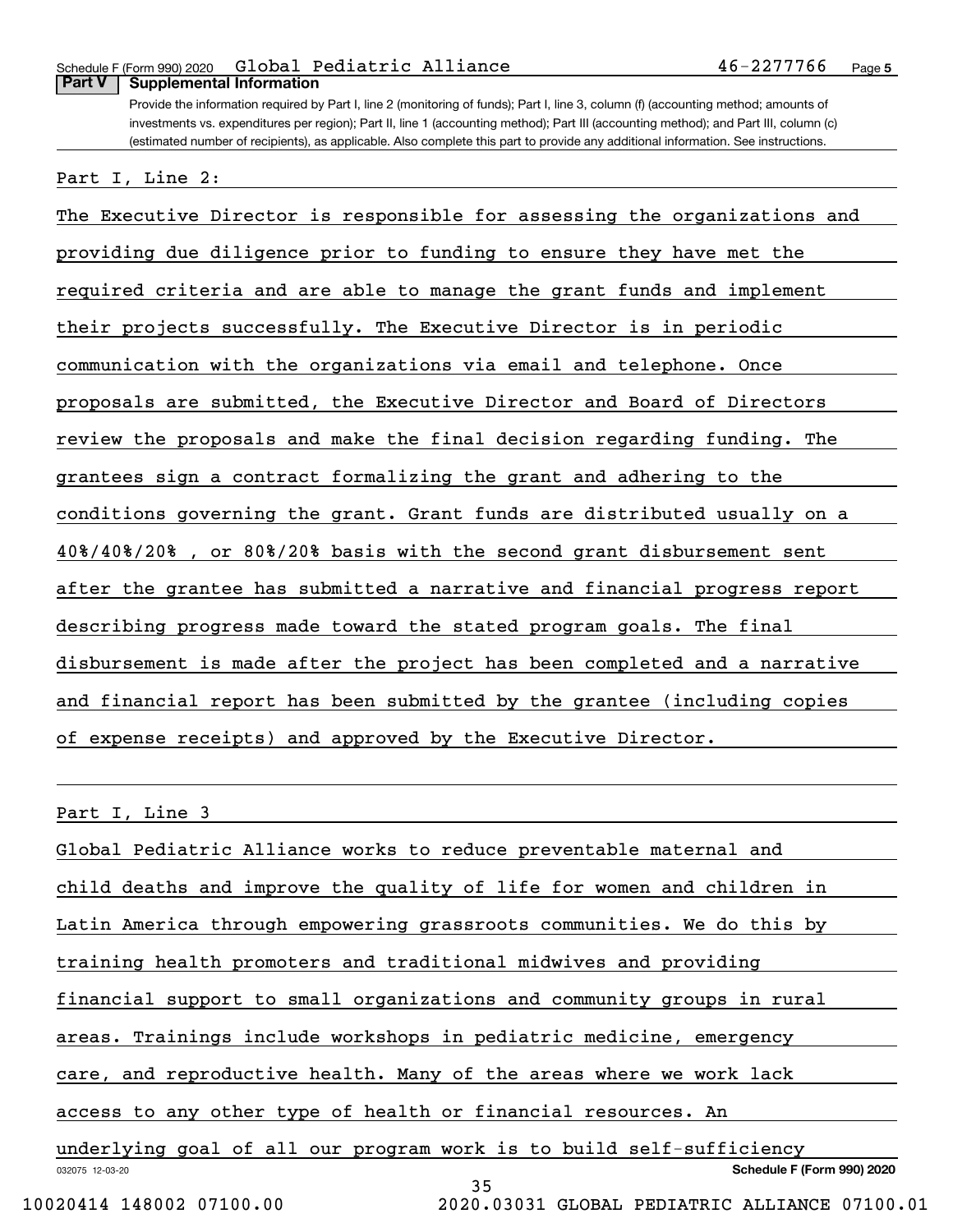Provide the information required by Part I, line 2 (monitoring of funds); Part I, line 3, column (f) (accounting method; amounts of investments vs. expenditures per region); Part II, line 1 (accounting method); Part III (accounting method); and Part III, column (c) (estimated number of recipients), as applicable. Also complete this part to provide any additional information. See instructions.

## among local health care staff and members of the communities

### themselves.

**Schedule F (Form 990) 2020**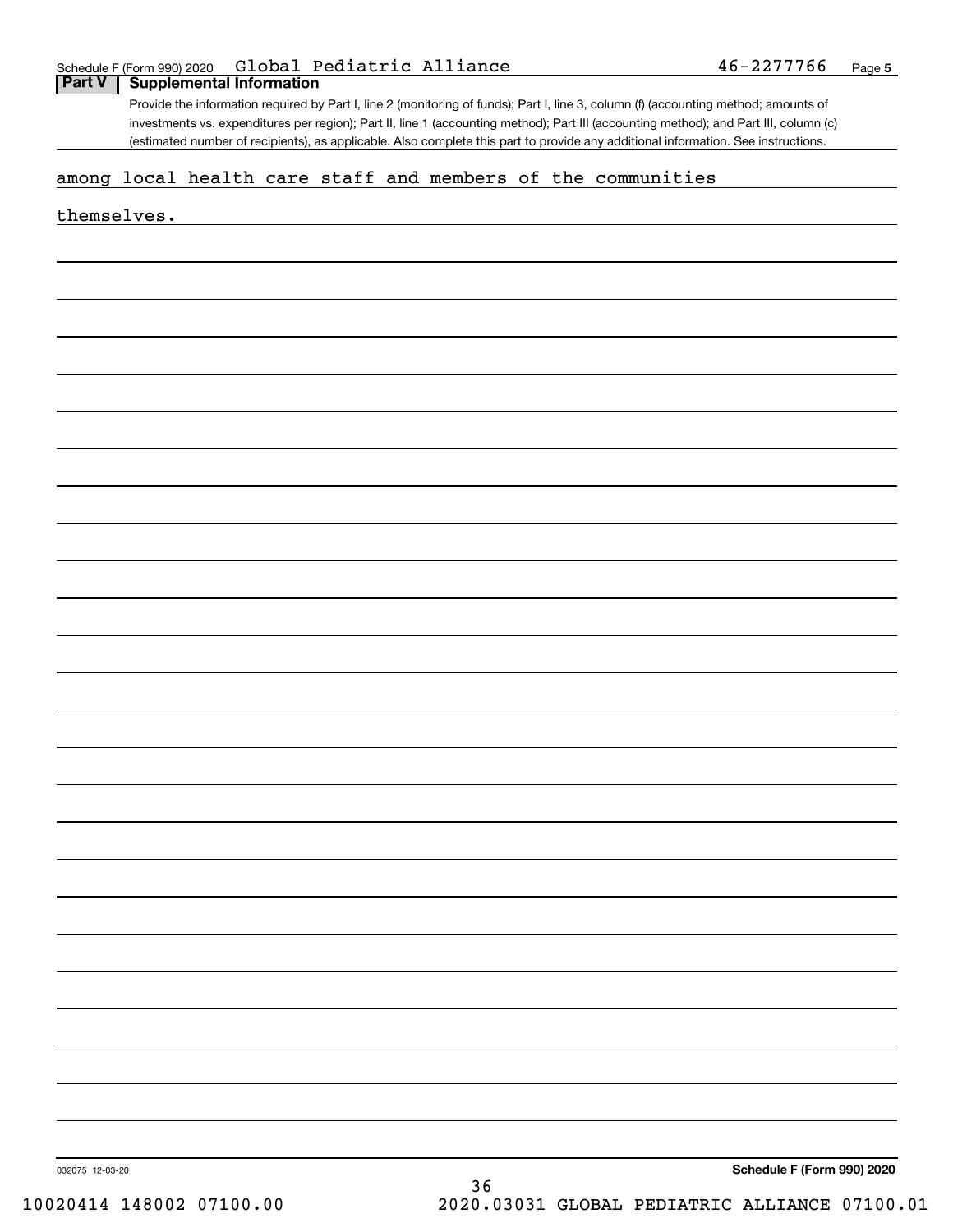**(Form 990 or 990-EZ)**

**Complete to provide information for responses to specific questions on Form 990 or 990-EZ or to provide any additional information. | Attach to Form 990 or 990-EZ. | Go to www.irs.gov/Form990 for the latest information. SCHEDULE O Supplemental Information to Form 990 or 990-EZ**



**Employer identification number** Global Pediatric Alliance  $\vert$  46-2277766

Form 990, Part VI, Section B, line 11b:

The Board of Directors shall receive a copy of the IRS Form 990 and shall

review and approve the IRS Form 990 annual tax filing prior to submission. The Executive Director shall sign and certify that the IRS Form 990 is accurate and complete.

Form 990, Part VI, Section B, Line 12c:

The conflict of interest policy is distributed annually to all directors and officers. Each director and officer must sign a statement that affirms that he or she has received a copy of the policy; has read and understood the policy and agrees to comply with the policy. The directors and officers are required to file annually a statement with the Board of Directors which discloses interests which could give rise to conflicts that could result in inurement, impermissible private benefit or excess benefit.

Form 990, Part VI, Section B, Line 15:

GPA's policy is to perform a comprehensive review of comparable salaries

and benefits prior to the hiring of the executive director and any other

key employee. Any change in compensation is also part of a comprehensive

review. Not unusual changes were made in personnel in 2020.

Form 990, Part VI, Section C, Line 19:

Governing documents, conflict of interest policy and financial statements

are available upon request at the Organization's headquarters offices.

032211 11-20-20 LHA For Paperwork Reduction Act Notice, see the Instructions for Form 990 or 990-EZ. Schedule O (Form 990 or 990-EZ) 2020 Form 990, Part IX, Line 11g, Other Fees: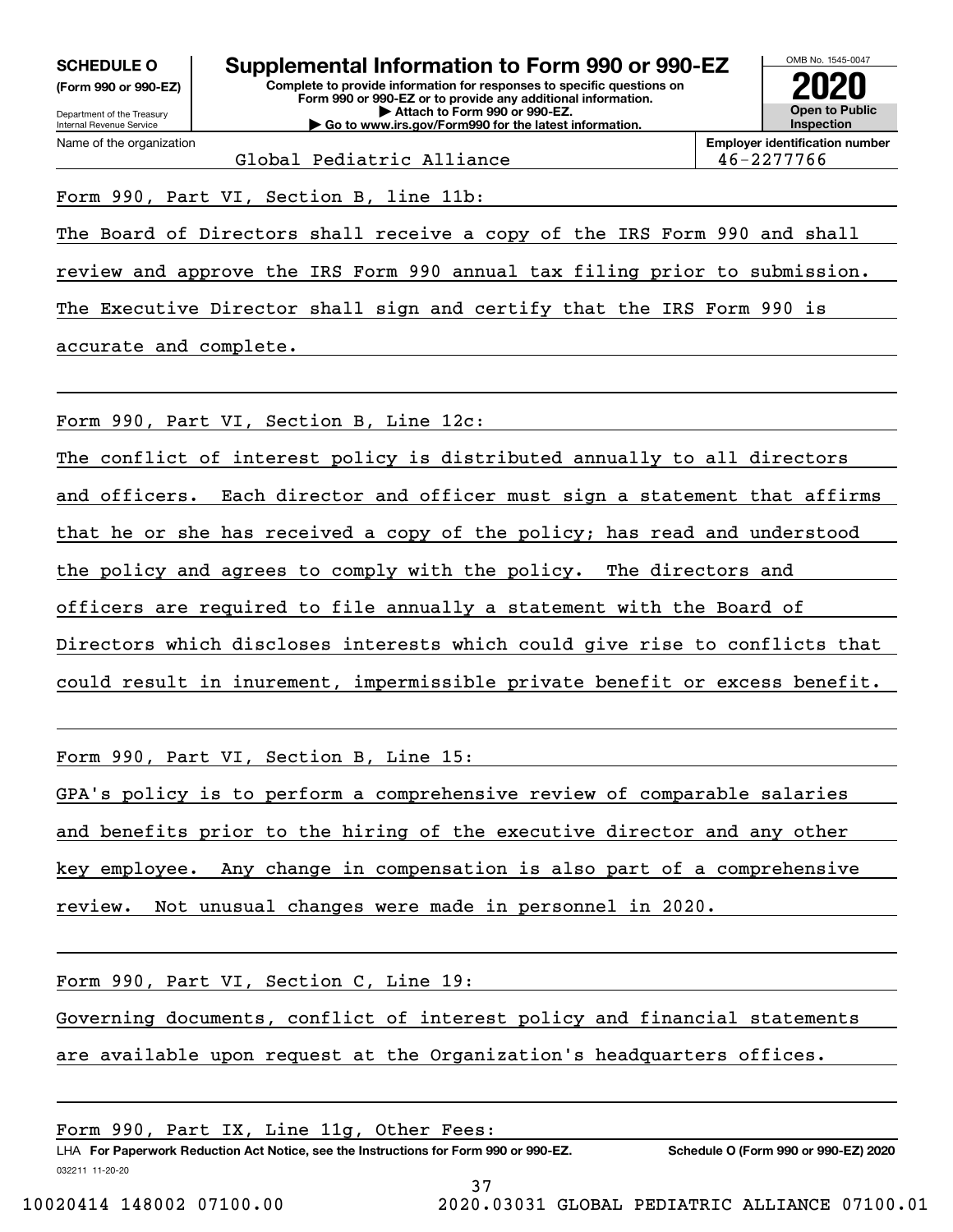| Schedule O (Form 990 or 990-EZ) 2020                                                                                                         | Page 2                                              |  |
|----------------------------------------------------------------------------------------------------------------------------------------------|-----------------------------------------------------|--|
| Name of the organization<br>Global Pediatric Alliance                                                                                        | <b>Employer identification number</b><br>46-2277766 |  |
| Other program consultants:                                                                                                                   |                                                     |  |
| Program service expenses                                                                                                                     | 44,428.                                             |  |
| Management and general expenses                                                                                                              | 0.                                                  |  |
| Fundraising expenses<br><u> 1989 - John Stein, mars and de Britain and de Britain and de Britain and de Britain and de Britain and de Br</u> | $0$ .                                               |  |
| Total expenses                                                                                                                               | 44,428.                                             |  |
| Training program consultants:                                                                                                                |                                                     |  |
| Program service expenses                                                                                                                     | 28,300.                                             |  |
| Management and general expenses                                                                                                              | 0.                                                  |  |
| Fundraising expenses                                                                                                                         | $0$ .                                               |  |
|                                                                                                                                              | 28,300.                                             |  |
| Total expenses<br>and the control of the control of the control of the control of the control of the control of the control of the           |                                                     |  |
| Midwife trainer:                                                                                                                             |                                                     |  |
| Program service expenses                                                                                                                     | 6,770.                                              |  |
| Management and general expenses                                                                                                              | 0.                                                  |  |
| Fundraising expenses                                                                                                                         | $0$ .                                               |  |
| Total expenses                                                                                                                               | 6,770.                                              |  |
| Indigenous language translator:                                                                                                              |                                                     |  |
| Program service expenses                                                                                                                     | 2,052.                                              |  |
| Management and general expenses                                                                                                              | $0$ .                                               |  |
| Fundraising expenses                                                                                                                         | $0$ .                                               |  |
| Total expenses                                                                                                                               | 2,052.                                              |  |
| Evaluation:                                                                                                                                  |                                                     |  |
| Program service expenses                                                                                                                     | 1,311.                                              |  |
| Management and general expenses                                                                                                              | 0.                                                  |  |
| Fundraising expenses                                                                                                                         | 0.                                                  |  |
| 032212 11-20-20<br>38                                                                                                                        | Schedule O (Form 990 or 990-EZ) 2020                |  |

10020414 148002 07100.00 2020.03031 GLOBAL PEDIATRIC ALLIANCE 07100.01